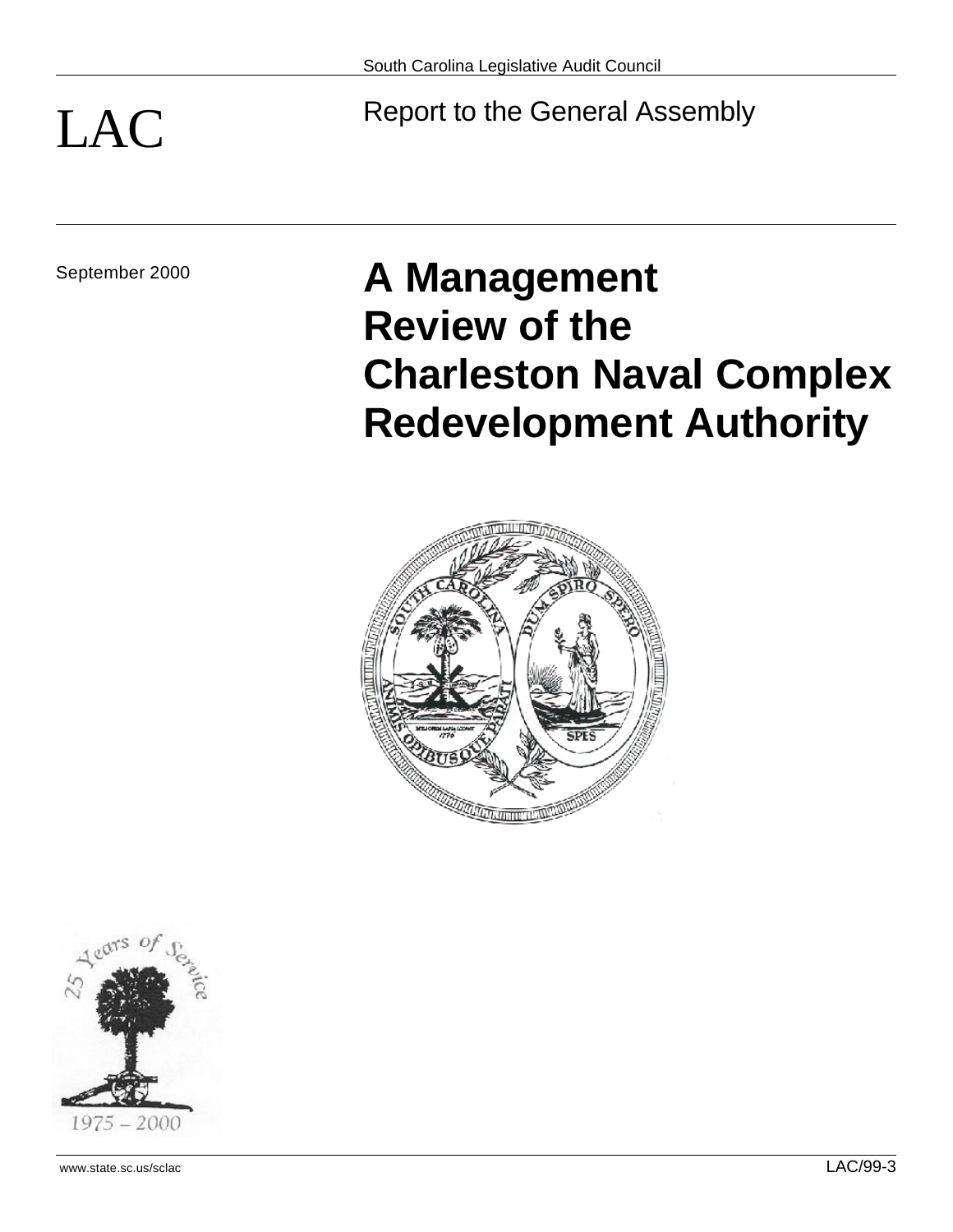## **Legislative Audit Council**

1331 Elmwood Ave., Suite 315 Columbia, SC 29201 (803) 253-7612 VOICE (803) 253-7639 FAX

### **Public Members**

Dill B. Blackwell, Chairman Philip F. Laughridge, CPA, Vice Chairman J. Bennette Cornwell, III Nancy D. Hawk, Esq. Harry C. Wilson, Jr., Esq.

### **Members Who Serve Ex Officio**

Darrell Jackson *Senate Judiciary Committee* Ernie Passailaigue *Senate Finance Committee* Rex F. Rice *House Ways & Means Committee* James H. Harrison *House Judiciary Committee*

**Director** George L. Schroeder

Authorized by §2-15-10 *et seq.* of the South Carolina Code of Laws, the Legislative Audit Council, created in 1975, reviews the operations of state agencies, investigates fiscal matters as required, and provides information to assist the General Assembly. Some audits are conducted at the request of groups of legislators who have questions about potential problems in state agencies or programs; other audits are performed as a result of statutory mandate.

The Legislative Audit Council is composed of five public members, one of whom must be a practicing certified or licensed public accountant and one of whom must be an attorney. In addition, four members of the General Assembly serve ex officio.

Audits by the Legislative Audit Council conform to generally accepted government auditing standards as set forth by the Comptroller General of the United States.

Copies of all LAC audits are available to the public at no charge.

*A Management Review of the Charleston Naval Complex Redevelopment Authority* was conducted by the following audit team.

### **Audit Team**

**Typography**<br>Candice **H** Pou

Jeanine N. King

 *Audit Manager Senior Auditors Associate Auditor* **Kathleen C. Snider Andrew M. Young Elizabeth W. Oakman, Ph.D.** 

**Senior Legal Counsel** Maribeth Rollings Werts **Andrea Derrick Truitt**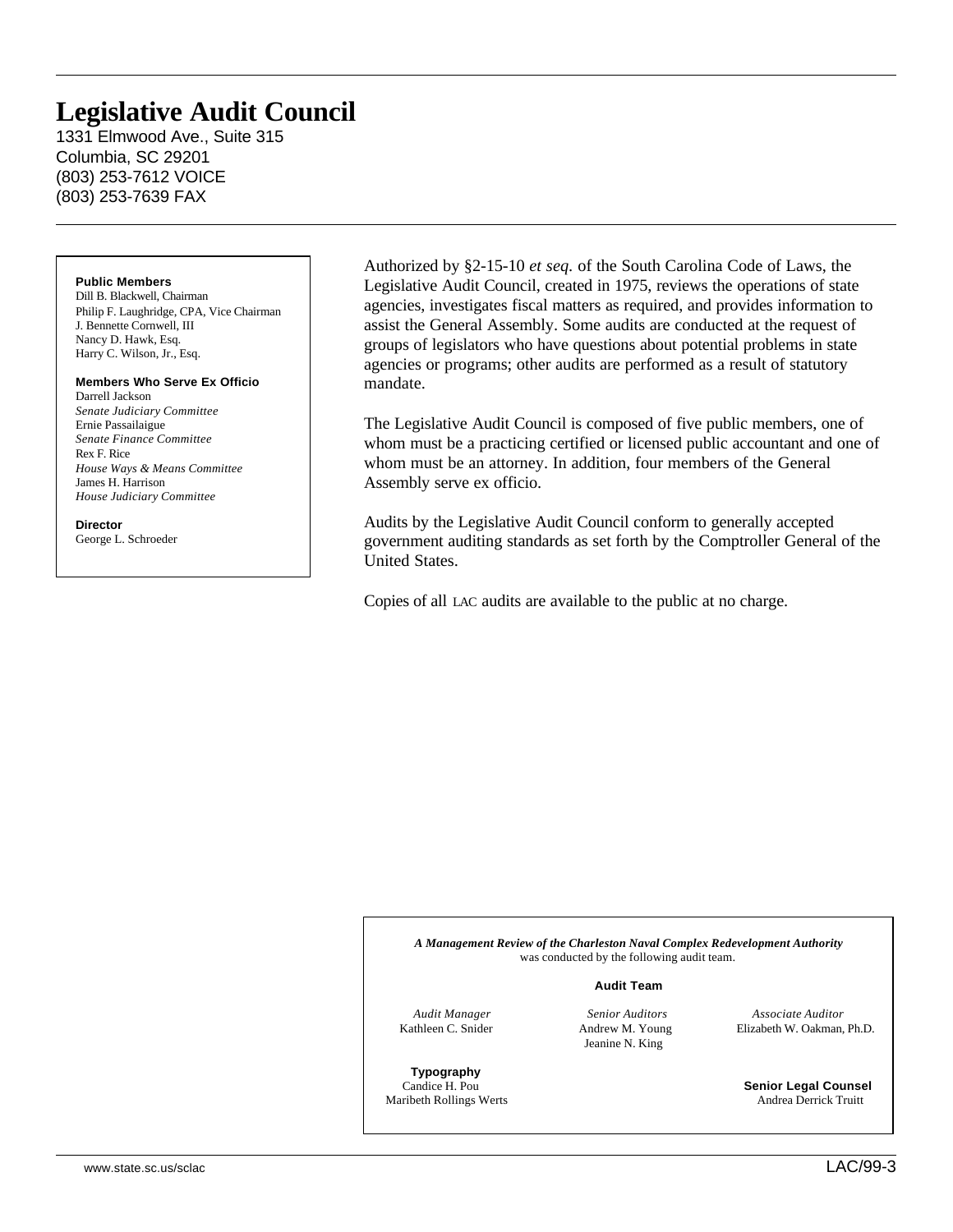LAC Report to the General Assembly

A Management Review of the Charleston Naval Complex Redevelopment Authority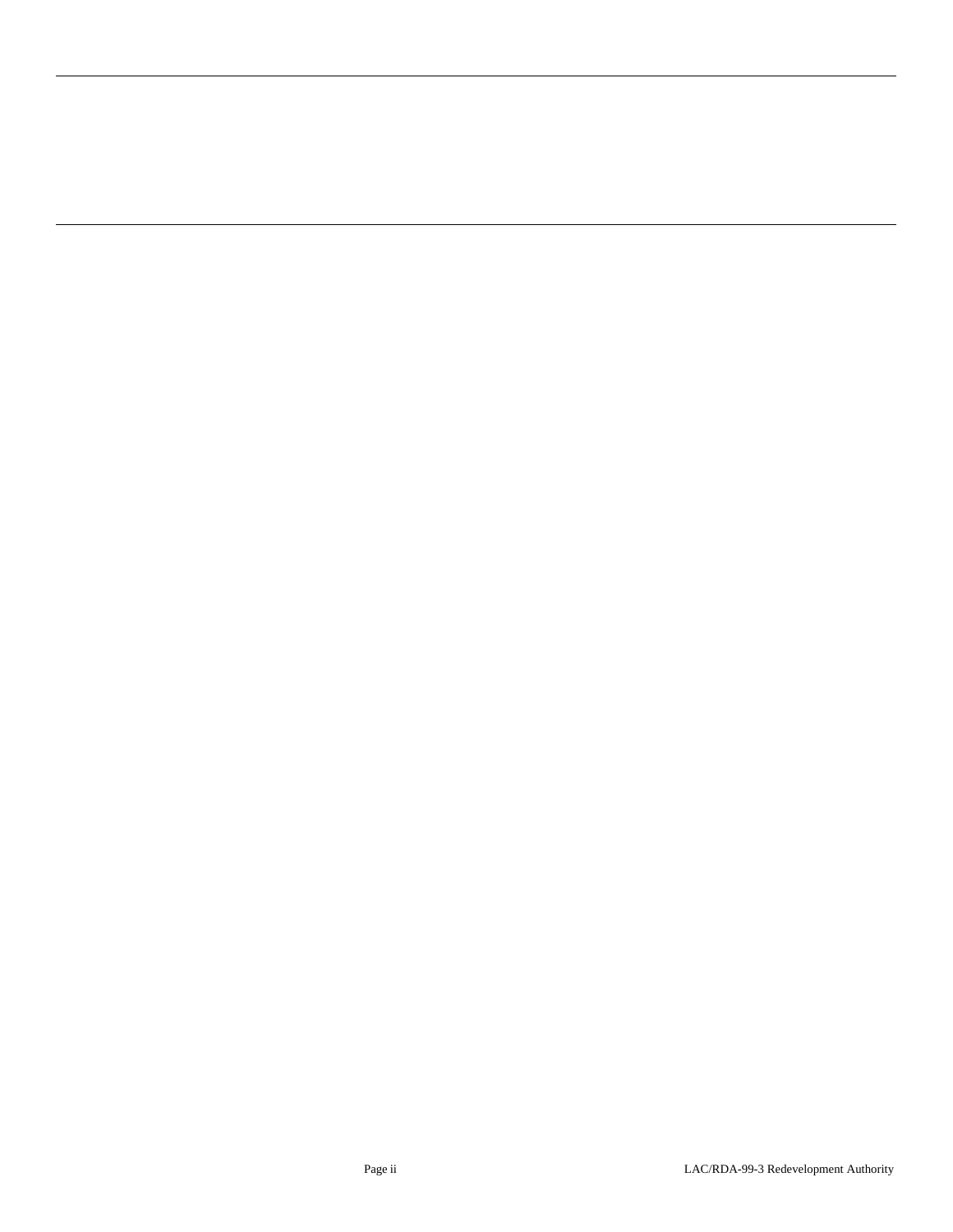## **Contents**

| <b>Synopsis</b>                                              |                                                                |
|--------------------------------------------------------------|----------------------------------------------------------------|
| <b>Chapter 1</b><br><b>Background</b>                        |                                                                |
| <b>Chapter 2</b><br>Subleasing of<br><b>Properties</b>       |                                                                |
| <b>Chapter 3</b><br><b>Controls Over</b><br><b>Equipment</b> |                                                                |
| <b>Chapter 4</b><br><b>Other Issues</b>                      | Relationship Between the RDA and the State Ports Authority  25 |
| <b>Appendices</b>                                            | A<br>B                                                         |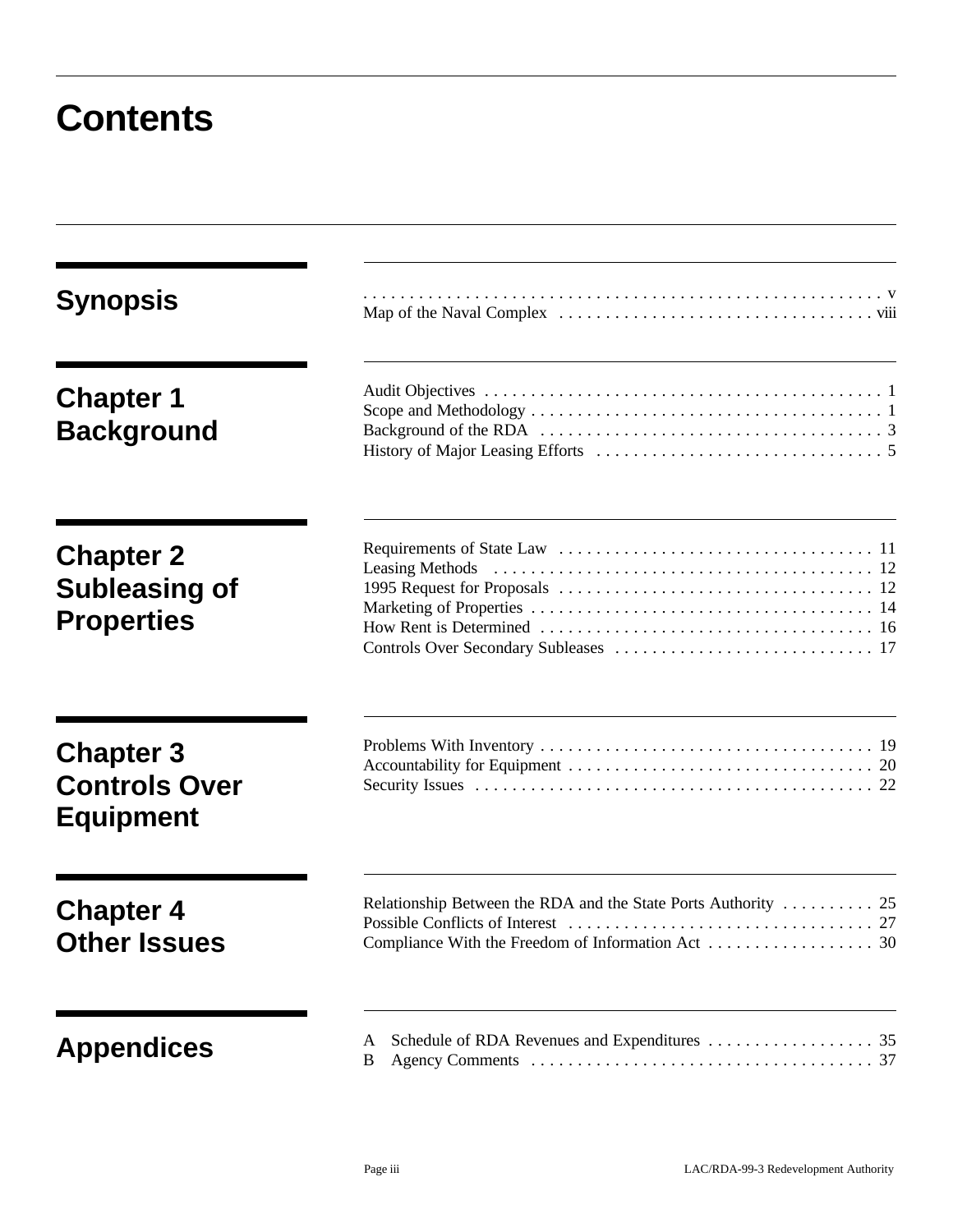**Contents**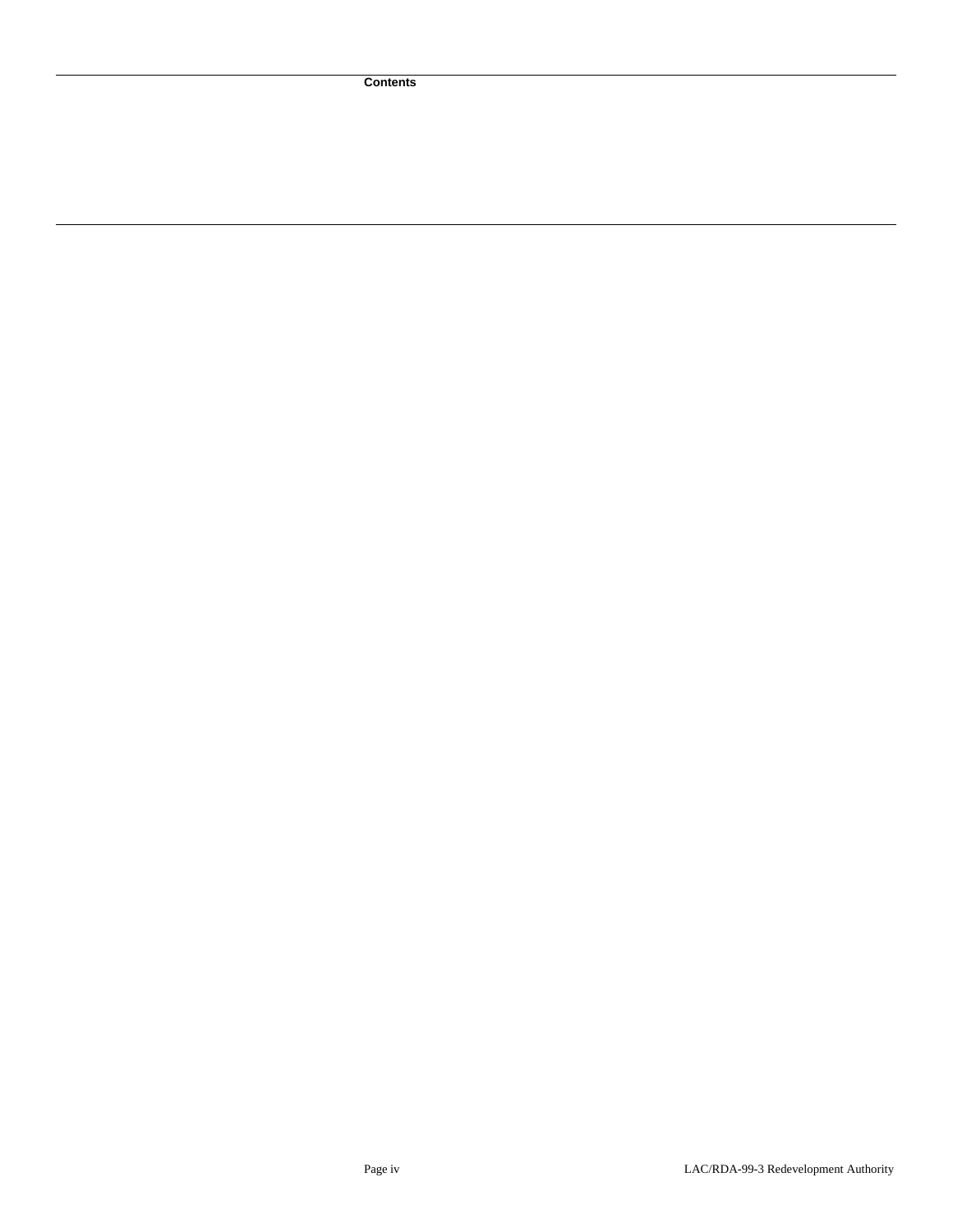## **Synopsis**

As requested by members of the General Assembly, we conducted a management review of the Charleston Naval Complex Redevelopment Authority (RDA). Since 1994, the RDA has been responsible for the redevelopment and reuse of federal property at the former naval base in North Charleston, which was closed in 1996. Because the U.S. Navy still owns the naval complex, the RDA has entered into master leases with the Navy and has subleased the properties to businesses, governments, and other organizations.

The audit requesters were primarily concerned about the methods by which the RDA leases out land, buildings, and equipment at the naval complex. We were also asked to review the RDA's relationship with another state agency, the S.C. State Ports Authority (SPA), as well as the RDA's compliance with the S.C. Freedom of Information Act.

One of the primary goals of the RDA has been to replace jobs lost by the closing of the Charleston naval base. When the base closed, 6,272 civilian and 8,722 military jobs were lost. As of May 2000, a total of 4,089 workers were employed at the complex. The RDA has also made progress toward renovating the infrastructure at the complex.

According to RDA officials, maximizing rent from subleases has not been a goal. The agency, however, has not adequately marketed available properties at the naval complex. Therefore, the RDA may have limited the pool of qualified businesses seeking to bring new jobs and economic development to the area.

Our findings include the following:

- $\Box$  The S.C. State Budget and Control Board, which is responsible for overseeing state government leasing, reports that the RDA has complied with state laws and policies concerning the leasing out of real property.
- $\Box$  In February 1995, the RDA issued a request for proposals to companies interested in subleasing all or part of the naval complex. Companies were permitted to submit proposals for different combinations of property and with different methods for determining rent. It is therefore not clear how the RDA was able to rank the companies.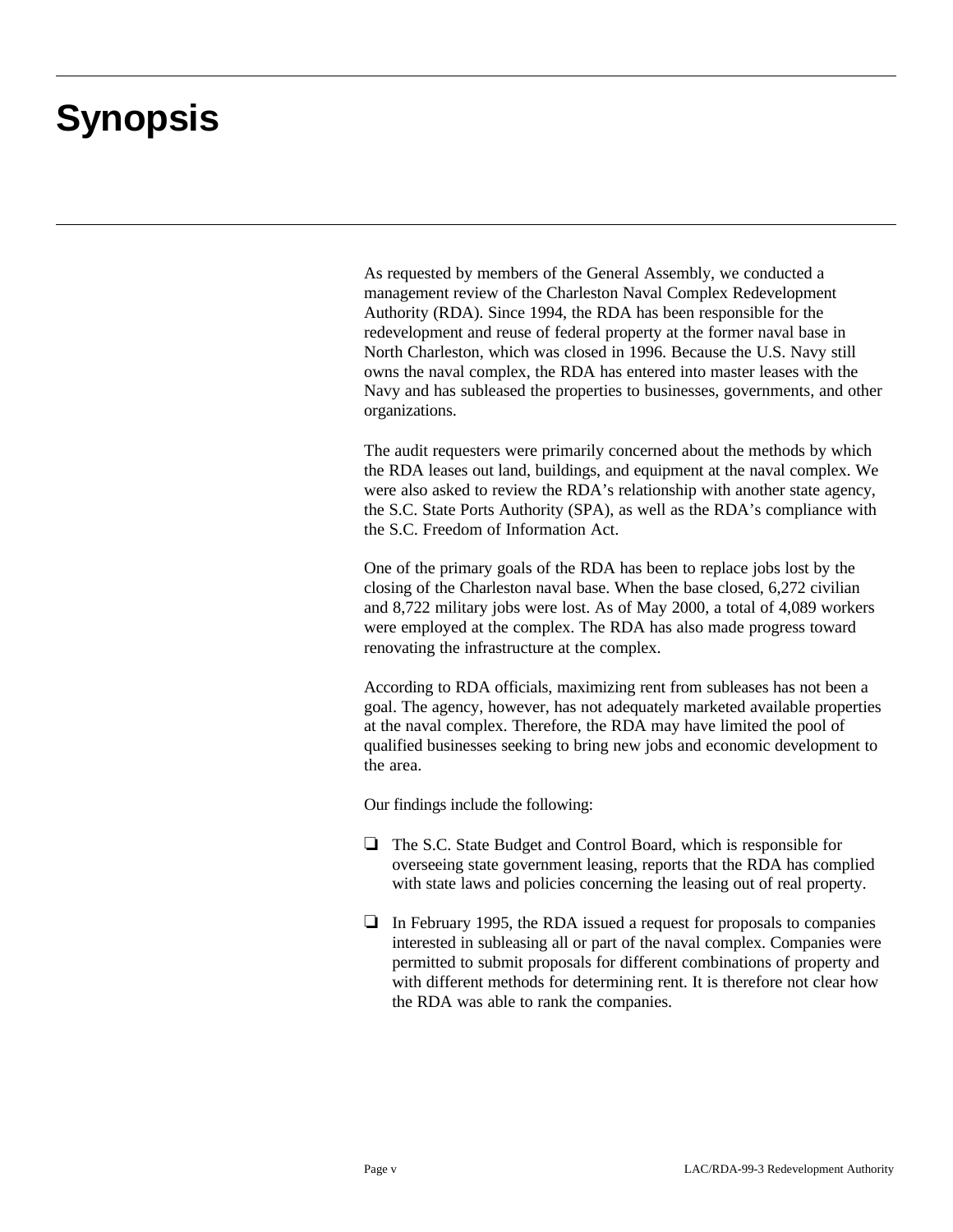- $\Box$  Since 1995, the RDA has leased out piers, buildings, and other properties without adequate marketing. As a result, properties have been leased out without fully determining the level of interest from other potential tenants.
- $\Box$  The RDA has not established written asking prices when renting its available buildings and piers.
- $\Box$  The RDA has not adequately controlled the process by which its tenants sublease properties to other organizations. Tenants have sometimes not obtained the required prior approval. In addition, the RDA has not sufficiently controlled the rental rates charged by its tenants to other organizations.
- $\Box$  When the RDA took over the management of Navy-owned equipment, the Navy's inventories were inaccurate and incomplete. The RDA, however, did not immediately conduct a more complete inventory of its own. While theft may have occurred during the early years of the RDA's management of the naval complex, poor record-keeping has made it impossible to determine what was stolen.
- $\Box$  We found no material problems with the RDA's current inventory tracking system, taking into consideration the inaccuracy of the Navy's initial inventory and the difficulty of monitoring equipment that is constantly being relocated over a widespread area. However, the RDA does not hold tenants accountable for Navy-owned equipment that is damaged or missing, and does not charge for the use of extra equipment relocated from other facilities.
- $\Box$  The RDA's system for signing out building keys is ineffective as a means of controlling access to nonleased or unoccupied buildings. There also is little monitoring of vehicles exiting the complex. We observed no effort being made by gate guards to restrict access to the naval complex.
- $\Box$  The RDA awarded a sublease with an option to purchase to the State Ports Authority for a large portion of the base, including four piers and 38 buildings. As with other tenants, the RDA did not adequately market these properties. To make properties available to the SPA, six small businesses will not be permitted to renew their subleases.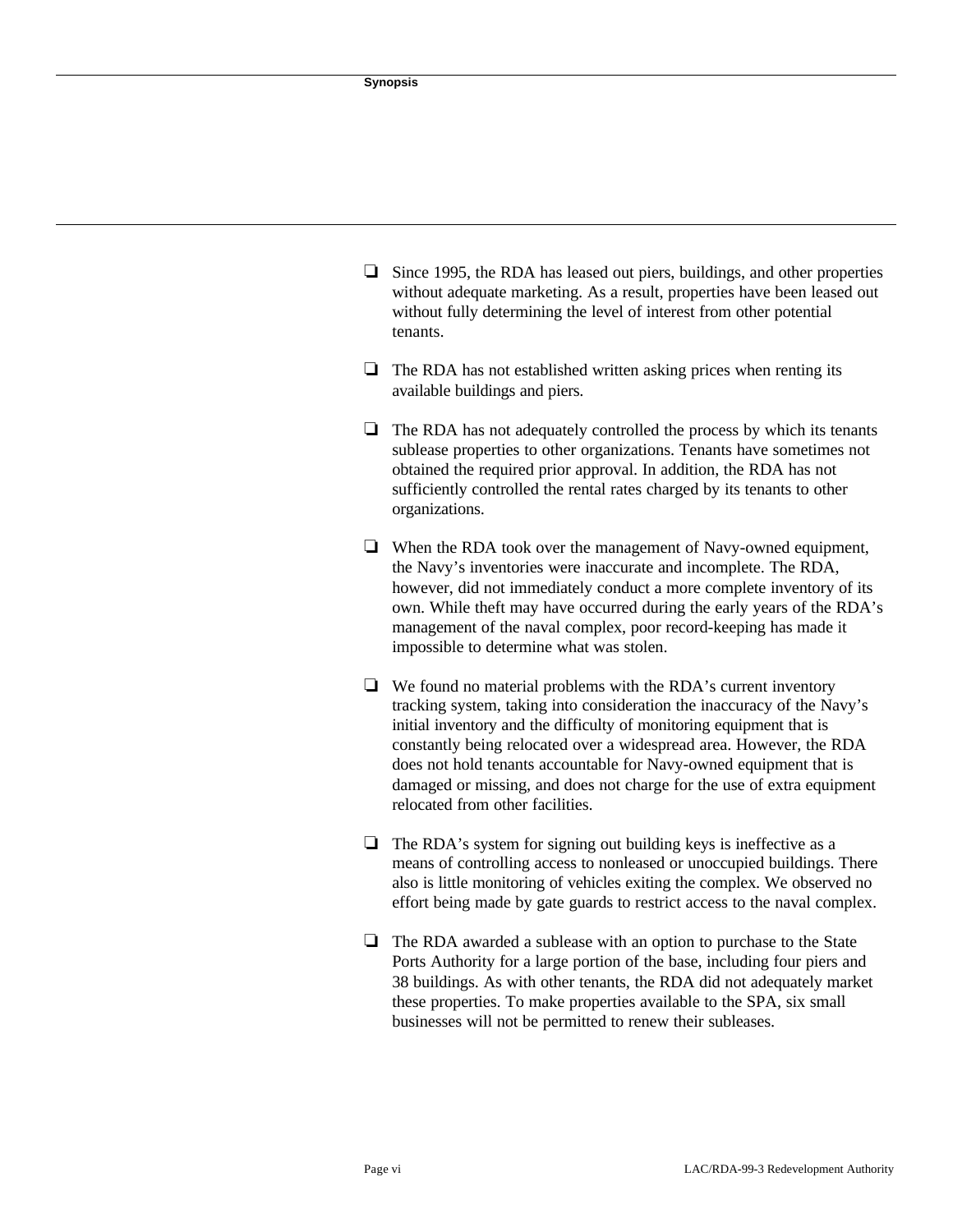- $\Box$  The State Ports Authority, in August 1999, awarded a license to a private company called Charleston International Ports (CIP) to operate a cargo terminal on properties subleased from the RDA. The SPA official who negotiated the sublease with the RDA and the license with CIP resigned in January 2000 and accepted a job from the owner of CIP. While not employed directly by CIP, he is involved in matters concerning the CIP license. The State Ethics Commission, in a confidential opinion, found no prohibition to this employment. However, we have concluded that the current ethics law may need to be strengthened.
- $\Box$  The RDA is generally in compliance with the state Freedom of Information Act (FOIA) regarding public access to RDA meetings and records. The RDA and the State Ports Authority held confidential lease negotiations during 1998 and 1999. Keeping the negotiations private was technically in compliance with FOIA, but the purpose of the FOIA is to ensure that government activities are conducted in public.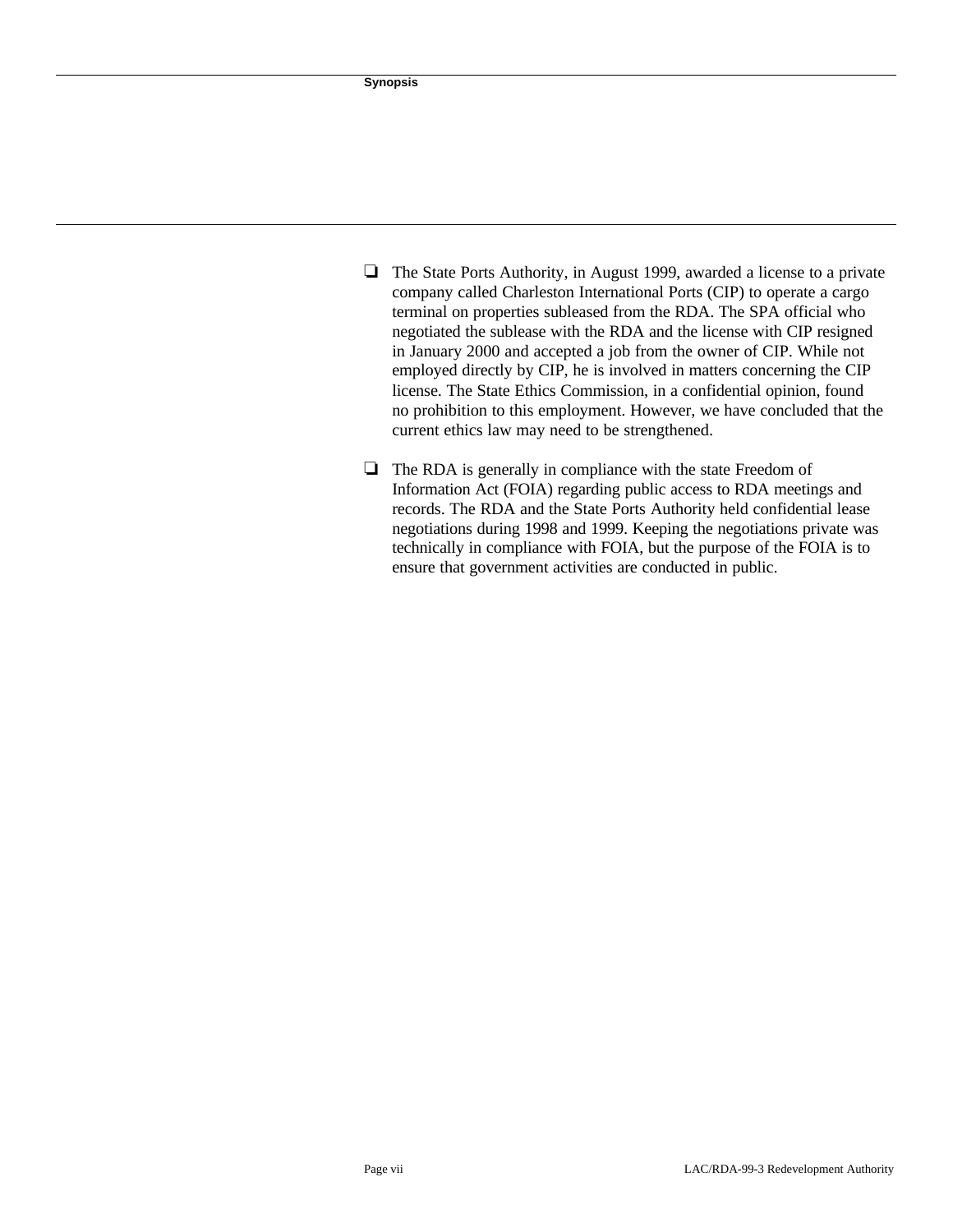## **Charleston Naval Complex**

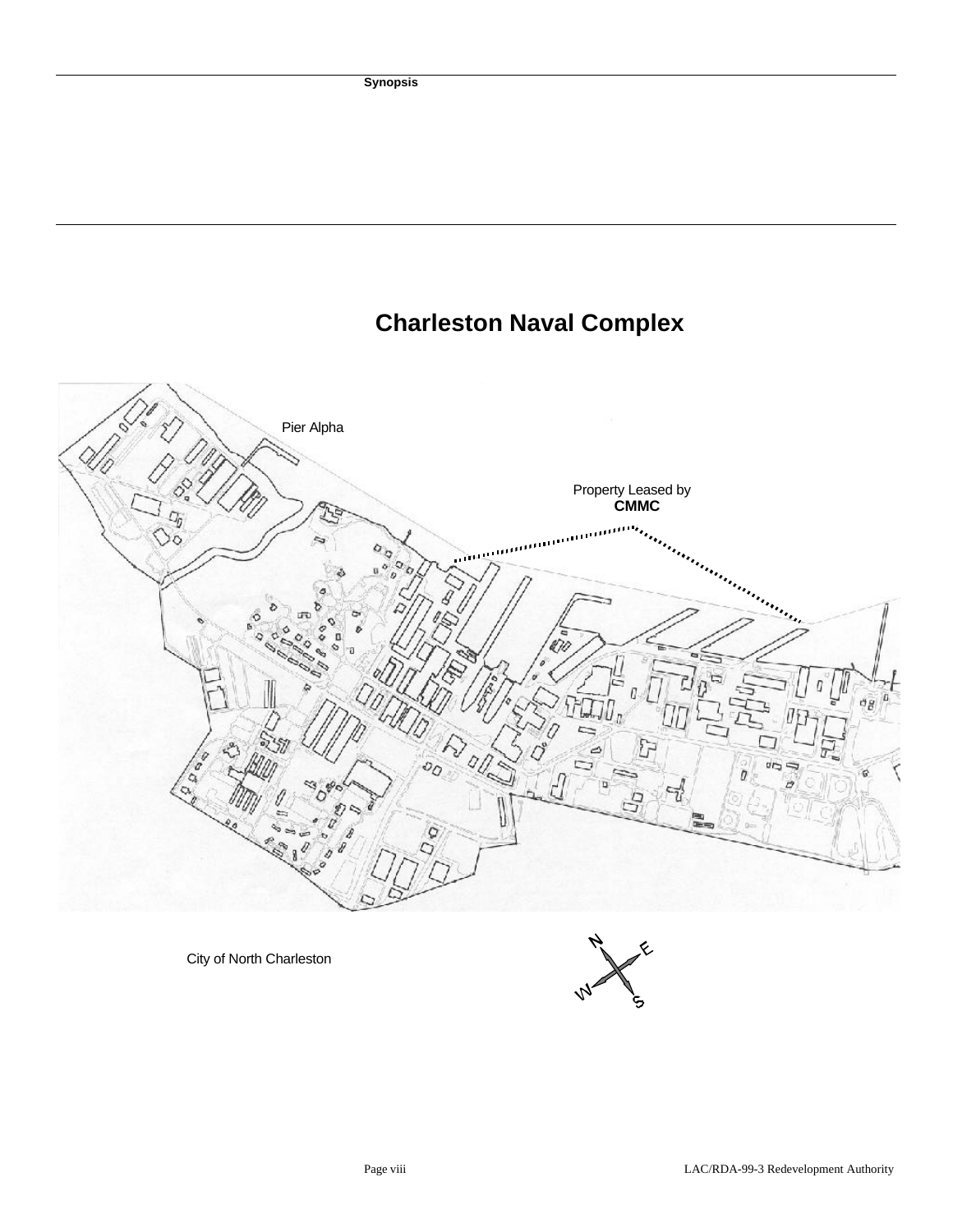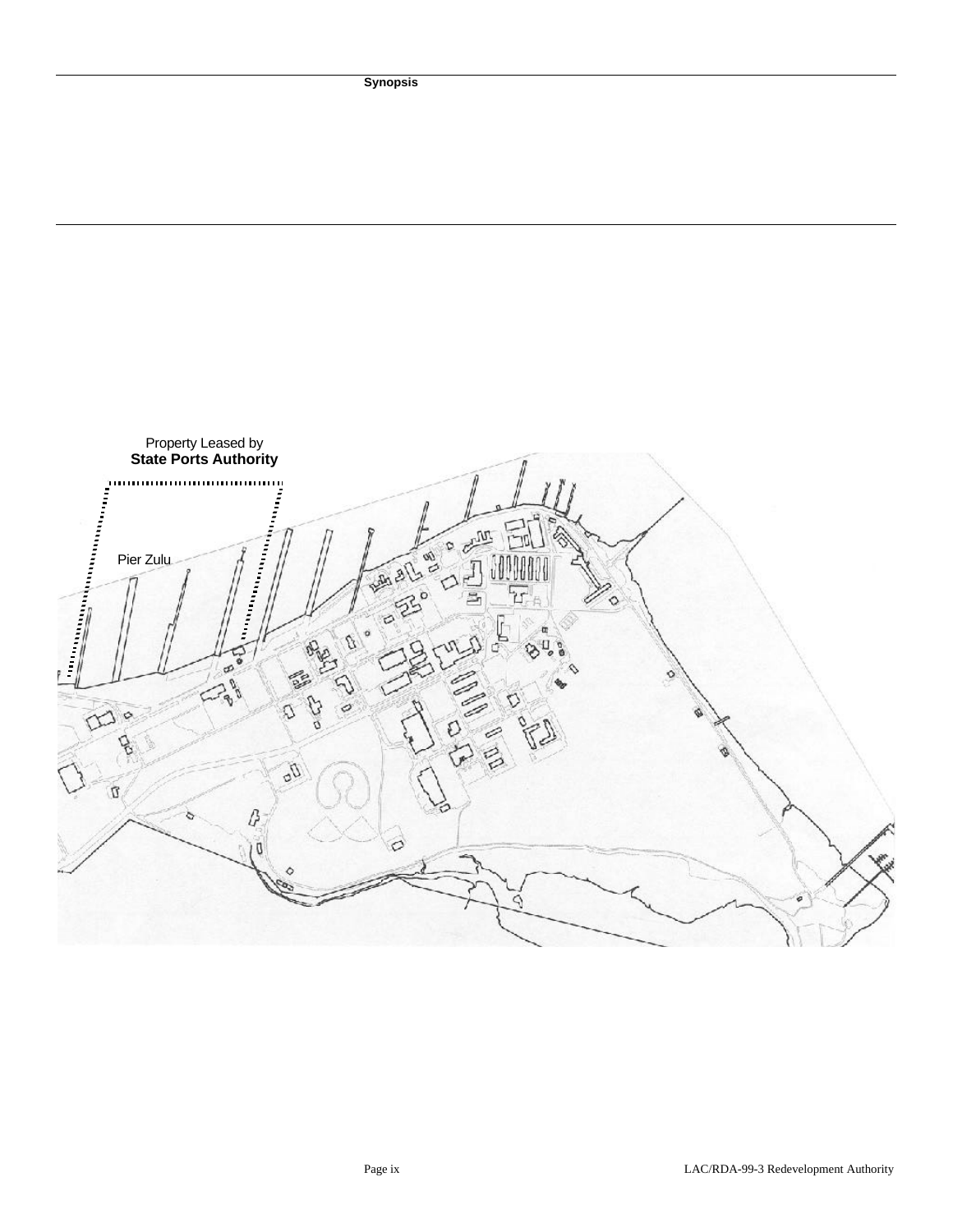**Synopsis**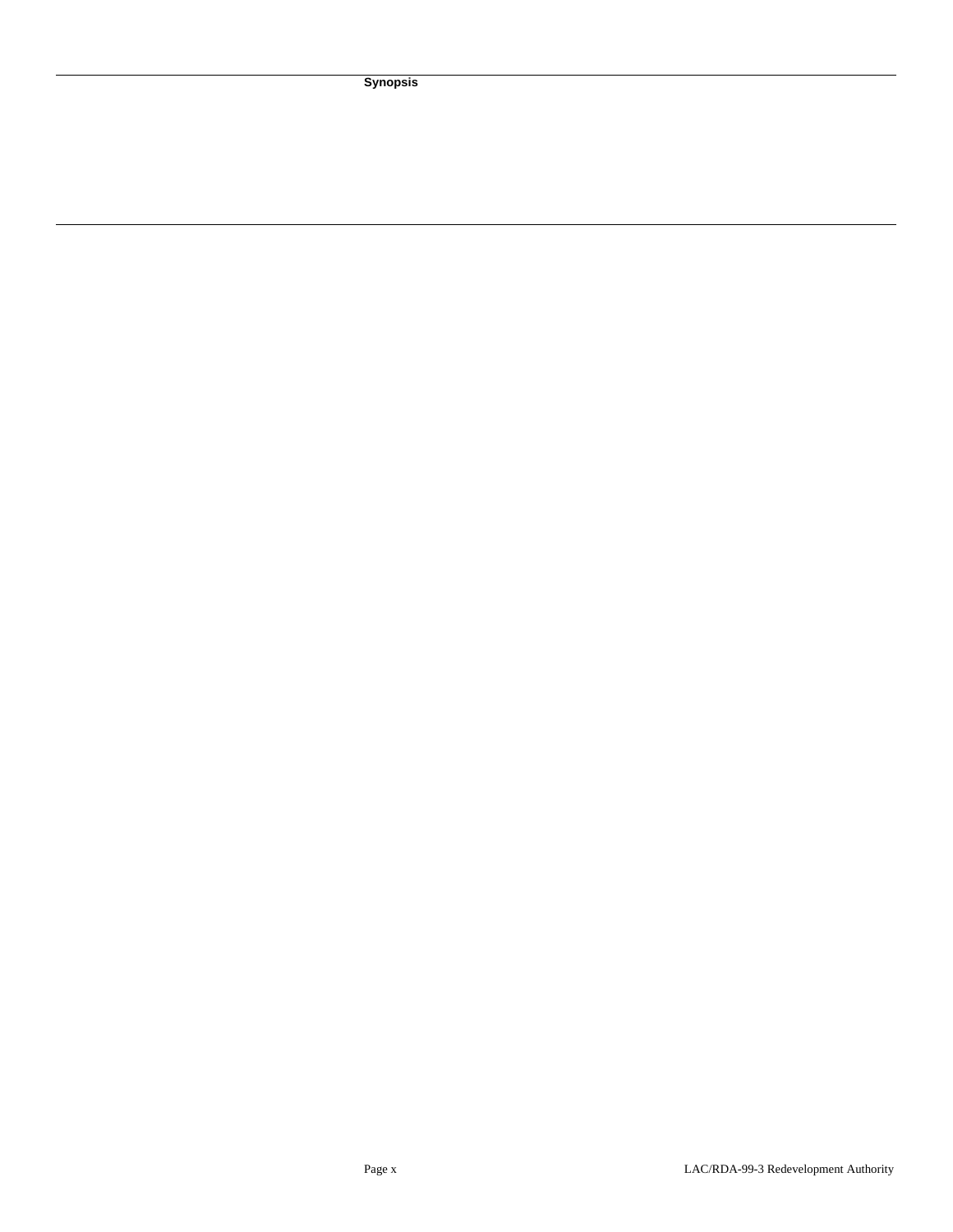## **Background**

| <b>Audit Objectives</b> | As requested by members of the General Assembly, we conducted a<br>management audit of the Charleston Naval Complex Redevelopment<br>Authority (RDA). The RDA is responsible for the redevelopment and reuse<br>of federal property at the former U.S. Naval Base in North Charleston. The<br>requesters were primarily concerned about the way in which the RDA has<br>been leasing out land, buildings, and equipment at the naval complex. Based<br>on this request, we sought to determine whether the Redevelopment<br>Authority has: |
|-------------------------|--------------------------------------------------------------------------------------------------------------------------------------------------------------------------------------------------------------------------------------------------------------------------------------------------------------------------------------------------------------------------------------------------------------------------------------------------------------------------------------------------------------------------------------------|
|                         | Complied with state rules and regulations regarding subleases of<br>properties.                                                                                                                                                                                                                                                                                                                                                                                                                                                            |
|                         | Adhered to sound business practices regarding subleases of properties.                                                                                                                                                                                                                                                                                                                                                                                                                                                                     |
|                         | Implemented an adequate system for safeguarding equipment, furniture,<br>and other property owned by the U.S. Navy.                                                                                                                                                                                                                                                                                                                                                                                                                        |
|                         | Maintained a proper relationship with the South Carolina State Ports<br>Authority (SPA), consistent with the statutory mission of the RDA.                                                                                                                                                                                                                                                                                                                                                                                                 |
|                         | Complied with the S.C. Freedom of Information Act.                                                                                                                                                                                                                                                                                                                                                                                                                                                                                         |
| <b>Scope and</b>        | The period covered during this audit was primarily 1995 through 1999. Our<br>sources of evidence included:                                                                                                                                                                                                                                                                                                                                                                                                                                 |
| <b>Methodology</b>      | Relevant South Carolina laws, including the RDA's governing statutes,<br>$\bullet$<br>the Procurement Code, the Freedom of Information Act, and the Ethics<br>Act.<br>Leases, subleases, and related documents of the RDA.<br>Minutes and agenda for meetings of the RDA board.<br>Inventories of land, buildings, and equipment maintained by the RDA.                                                                                                                                                                                    |

• RDA correspondence and financial reports.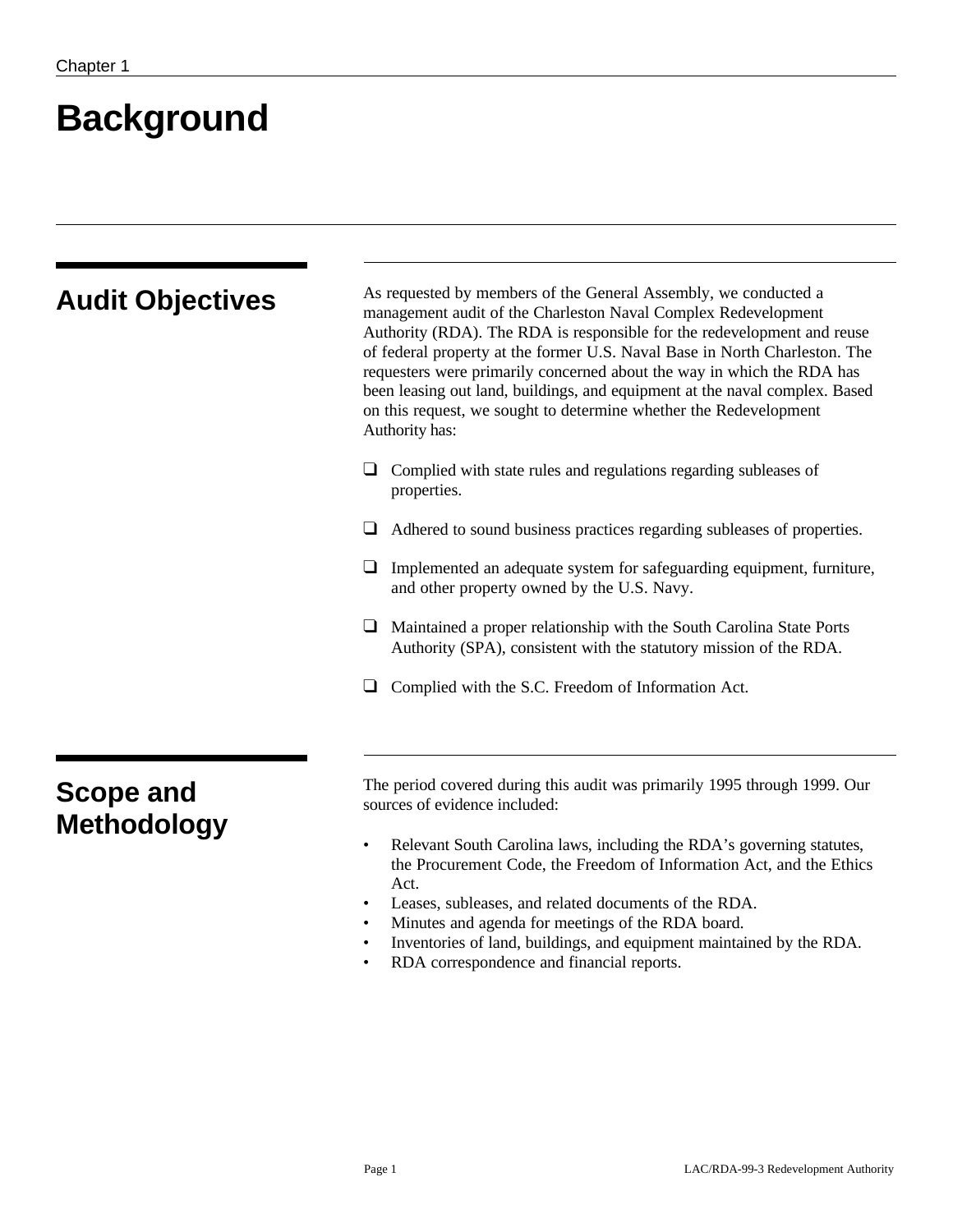In addition, we interviewed officials with the RDA, the U.S. Navy, and the South Carolina State Budget and Control Board (B&CB). We also interviewed officials with industrial parks and closed miliary installations in other states. We reviewed RDA subleases for major pieces of property, and conducted an on-site inventory of a sample of equipment and other items located in subleased facilities. Any computer-generated data supplied by the RDA was used for background information and was not verified by us. This audit was conducted in accordance with generally accepted government auditing standards.

In December 1999, the RDA agreed to pay \$4 million in damages to settle a lawsuit filed by Braswell Services Group, Inc., a ship repair company. Braswell had sued the RDA in 1997 for violating the terms of a prior agreement. In January 2000, members of the Charleston legislative delegation held a public hearing to air concerns about the Braswell lawsuit settlement and to receive testimony from the Redevelopment Authority. During the hearing, an audit requester expressed the need for immediate information on the lawsuit settlement. In response, we released a limitedscope report reviewing the lawsuit and the RDA's settlement in March 2000. (See *A Review of the Charleston Naval Complex Redevelopment Authority's 1999 Lawsuit Settlement with Braswell Services Group.)* 

Scope Impairment Generally accepted government auditing standards require us to report significant constraints imposed upon the audit by "scope impairments." A scope impairment hampers our ability to fully accomplish our audit objectives. In this audit, a scope impairment has occurred.

> On page 27 we describe a possible conflict of interest involving a former state employee and a sublease between the RDA and the State Ports Authority. The State Ethics Commission had issued an advisory opinion on the matter in January 2000 and voted to keep it confidential. We requested that we be allowed to review the text of their opinion and the documentation of the material facts supporting the opinion. Section 2-15-61 of the S.C. Code of Laws states:

[f]or the purposes of carrying out its audit duties, the Legislative Audit Council shall have access to the records and facilities of every state agency during that agency's operating hours with the exception of reports and returns of the South Carolina Department of Revenue . . . .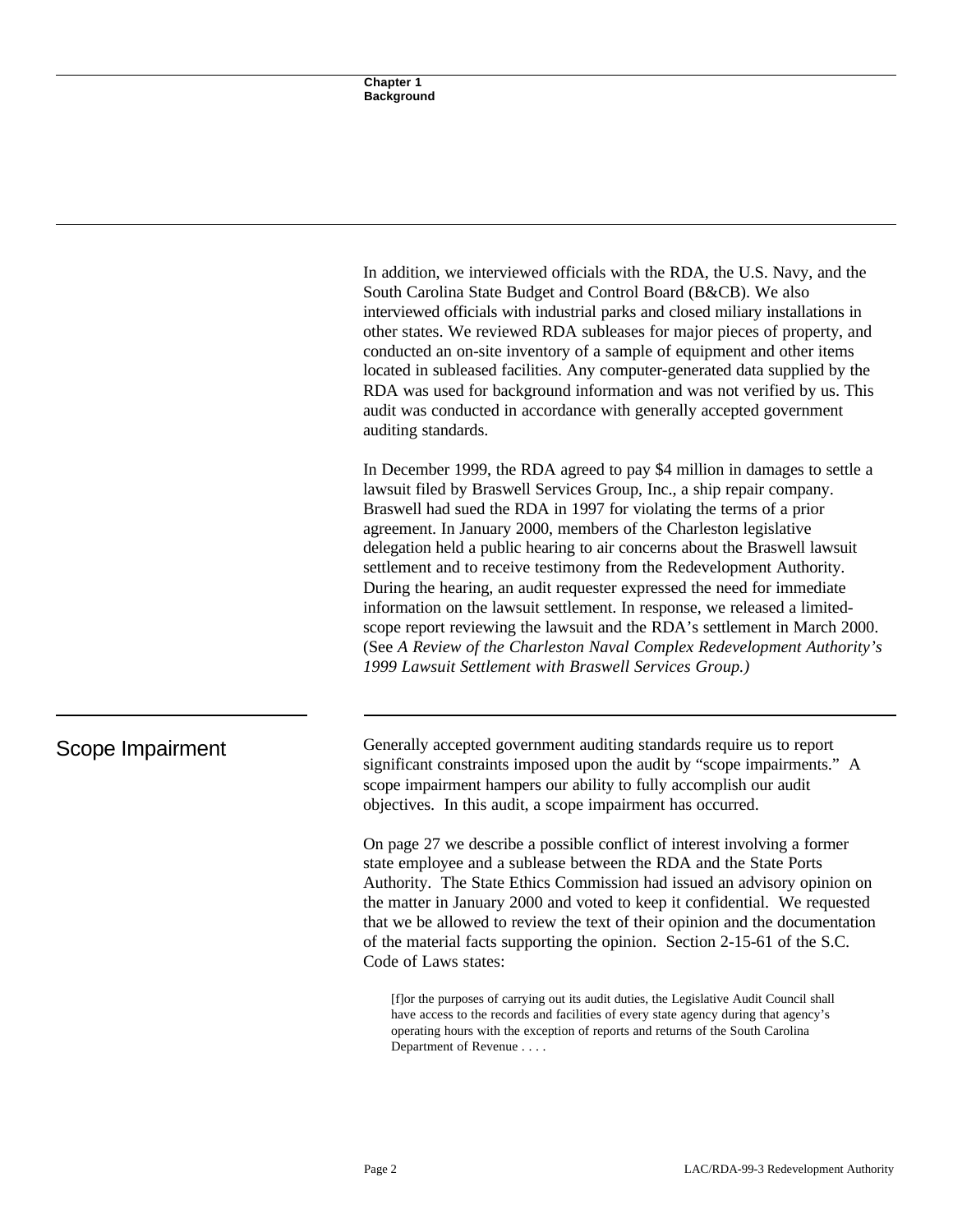In addition, §2-15-62 requires LAC staff, in the performance of audit duties, to be ". . . subject to the statutory provisions and penalties regarding confidentiality of the records of the agency under review." Therefore, state law allows us access to the records of other state agencies while still protecting the confidentiality of these records.

Even though the General Assembly has authorized our access to state agency records, the State Ethics Commission has refused to allow us to review the text of this opinion and the supporting documentation unless we obtain a court order. To seek a court order at this time would delay the timely release of this report. The former state employee who sought the opinion and requested that the commission keep the opinion confidential also refused to waive confidentiality of the opinion. This has impaired our ability to determine compliance with state ethics laws as they related to the scope of this audit.

### **Background of the RDA**

The Charleston Naval Base dates back to 1901 and comprises 1,574 acres located in the city of North Charleston, with almost 4.5 miles of shoreline on the Cooper River. During World War II, it grew to become a major Navy port. But in 1988, under the federal Defense Base Closure and Realignment Act, the U.S. Department of Defense started closing selected military installations around the country. The Charleston Naval Base was targeted for closure in 1993, and full closure occurred in 1996. According to the Department of Defense, this resulted in the loss of 6,272 civilian and 8,722 military jobs at the base.

Reuse planning for the naval complex began in 1993 with the BEST (Building Economic Solutions Together) Committee, which was formed by executive order of the Governor and included representatives from Charleston, Dorchester, and Berkeley Counties (known as the Trident Region). In 1994, the S.C. General Assembly passed the Military Facilities Redevelopment Law, finding that:

. . . federal property located in the State has and will become available for the state's use. It is in the best interests of the citizens of this State for the State, municipalities, and counties to work in concert and oversee and dispose of federal military facilities and other excess federal property, in an orderly and cooperative manner. [S.C. Code §31-12-20(1)]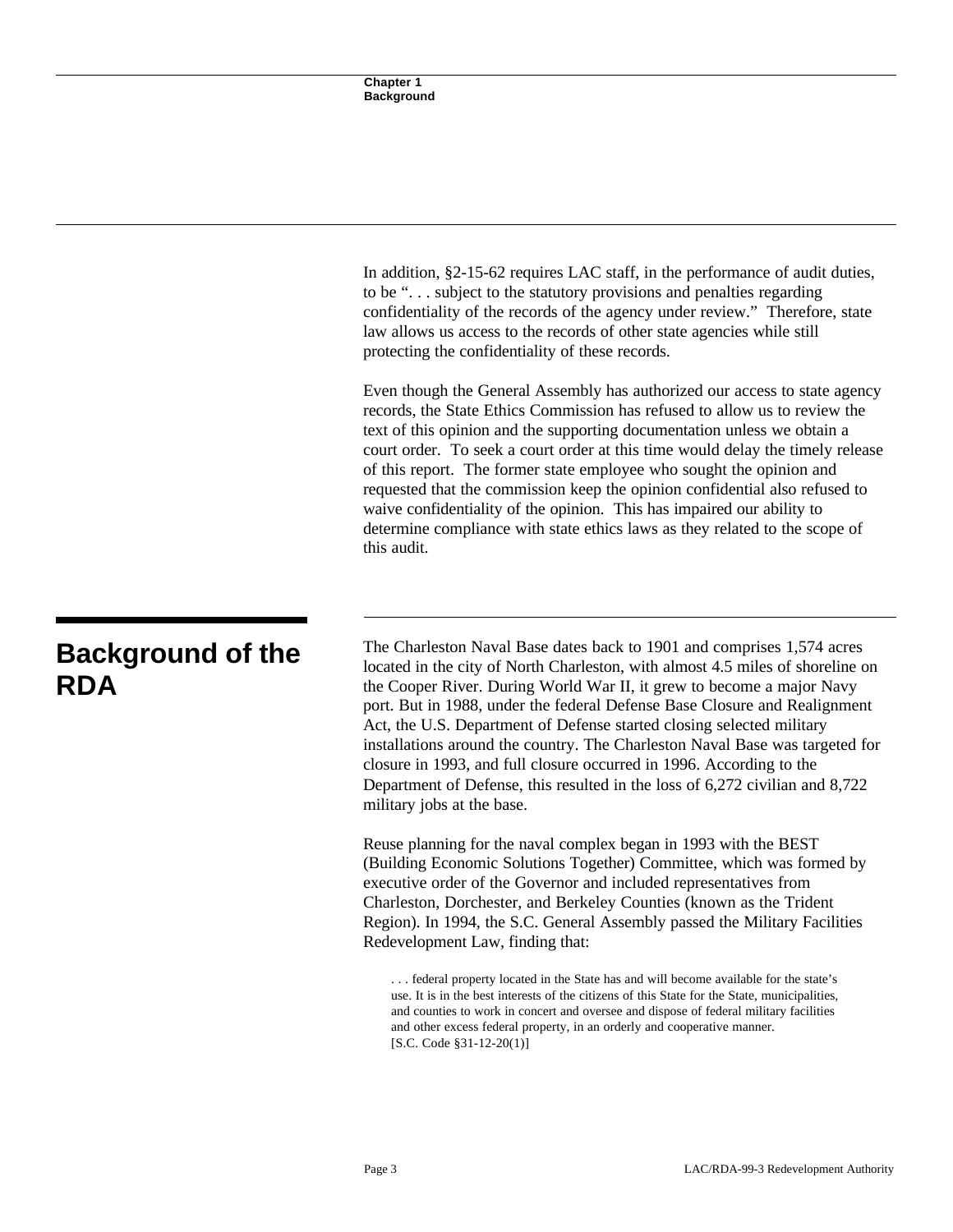The act authorized the Governor to create separate and distinct redevelopment authorities. In 1994, the Charleston Naval Complex Redevelopment Authority (RDA) was created by executive order, and the BEST Committee was phased out.

The U.S. Navy currently holds title to the land at the naval complex. Conveyance of part of the complex to the state is expected to occur in 2000.

The RDA's purpose is to oversee the redevelopment and reuse of the real and personal federal property at the Charleston naval complex. (Real property consists of land, buildings and other structures; personal property consists primarily of equipment, furniture, and vehicles.) The Redevelopment Authority board is comprised of seven members:

- One at-large member appointed by the Governor.
- Three members from the City of North Charleston appointed by the Governor from a slate of candidates submitted by the North Charleston City Council.
- One member each from Berkeley, Dorchester, and Charleston counties, also appointed by the Governor.

State law authorizes the RDA to:

- Make and amend by-laws, rules, and regulations.
- Sue and be sued.
- Make and execute contracts.
- Carry out redevelopment projects.
- Purchase, acquire, improve, sell, exchange, transfer, mortgage, retain for its own use or otherwise encumber or dispose of any real or personal property within its area of operation.

The RDA is also authorized to issue bonds and borrow money, provided it does not pledge the full faith and credit of the state or any political subdivision for repayment. The RDA is required to comply with the provisions of the S.C. Procurement Code. The RDA may dissolve itself when all properties have been sold to the private sector or if it decides to transfer any remaining redevelopment property to another public body or successor entity.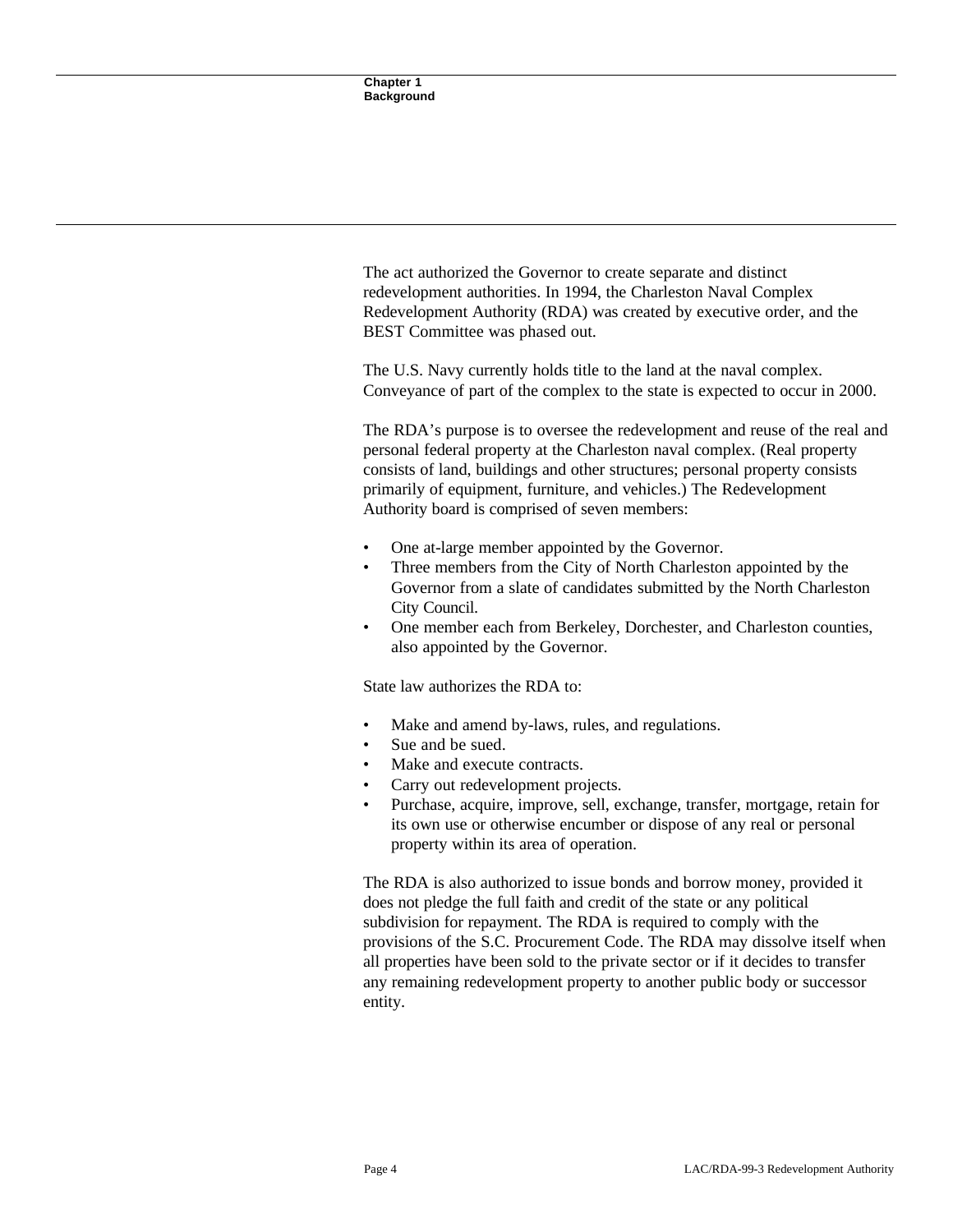|                                                   | The Authority has a staff of 16, and is funded by the Navy, federal grants,<br>rural development funds, revenue from subleases, and miscellaneous<br>revenues. Appendix A shows a schedule of the RDA's revenues and<br>expenditures for FY 94-95 through FY 98-99. As of April 2000, the RDA<br>had approximately 80 tenants and subtenants. The RDA has also made<br>progress toward renovating the infrastructure of the complex, including its<br>water and sewer systems.                                            |
|---------------------------------------------------|---------------------------------------------------------------------------------------------------------------------------------------------------------------------------------------------------------------------------------------------------------------------------------------------------------------------------------------------------------------------------------------------------------------------------------------------------------------------------------------------------------------------------|
| <b>History of Major</b><br><b>Leasing Efforts</b> | Since 1995, the RDA has been subleasing land and buildings to private<br>businesses, government agencies, and nonprofit groups. When the RDA finds<br>a suitable tenant for property, it first obtains a master lease with the Navy and<br>then subleases the property to the tenant. Both the B&CB and the Navy must<br>approve all leases for property. One of the primary goals of the RDA has<br>been to replace jobs lost by the closing of the base. Below is a summary of<br>the major leasing efforts by the RDA. |
| 1995 Request for<br>Proposals                     | In February 1995, the RDA and the B&CB formally issued a request for<br>proposals (RFP) to more than 90 private companies to lease all or part of the<br>naval complex (see p. 12). After receiving various proposals from 13<br>companies, the RDA ranked them and reported that it would negotiate<br>subleases with the top four companies:                                                                                                                                                                            |
|                                                   | Babcock & Wilcox was awarded a sublease for two buildings in<br>⊔<br>November 1995. Babcock & Wilcox terminated its sublease in 1998 due<br>to lack of business.                                                                                                                                                                                                                                                                                                                                                          |
|                                                   | Charleston Marine Manufacturing Corporation (CMMC) was awarded a<br>❏<br>sublease for one dry dock and three buildings, and by 2000 its sublease<br>included more than 100 buildings and three dry docks. CMMC is<br>currently the RDA's largest tenant and occupies almost 1.9 million<br>square feet, most of which is under a 30-year sublease awarded in 1999.<br>CMMC is a conglomerate of smaller companies plus two large<br>companies, Detyens Shipyard, Inc. and Metal Trades, Inc.                              |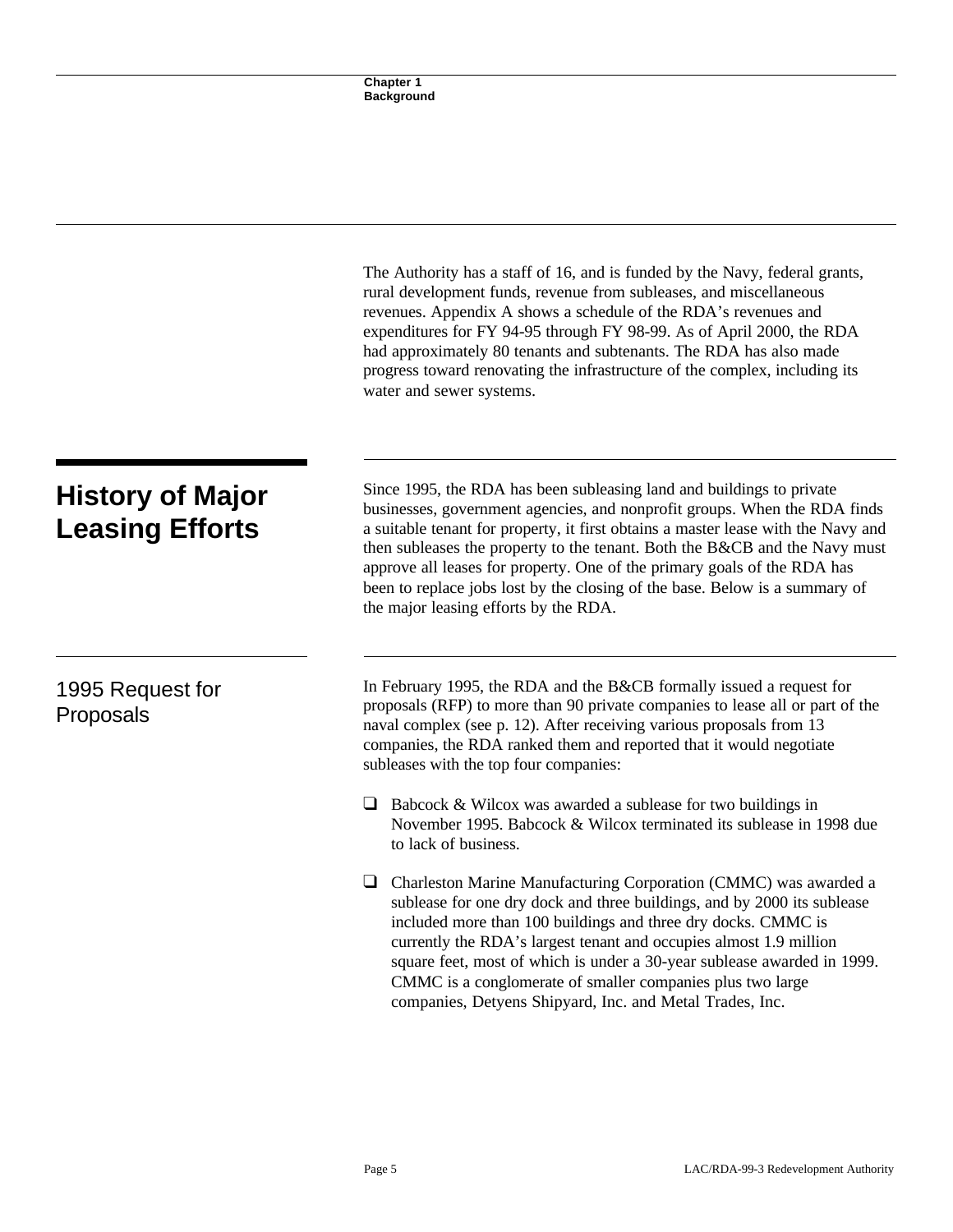|                                    | Charleston Shipbuilders Incorporated (CSI) was awarded a sublease for<br>⊔<br>one building, and by 1997 its sublease included a pier and almost 40<br>buildings. In 1999, because of an unsuccessful business venture, CSI<br>terminated its original sublease but continues to lease a pier and one<br>building under a short-term license that will expire November 30, 2000.<br>The RDA attempted to negotiate a sublease with Braswell Services<br>⊔<br>Group, Inc., for Pier Alpha and related buildings at the north end of the<br>complex. Braswell proposed to conduct ship repairs at the site, but in<br>1996, the negotiations stalled.                                                                                                                                                     |
|------------------------------------|--------------------------------------------------------------------------------------------------------------------------------------------------------------------------------------------------------------------------------------------------------------------------------------------------------------------------------------------------------------------------------------------------------------------------------------------------------------------------------------------------------------------------------------------------------------------------------------------------------------------------------------------------------------------------------------------------------------------------------------------------------------------------------------------------------|
| 1996 Competition for<br>Pier Alpha | After negotiations with Braswell stalled, the RDA placed Braswell in<br>competition with three other companies and the State Ports Authority for a<br>sublease of Pier Alpha and related properties (see Figure 1.1 on p. viii). The<br>RDA declared Braswell the winner of the 1996 competition; however,<br>negotiations stalled again. The RDA was reluctant to sign the sublease until<br>Braswell terminated lawsuits and procurement protests it had previously filed<br>against the RDA regarding the 1995 RFP.                                                                                                                                                                                                                                                                                 |
|                                    | In March 1997, Braswell agreed to terminate its legal actions in exchange for<br>a sublease. The RDA awarded Braswell a six-month license to prepare the<br>Pier Alpha area for ship repairs. Then, for a third time, neither party agreed<br>to the terms of a sublease. The RDA stated that Braswell had not obtained<br>necessary environmental permits. Braswell contended such permits were not<br>a prerequisite to a sublease. In October 1997, its temporary license to occupy<br>the Pier Alpha area having expired, Braswell filed a lawsuit against the RDA<br>for not agreeing to sign a sublease. This lawsuit was settled out-of-court in<br>1999, and Braswell was awarded \$4 million in damages. (See our March<br>2000 audit, A Review of the Charleston Naval Complex Redevelopment |

*Authority's 1999 Lawsuit Settlement With Braswell Services Group*.)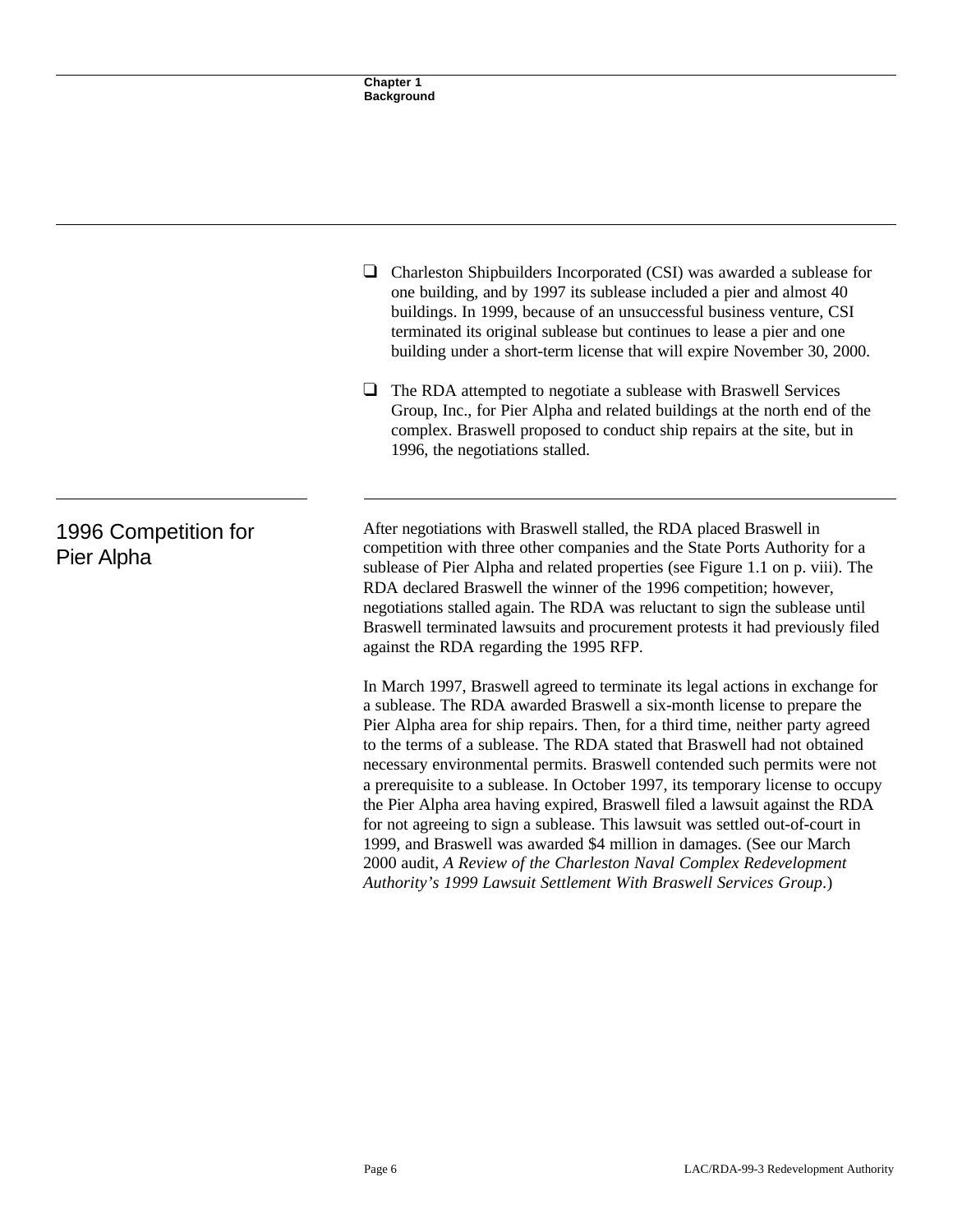| 1998 Efforts to Sublease<br>Pier Alpha        | In 1997, the SPA and a newly formed private company, now called<br>Charleston International Ports (CIP), entered into negotiations to jointly seek<br>a sublease for Pier Alpha and related buildings. Under this arrangement, the<br>Ports Authority would obtain a sublease from the RDA and lease out the<br>properties to CIP under a license. CIP would operate a public shipping<br>terminal at the site, specializing in noncontainerized cargo.                                                                                                                                                                                                                                      |
|-----------------------------------------------|----------------------------------------------------------------------------------------------------------------------------------------------------------------------------------------------------------------------------------------------------------------------------------------------------------------------------------------------------------------------------------------------------------------------------------------------------------------------------------------------------------------------------------------------------------------------------------------------------------------------------------------------------------------------------------------------|
|                                               | In August 1998, the RDA announced its decision to award the sublease for<br>Pier Alpha and related buildings to the SPA, with the understanding that the<br>SPA would, in turn, lease the properties to CIP. Immediately, officials from<br>the city of North Charleston, in which the naval complex is located, protested<br>the use of the north end of the complex for cargo shipping. City officials<br>wanted to develop the site into a recreation area for the public. In<br>December 1998, after the protest by the city of North Charleston, the RDA<br>rescinded its approval of the SPA's sublease of Pier Alpha. Currently, Pier<br>Alpha is not under a sublease to any tenant. |
| 1999 State Ports<br><b>Authority Sublease</b> | In April 1999, the RDA and the SPA signed a 30-year sublease for an<br>alternative site near the center of the naval complex. This site became<br>available after two other companies terminated their subleases. In<br>August 1999, the SPA signed a license agreement with CIP for these<br>properties. The SPA will receive rent from CIP equal to the amount the SPA<br>pays to the RDA, plus half the annual net income of CIP. By 2007, the SPA's<br>sublease will include 4 piers and 38 buildings. In addition, the sublease gives<br>the SPA the right of first refusal of subleases for a fifth pier and 33 additional<br>buildings.                                               |
| <b>Current Status</b>                         | Table 1.1 shows the status for all the types of facilities at the complex as of<br>May 2000. ("Other" includes nonbuilding structures such as quay walls, bus<br>shelters, etc.)                                                                                                                                                                                                                                                                                                                                                                                                                                                                                                             |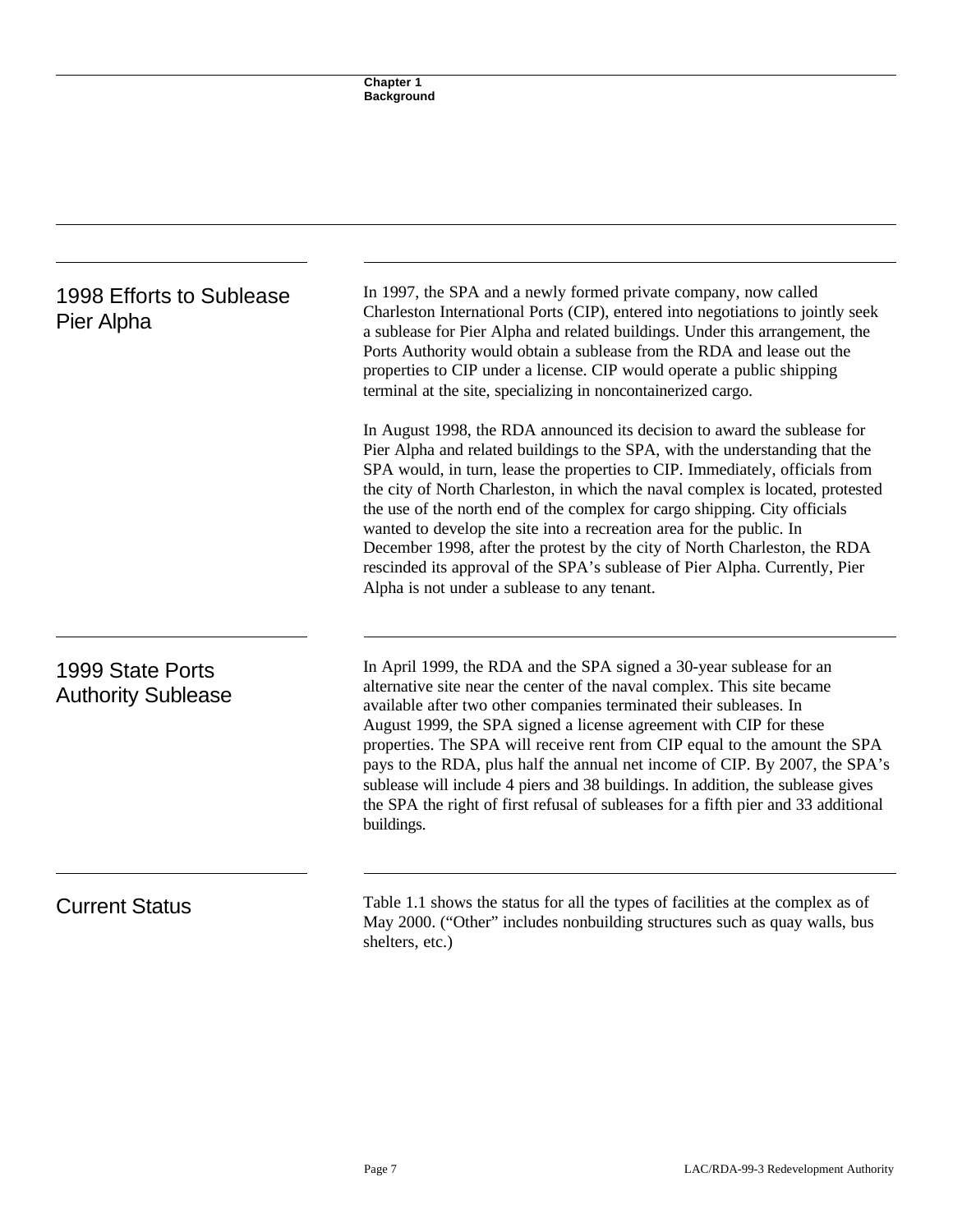| aval |                               | <b>Buildings</b> | <b>Piers</b> | Dry<br><b>Docks</b> | <b>Utility</b><br>Infrastructure | Other | <b>TOTAL</b> |
|------|-------------------------------|------------------|--------------|---------------------|----------------------------------|-------|--------------|
|      | Total                         | 566              | 27           | 5                   | 73                               | 198   | 869          |
|      | Leased, Licensed,<br>or Owned | 394              | 22           | 3                   | 36                               | 75    | 530          |
|      | <b>Percent Occupied</b>       | 69.6%            | 81.5%        | 60.0%               | 49.3%                            | 37.9% | 61.0%        |

Source: RDA Master Inventory.

Approximately 34% (by square feet) of the occupied buildings at the complex are used by federal agencies. The remainder are subleased or licensed to private businesses and local and state agencies.

When the naval base closed, a major concern of the community was the loss of jobs. According to RDA data as of May 2000, a total of 4,089 workers are employed at the complex (see Chart 1.1). Therefore, about 65% of the 6,272 civilian jobs lost when the base closed have been replaced. Federal agencies employ 37% of the total workers currently at the complex, and CMMC alone accounts for another 29% employed. The RDA collects employment information from the tenants but does not verify or monitor this information. As far as we could determine, no agency has tracked the other former Naval base workers to see whether they found employment and where. Former base workers currently comprise almost 20% of the workforce at the complex.

**Table 1:1: Percent of Na Complex Occupied** 

About 65% of the 6,272 civilian jobs lost when the base closed have been replaced.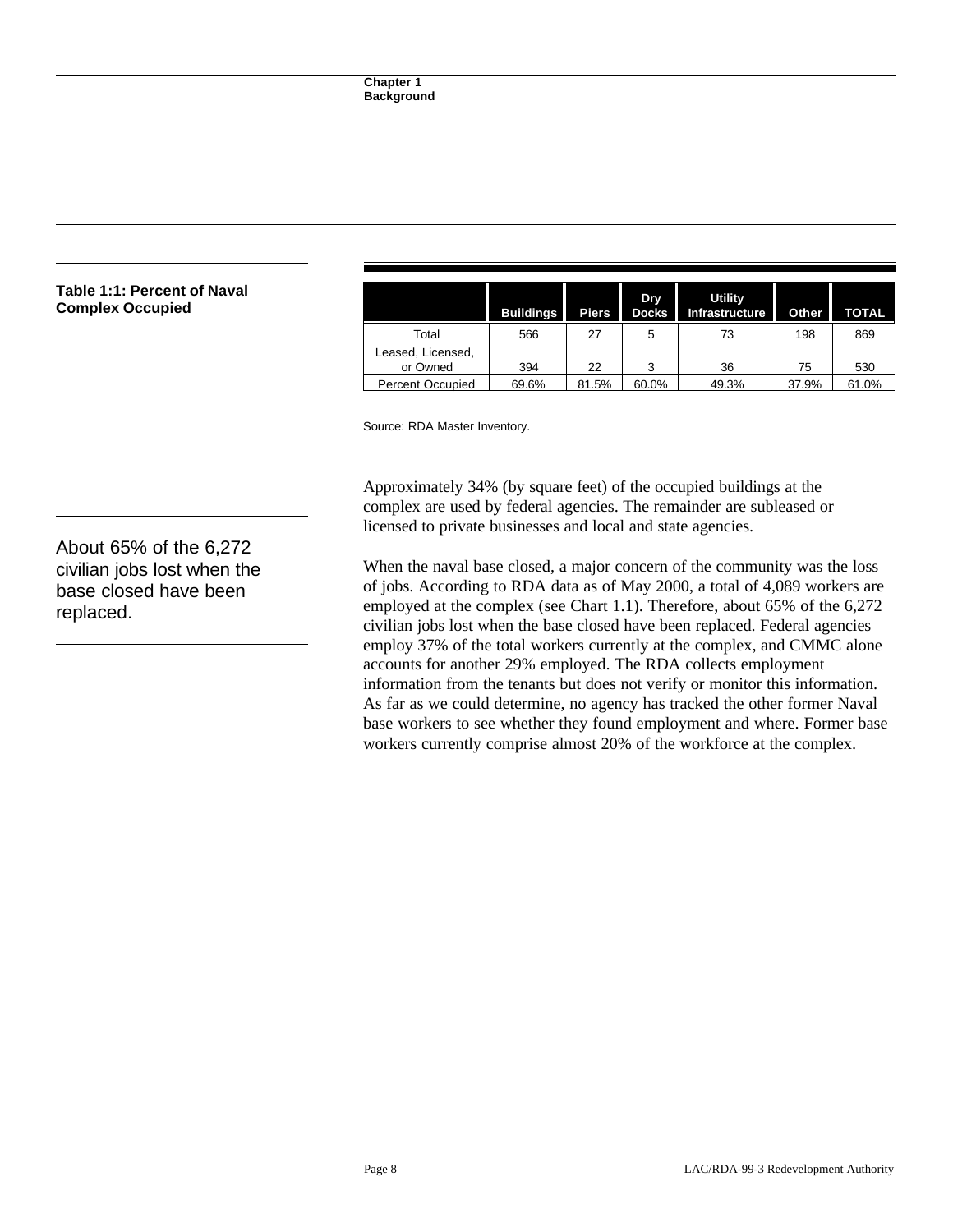

Pending Lawsuits As of July 2000, three lawsuits filed against the RDA were pending. These lawsuits concerned the process by which the RDA awards subleases. A fourth lawsuit had been filed against the Navy concerning its oversight of the subleasing process used by the RDA. This lawsuit was withdrawn in July 2000, but, according to the plaintiffs, it will be refiled.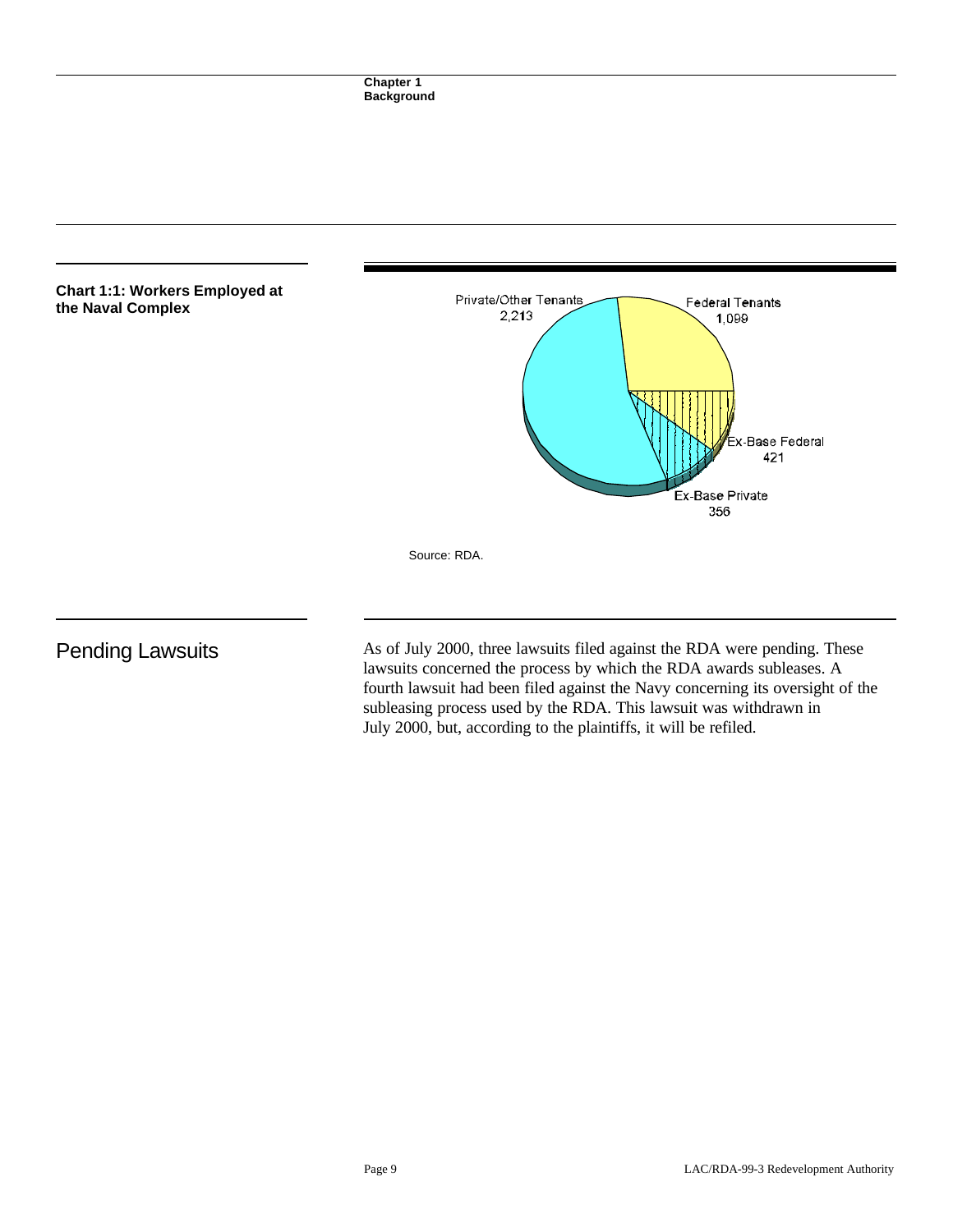**Chapter 1 Background**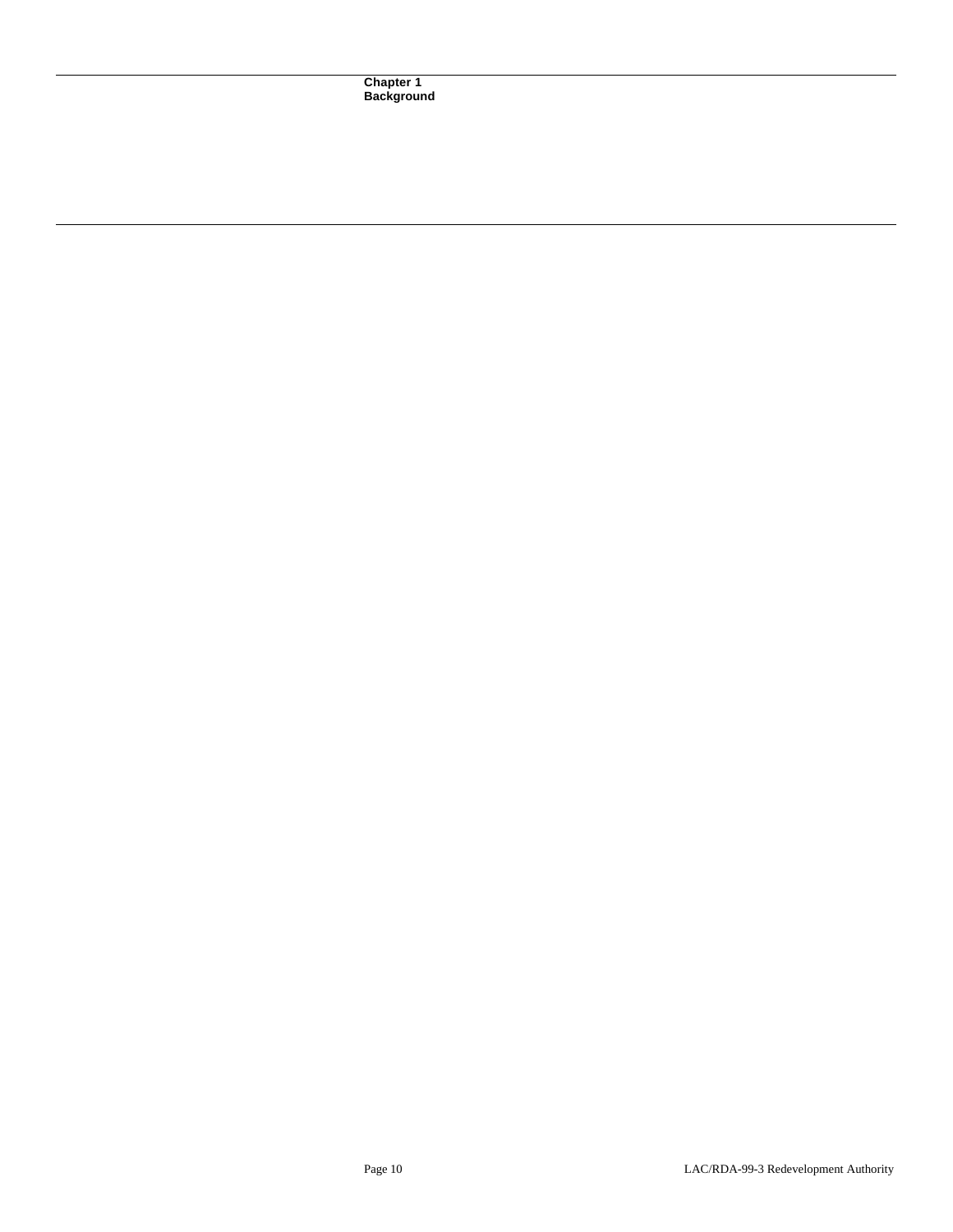# **Subleasing of Properties**

In this chapter, we address the following issues regarding how the RDA manages subleases for naval complex properties:

- The requirements of state law.
- The RDA's 1995 request for proposals.
- The marketing of naval complex properties to the public.
- How the rents charged to tenants are established.
- The leasing-out of properties by RDA tenants to other organizations.

## **Requirements of State Law**

The State Budget and Control Board . . . reports that the RDA has complied with state laws and policies pertaining to leasing out real property.

The State Budget and Control Board, which is responsible for overseeing state government leasing, reports that the RDA has complied with state laws and policies pertaining to leasing out real property.

Beginning with the RDA's first sublease of naval complex property, the Budget and Control Board has interpreted state law as requiring its approval of all subleases. Until 1997, S.C. Code §11-35-1590 (1) designated the B&CB as the:

. . . single central broker for the leasing of real property for governmental bodies. No governmental body shall enter into any lease agreement or renew any existing lease except in accordance with the provisions of this Section.

In 1997, the General Assembly amended state law, creating S.C. Code §1-11-55 in which subsection (4) states that the B&CB:

. . . shall adopt procedures to be used for governmental bodies to apply for rental space, for acquiring leased space, and for leasing state-owned space to nonstate lessees.

According to an attorney with the Budget and Control Board, the RDA has flexibility in the way it selects tenants as long as potential tenants are made aware of the availability of properties, are given the opportunity to submit proposals, and the results are "fair."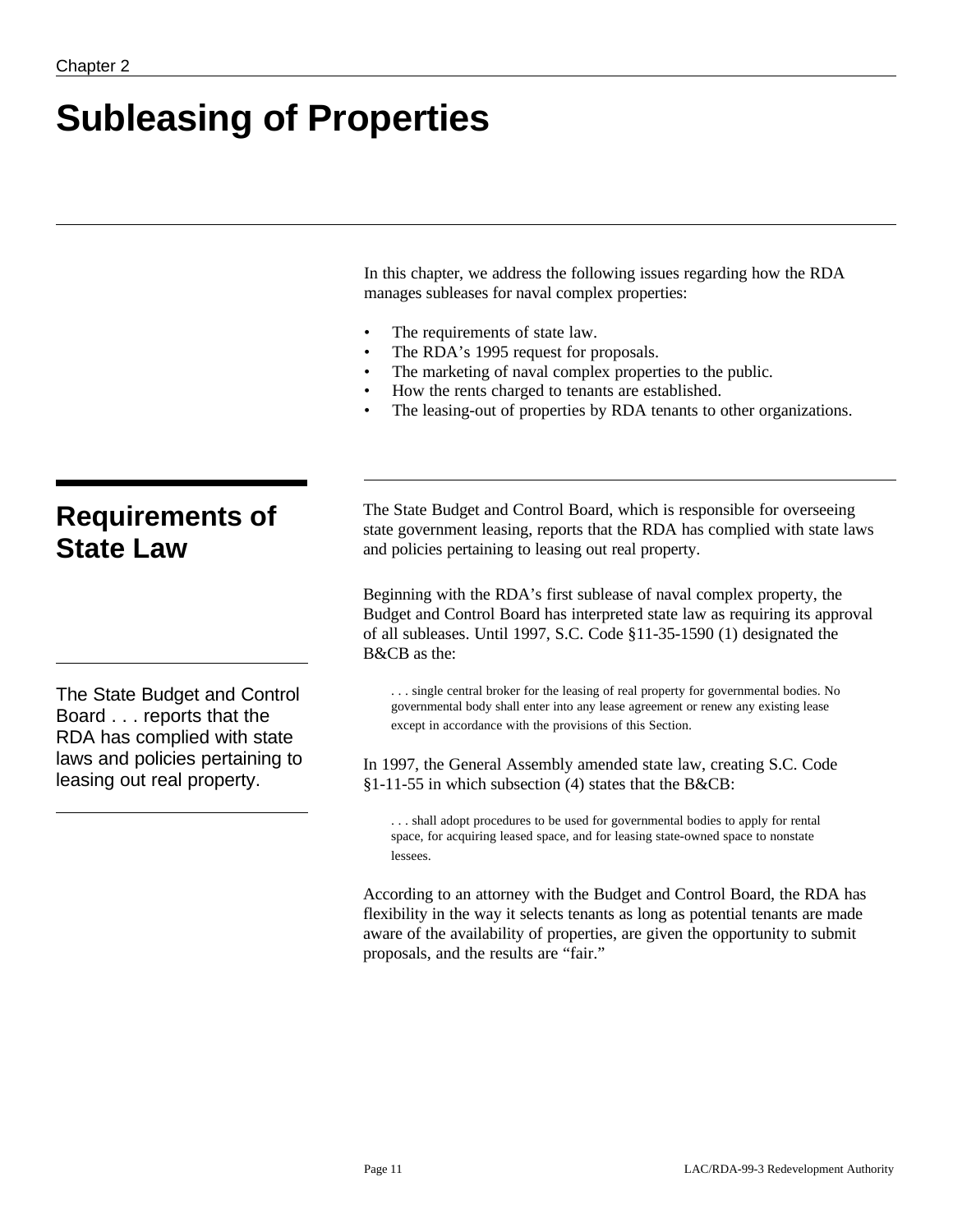| <b>Leasing Methods</b>                      | There are different methods potentially available to state agencies for leasing<br>out real property:                                                                                                                                                                                                                                                                                                                                        |  |  |  |
|---------------------------------------------|----------------------------------------------------------------------------------------------------------------------------------------------------------------------------------------------------------------------------------------------------------------------------------------------------------------------------------------------------------------------------------------------------------------------------------------------|--|--|--|
|                                             | ⊔<br>Competitive Bids $- A$ written "invitation for bids" is issued in which<br>qualified parties are asked to submit to a governmental body the amount<br>of rent they propose to pay. Bids must be submitted by a certain date.<br>The lease is awarded to the entity with the highest bid. The RDA has not<br>used this method.                                                                                                           |  |  |  |
|                                             | $\Box$<br>Competitive Proposals $- A$ written "request for proposals" (RFP) is<br>issued in which qualified parties are asked to submit lease proposals that<br>will be evaluated based on a number of factors, only one of which is the<br>proposed rent. Proposals must be submitted by a certain date. The RDA<br>has used a formal version of this method only once, in 1995.                                                            |  |  |  |
|                                             | $\Box$ Leasing Without Formal Competition — Potential tenants submit lease<br>proposals that are evaluated based on standards established by the<br>governmental body. There is generally no date by which proposals are<br>required to be submitted. In some instances, a property may be leased<br>after only one proposal. In other instances, multiple proposals may be<br>received. This is the primary leasing method used by the RDA. |  |  |  |
|                                             | Commercial and industrial real estate leasing in the private sector is not<br>usually conducted through competitive bid or competitive proposal. These<br>methods have specific time limits that can reduce the number of offers from<br>prospective tenants and the amount of rent. For properties that are known to<br>be in high demand, however, a competitive proposal process may be an<br>effective way to select tenants.            |  |  |  |
| <b>1995 Request for</b><br><b>Proposals</b> | In February 1995, the RDA and the State Budget and Control Board issued<br>an RFP to obtain offers from companies interested in competing for<br>subleases for naval complex property. These companies were permitted to<br>submit proposals to sublease different properties which were not comparable.<br>In addition, most of the proposals did not offer a specific amount for rent.                                                     |  |  |  |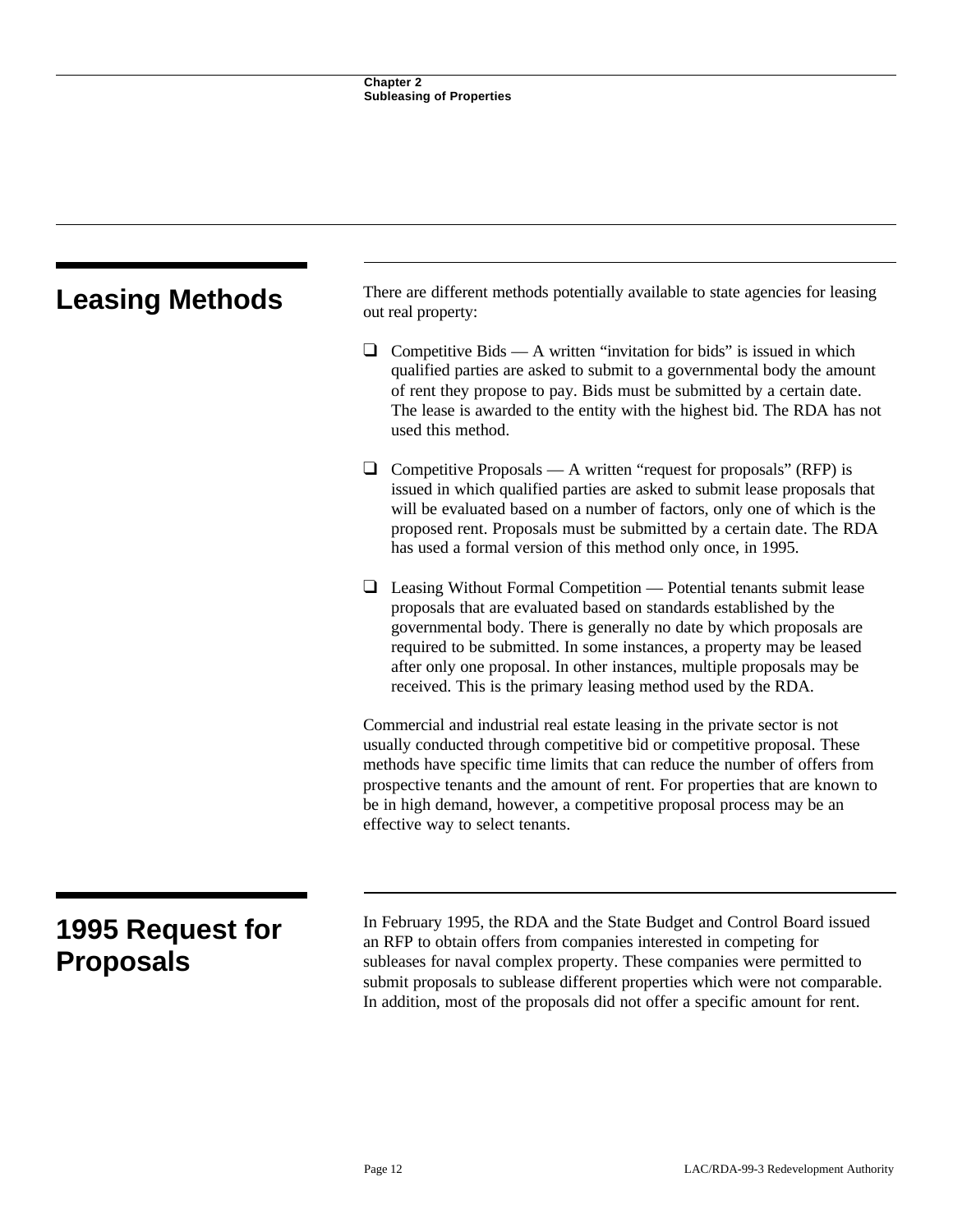According to the RFP, the RDA was seeking proposals from companies "interested in leasing all or major portions of the naval complex." These proposals were to be evaluated and ranked based on financial factors, employment, lease length, property requirements, environmental factors, and economic impact. Rental payments were a component of the financial factors.

The naval complex encompasses approximately 1,500 acres and includes 566 buildings, 27 piers, and five dry docks. Each of the four highest ranked proposals was for a different combination of facilities, and each proposed a different way to establish rents.

- $\Box$  Babcock & Wilcox requested three buildings and a portion of another and proposed rental payments based on overhead costs.
- $\Box$  Braswell Services Group, Inc., submitted a proposal consisting of three business options, each with a different combination of properties. The proposed rental payments included a base rate plus a percentage of gross revenues for each option.
- ì Charleston Marine Manufacturing Corporation (CMMC) requested 28 buildings, six piers, and three dry docks. CMMC proposed escalating rental payments, ranging from no cost during the first year up to \$2,829,500 during the fifth year.
- $\Box$  Charleston Shipbuilders Incorporated (CSI) requested more than 30 buildings, 13 piers, and dry docks. The rental payments were to be based on the number of production workers employed.

The RDA ranked Babcock & Wilcox first, followed by CMMC, CSI, and Braswell Services Group. Subleases were later negotiated with three of the four companies, only one of which is still operating at the naval complex.

It is not clear how the RDA was able to rank the companies, considering that no two proposals contained exactly the same properties and that most of the proposals did not offer specific amounts for the rental payment. Thus far, this has been the only instance in which the RDA used the RFP process for subleasing.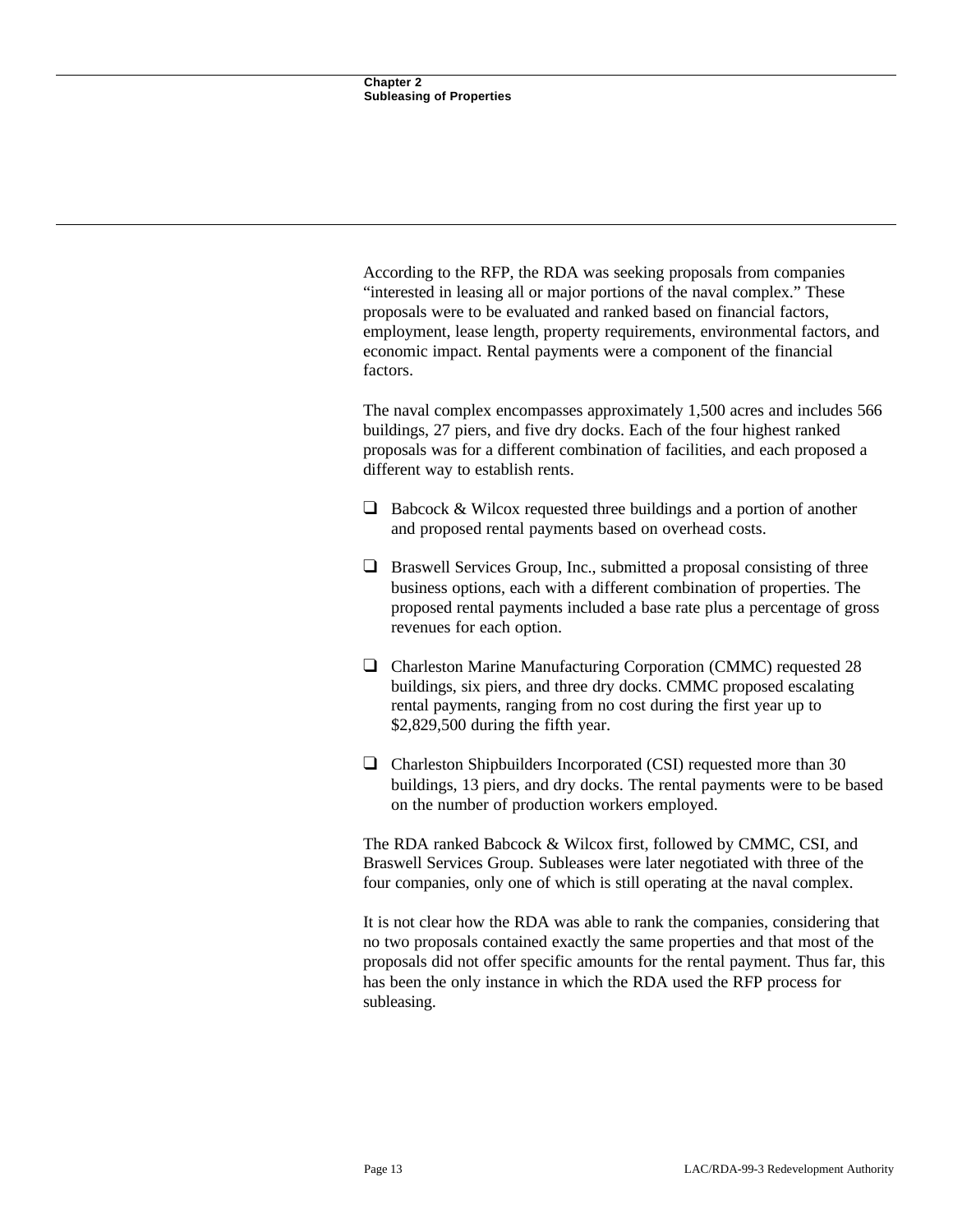| <b>Marketing of</b><br><b>Properties</b>              | The RDA has not adequately marketed the properties at the naval complex,<br>and in general does not use advertising. As a result, properties have been<br>subleased without determining the level of interest from other potential<br>tenants, which may have reduced the pool of qualified businesses able to<br>bring new jobs and economic development to the area.                                                                                                                                                                                                          |
|-------------------------------------------------------|---------------------------------------------------------------------------------------------------------------------------------------------------------------------------------------------------------------------------------------------------------------------------------------------------------------------------------------------------------------------------------------------------------------------------------------------------------------------------------------------------------------------------------------------------------------------------------|
| the RDA has leased out<br>piers, buildings, and other | In connection with its 1995 RFP, the RDA and the State Budget and Control<br>Board, with the assistance of the South Carolina Department of Commerce,<br>mailed announcements to private companies in the United States and other<br>countries. Advertisements were placed in newspapers and trade journals.<br>Through these actions, the public and businesses were informed that the<br>naval complex had properties available for sublease. Since 1995, however,<br>the RDA has leased out piers, buildings, and other properties without formal<br>marketing. For example: |
| properties without formal<br>marketing.               | In 1998, Babcock and Wilcox terminated its sublease. The RDA then<br>⊔<br>subleased the machine shop to an existing tenant, Charleston Marine<br>Manufacturing Corporation, without notifying the public and the<br>business community that the property had become available. The<br>machine shop was highlighted by the RDA as one of the important<br>properties at the naval complex. In 1999, the RDA awarded CMMC a<br>30-year lease for the machine shop as well as for dry docks, buildings,<br>and other facilities.                                                   |
|                                                       | In 1996, the RDA and Braswell Services Group reached an impasse in<br>pogotiating a sublease for Diar Alpha and related properties. The DDA                                                                                                                                                                                                                                                                                                                                                                                                                                     |

negotiating a sublease for Pier Alpha and related properties. The RDA decided to consider other proposals in August 1996 but did not publicly announce this decision. Instead, the RDA decided to review proposals from Braswell and four other entities: Carolina Marine Handling, Maybank Shipping, Charleston Shipbuilders Incorporated, and the State Ports Authority. In October 1996, the RDA announced that it would award a sublease to Braswell. In October 1997, the RDA and Braswell reached another impasse and negotiations for Pier Alpha were terminated.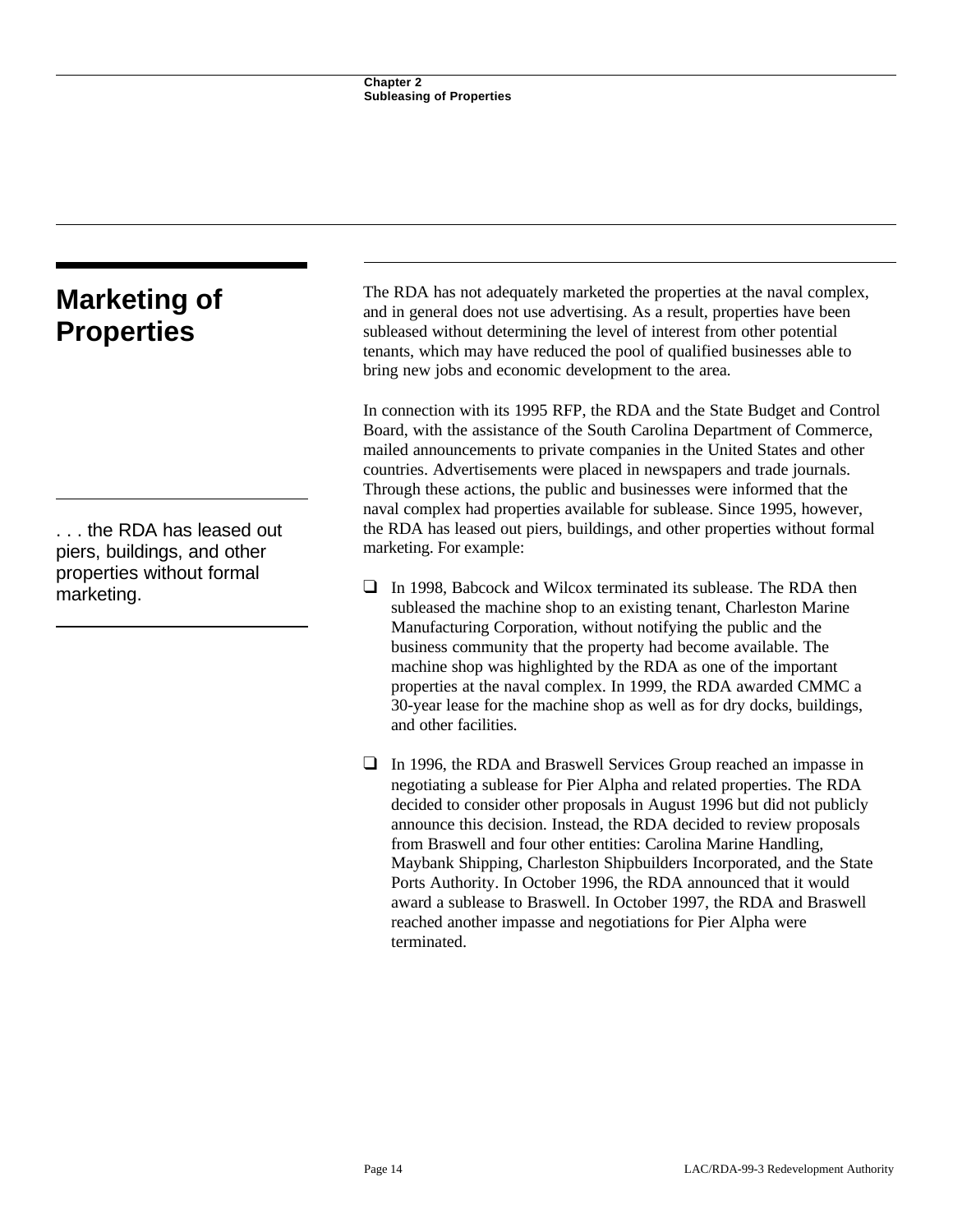|                                                           | $\Box$ Following the termination of Pier Alpha negotiations with Braswell, the<br>RDA did not publicly announce that this area of the naval complex was<br>still available. The Ports Authority, however, in conjunction with<br>Charleston International Ports (CIP), approached the RDA about<br>subleasing the properties for a cargo shipping terminal. In August 1998,<br>the RDA announced that it would award a sublease to the Ports Authority<br>for Pier Alpha and related properties. This sublease was never executed<br>because of opposition from the city of North Charleston.                                                                                                       |
|-----------------------------------------------------------|-----------------------------------------------------------------------------------------------------------------------------------------------------------------------------------------------------------------------------------------------------------------------------------------------------------------------------------------------------------------------------------------------------------------------------------------------------------------------------------------------------------------------------------------------------------------------------------------------------------------------------------------------------------------------------------------------------|
|                                                           | In 1999, Charleston Shipbuilders Incorporated terminated its sublease for<br>Pier Zulu and other properties near the center of the complex. In<br>addition, Carolina Marine Handling terminated its sublease for Pier Mike<br>and other properties near Pier Zulu. The RDA did not publicly<br>communicate the availability of these properties. Instead, the RDA<br>awarded the Ports Authority a 30-year lease for Piers Zulu and Mike, as<br>well as other piers and a number of buildings. The Ports Authority in<br>August 1999 entered into a license agreement for these properties with<br>CIP. The RDA also gave the SPA "right of first refusal" for an additional<br>pier and buildings. |
|                                                           | The Department of Commerce has conducted limited marketing of naval<br>complex properties. Companies interested in maritime sites or the Charleston<br>area may be directed to the RDA. The website of the Department of<br>Commerce lists the south end of the naval complex as available; however,<br>individual buildings and piers are not listed.                                                                                                                                                                                                                                                                                                                                              |
|                                                           | According to an RDA official, it would be ". ineffective to begin an<br>'organized marketing plan' prior to the establishment of zoning or the<br>ownership of the property." However, neither the zoning nor ownership<br>status of the naval complex prevented the RDA from awarding long-term,<br>30-year leases to two of its largest tenants, CMMC and the Ports Authority.<br>In addition, the SPA has an option to purchase the property it subleases.                                                                                                                                                                                                                                       |
| <b>Potential Effects of</b><br><b>Increased Marketing</b> | Increased marketing could have resulted in greater access by companies that<br>did not know which parts of the naval complex were available, particularly<br>properties made available through sublease terminations. With greater<br>interest from more companies, the RDA might have more opportunities to<br>sign short-term and long-term subleases with established businesses that                                                                                                                                                                                                                                                                                                            |

provide more jobs and pay higher rents.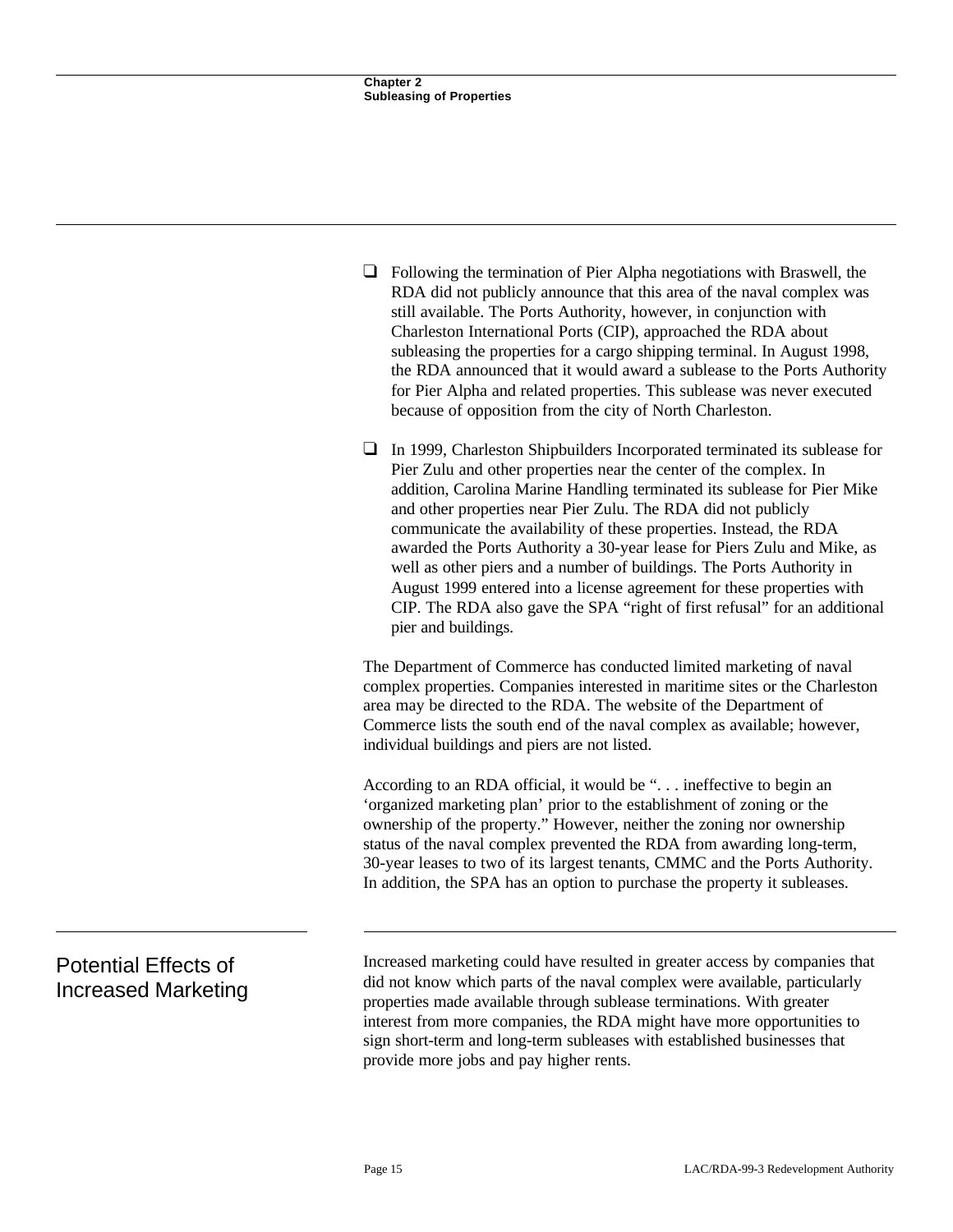|                                         | We found that industrial parks in South Carolina and closed military bases in<br>Pennsylvania and California have used a variety of methods to market their<br>properties. Examples of these methods include websites, brochures, ongoing<br>advertising in print media, and the use of real estate brokers. None of these<br>marketing methods have been used by the RDA except for advertising in the<br>print media, which the RDA did only in 1995.                                                                                                                   |
|-----------------------------------------|---------------------------------------------------------------------------------------------------------------------------------------------------------------------------------------------------------------------------------------------------------------------------------------------------------------------------------------------------------------------------------------------------------------------------------------------------------------------------------------------------------------------------------------------------------------------------|
| <b>How Rent is</b><br><b>Determined</b> | One of the RDA's primary goals has been to replace jobs lost by the closing<br>of the base. Therefore, according to RDA officials, maximizing rent from<br>subleases has not been a goal. Tenants may pay reduced or below market<br>rents based on factors such as the number of jobs they provide or renovations<br>they agree to make to the properties.                                                                                                                                                                                                               |
|                                         | We found areas in which improvements could be made:                                                                                                                                                                                                                                                                                                                                                                                                                                                                                                                       |
|                                         | The RDA has not established written asking prices when renting its<br>⊔<br>available properties. There are two potential negative effects of not<br>having written "asking rents." First, the number of prospective tenants<br>interested in the naval complex may be reduced because the degree to<br>which the RDA's rents are lower than those at alternative locations may<br>not be widely known. Second, public confidence in the leasing process<br>may be reduced because the process of determining rents is less open and<br>less understandable to the public. |
|                                         | It is important to note that written asking rents would not preclude<br>negotiated discounts based on factors such as jobs or commitments to<br>renovate the properties, as discussed above. Written asking rents would<br>also not preclude negotiated discounts for tenants who lease multiple<br>properties.                                                                                                                                                                                                                                                           |
|                                         | ⊔<br>The rents paid by two large tenants, CMMC and CSI, have been based<br>primarily on the companies' gross revenues. Other tenants are charged<br>fixed amounts per month. Revenue-based rent is more subject to<br>misinterpretation and fraud than fixed rent. It also makes auditing<br>necessary. As of April 2000, the RDA had not yet completed its first<br>audit of CMMC and CSI, which covers 1997 - 1998.                                                                                                                                                     |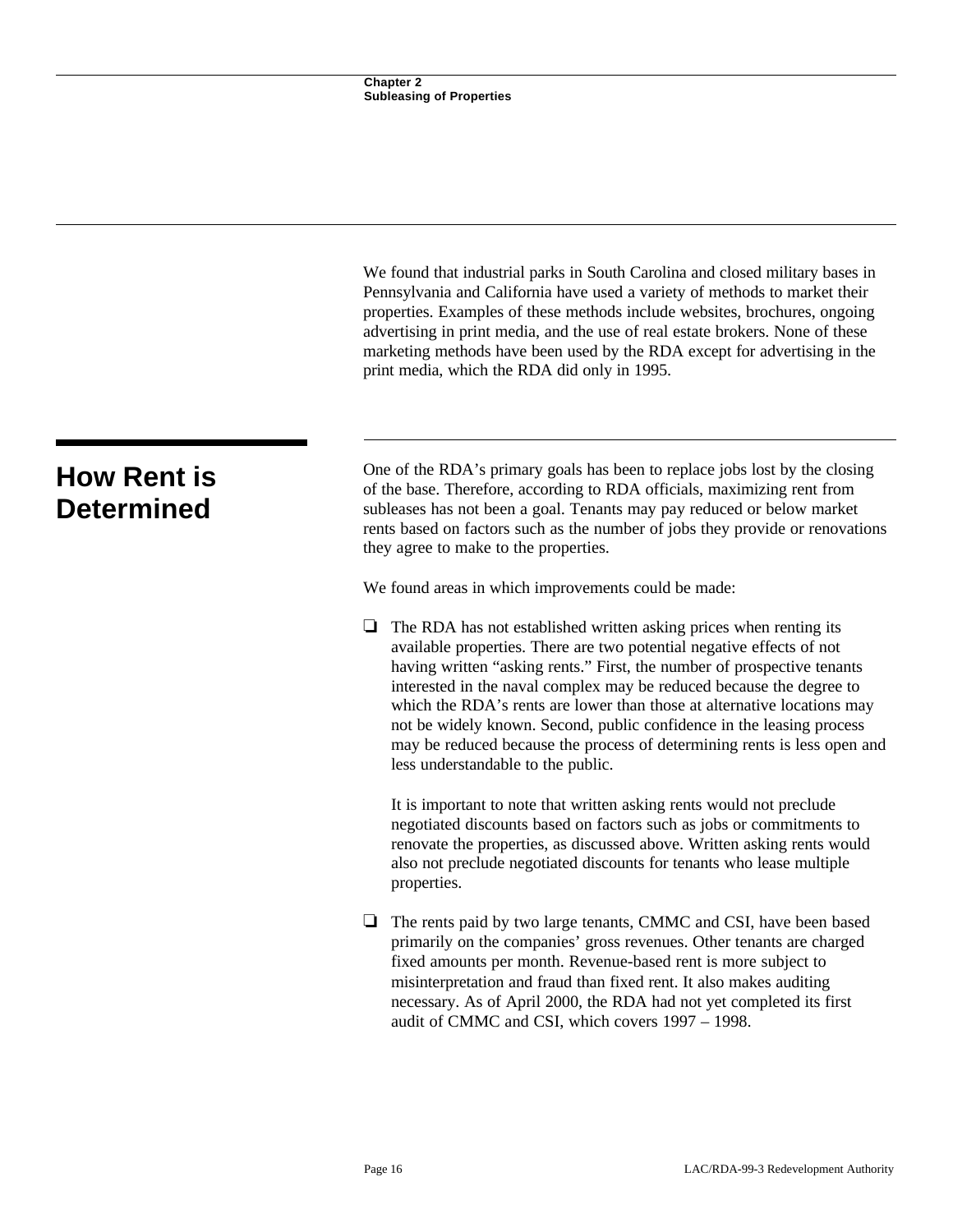| <b>Controls Over</b><br><b>Secondary</b><br><b>Subleases</b>                                                                                        | Several tenants have sublet some of their property to other entities under<br>agreements referred to as secondary subleases. As of April 2000, there were<br>28 secondary subtenants operating at the naval complex. We found that<br>tenants did not receive prior approval from the RDA board for some<br>secondary subleases, and that rental rates paid to tenants have not been<br>sufficiently controlled.                                                                                                                                                                                                                                                                                    |
|-----------------------------------------------------------------------------------------------------------------------------------------------------|-----------------------------------------------------------------------------------------------------------------------------------------------------------------------------------------------------------------------------------------------------------------------------------------------------------------------------------------------------------------------------------------------------------------------------------------------------------------------------------------------------------------------------------------------------------------------------------------------------------------------------------------------------------------------------------------------------|
|                                                                                                                                                     | Subleases prohibit tenants from assigning or subleasing their interest in the<br>premises or any portion thereof without the prior written consent of the RDA.<br>According to an RDA official, once the board consents to a secondary<br>sublease, tenants are sent a letter or a copy of the board minutes which<br>reflects this decision.                                                                                                                                                                                                                                                                                                                                                       |
|                                                                                                                                                     | Between 1996 and 2000, tenants subleased property to more than 40<br>companies and other organizations. Agency records show that tenants did not<br>obtain prior written consent for some of these secondary subleases as<br>required. For example, on July 13, 1999, the board consented to the<br>following secondary subleases after the fact:                                                                                                                                                                                                                                                                                                                                                   |
|                                                                                                                                                     | An agreement made on July 1, 1997, for three piers and a portion of one<br>building.<br>An agreement made on August 1, 1998, for portions of two buildings.<br>An agreement made on April 1, 1999, for a portion of one building.                                                                                                                                                                                                                                                                                                                                                                                                                                                                   |
| over a two-year period,<br>one tenant leased out a<br>building for approximately<br>\$122,000 more than the rent it<br>was required to pay the RDA. | The RDA, through its subleases, has not controlled or limited the rental rates<br>charged by its tenants to secondary subtenants. We found that, over a two-<br>year period, one tenant leased out a building for approximately \$122,000<br>more than the rent it was required to pay the RDA. In some cases, it was<br>difficult to determine the degree to which tenants profited from secondary<br>subleases. When subleasing more than one piece of property, the RDA does<br>not always identify the amount individual pieces of property contribute<br>toward the total rent payment.                                                                                                        |
|                                                                                                                                                     | The Mare Island Conversion Division, which is redeveloping a former naval<br>shipyard in California, also requires its tenants to obtain written consent prior<br>to leasing out property. Other requirements help Mare Island control<br>secondary subleasing practices of its tenants. For example, tenants must give<br>Mare Island 30 days notice of their intent to sublease. At this time, tenants<br>must provide information about the prospective company and pay a<br>nonrefundable administration fee. In addition, tenants are not permitted to<br>profit from secondary subleases. Any excess rent tenants receive from<br>secondary subtenants is required to be paid to Mare Island. |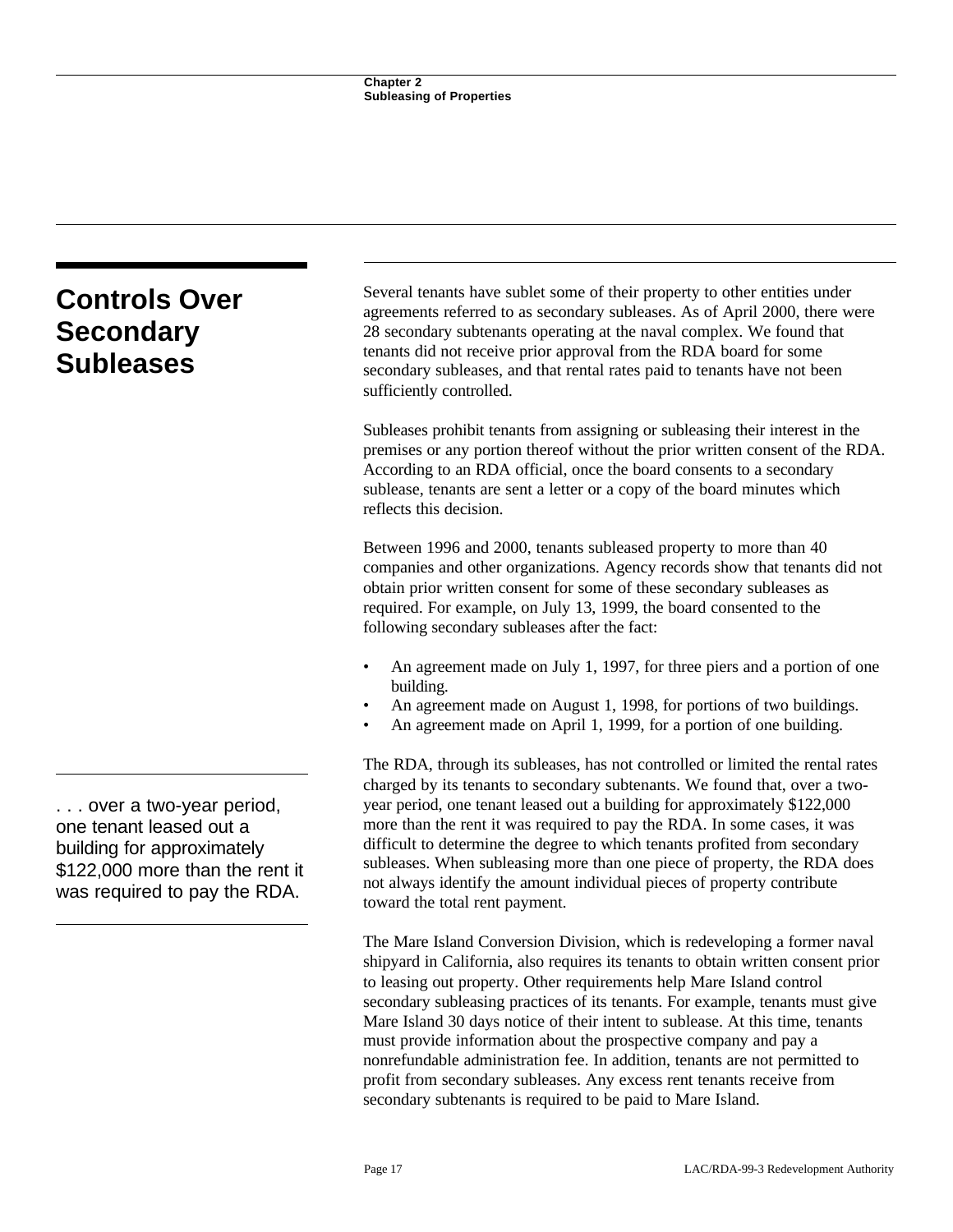|                        | Without prior approval of secondary subleases, the RDA cannot ensure<br>proper use of facilities by its occupants. Also, when rental rates paid by<br>secondary subtenants are not controlled, tenants are allowed to profit by<br>leasing out naval complex property. Tenants' ability to profit from secondary<br>subleases are an indication that the RDA's rents are below market rates<br>(see p. 16). |
|------------------------|-------------------------------------------------------------------------------------------------------------------------------------------------------------------------------------------------------------------------------------------------------------------------------------------------------------------------------------------------------------------------------------------------------------|
| <b>Recommendations</b> | If the Redevelopment Authority decides to issue a request for proposals<br>1.<br>to lease out property in the future, it should require that each company<br>submit a proposal for the same property and offer a specific amount for<br>rental payments.                                                                                                                                                    |
|                        | 2. The Redevelopment Authority should conduct ongoing marketing of<br>naval complex properties available for lease or sale. When establishing a<br>marketing plan, the Redevelopment Authority should consider the merits<br>of a website, print advertisement, brochures, and real estate brokers.                                                                                                         |
|                        | When marketing naval complex properties available for lease or sale, the<br>3.<br>Redevelopment Authority should include written asking rents or asking<br>prices, subject to negotiation.                                                                                                                                                                                                                  |
|                        | 4. The Redevelopment Authority should not base rental payments on<br>revenues generated by tenants.                                                                                                                                                                                                                                                                                                         |
|                        | The Redevelopment Authority should ensure that its tenants obtain<br>5.<br>written consent before subleasing out property. Also, the Redevelopment                                                                                                                                                                                                                                                          |

### written consent before subleasing out property. Also, the Redevelopment Authority should explore methods for monitoring and controlling rental rates charged by tenants to secondary subtenants.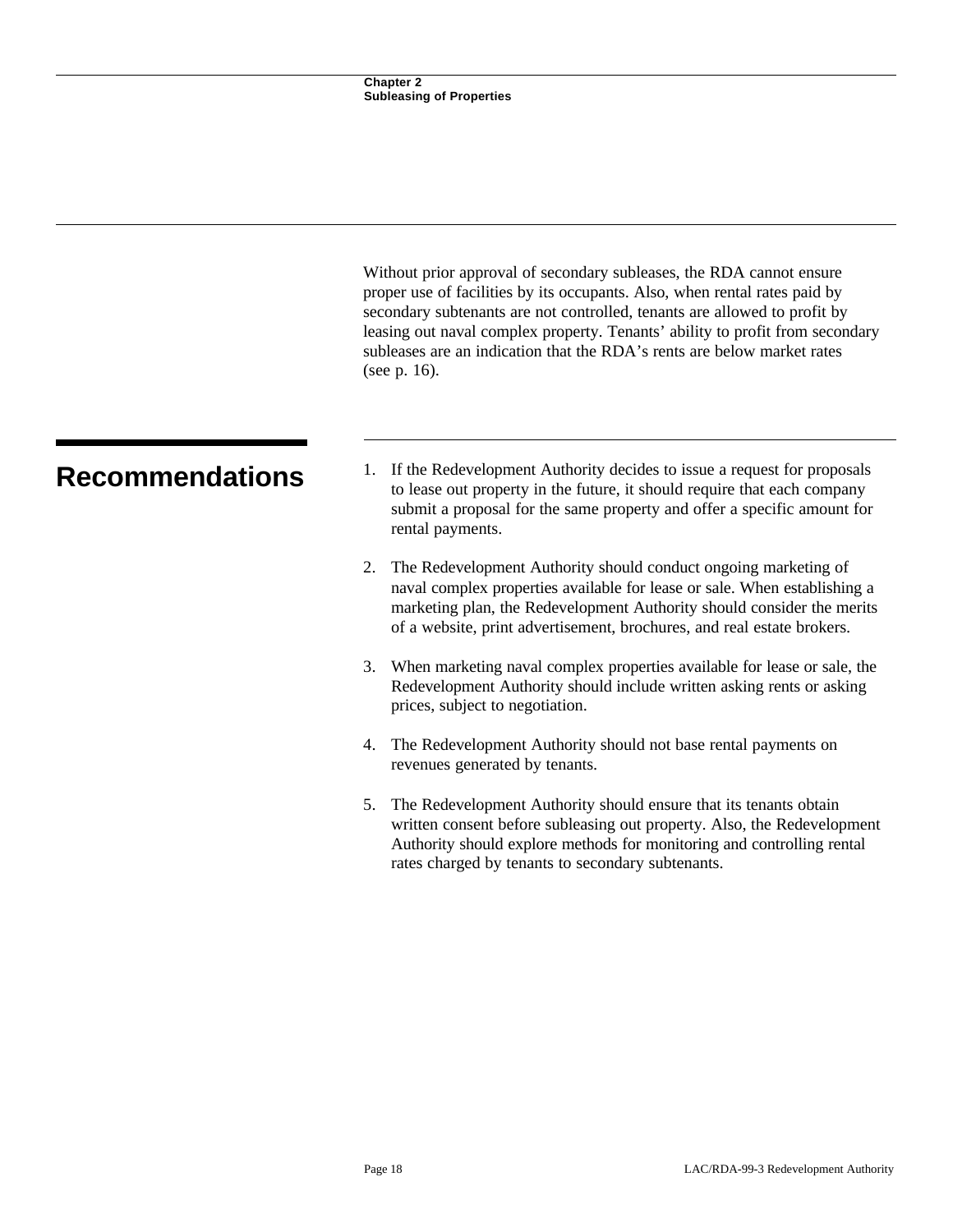## **Controls Over Equipment**

According to its Cooperative Agreement with the U. S. Navy, the RDA is responsible for Navy-owned equipment and other movable property at the naval complex. This includes vehicles, small water craft, movable cranes, material handling equipment (e.g., forklifts), and office equipment (including computers and furniture). The complicated process of transferring management of a huge volume of property from the Navy to the Redevelopment Authority has been further hindered by loosely enforced policies, lack of standardized procedures, and ineffective security. In this chapter, we discuss issues related to:

- The RDA's method of establishing its own equipment inventory system.
- The general lack of accountability for Navy-owned equipment.
- The incidence of break-ins and missing equipment.

### **Problems With Inventory**

Federal procedures require the Navy to provide an inventory record to a redevelopment authority in order to facilitate the transfer of personal property. According to both Navy and RDA officials, the inventory lists compiled by the Navy at the time of base closure were not always accurate or complete. The RDA did not immediately conduct a more complete inventory of its own, thereby depriving itself of a major tool for controlling the location and movement of equipment and other types of property. Thus, while some instances of theft may have occurred during the early years of base conversion, it is impossible to determine what was missing.

Equipment associated with facilities is generally included in each sublease. The RDA inspects and records a facility's contents at the time it is subleased, then keeps this record on file to serve as the basis for subsequent inspections. Its policy calls for an annual wall-to-wall inspection of equipment used by smaller tenants and a quarterly inspection of 50 randomly selected items used by larger tenants. Since some tenants sublease multiple buildings, the agency gives tenants two weeks to locate the items chosen to be inventoried.

Tenants may obtain additional items of equipment and furniture from nonleased facilities by submitting a written request, which must be approved by the Navy. Consequently, equipment and furniture are no longer associated with specific buildings as they were when the base closed. Because tenants use this relocation system repeatedly and sometimes exchange equipment without first obtaining approval, the Redevelopment Authority's ability to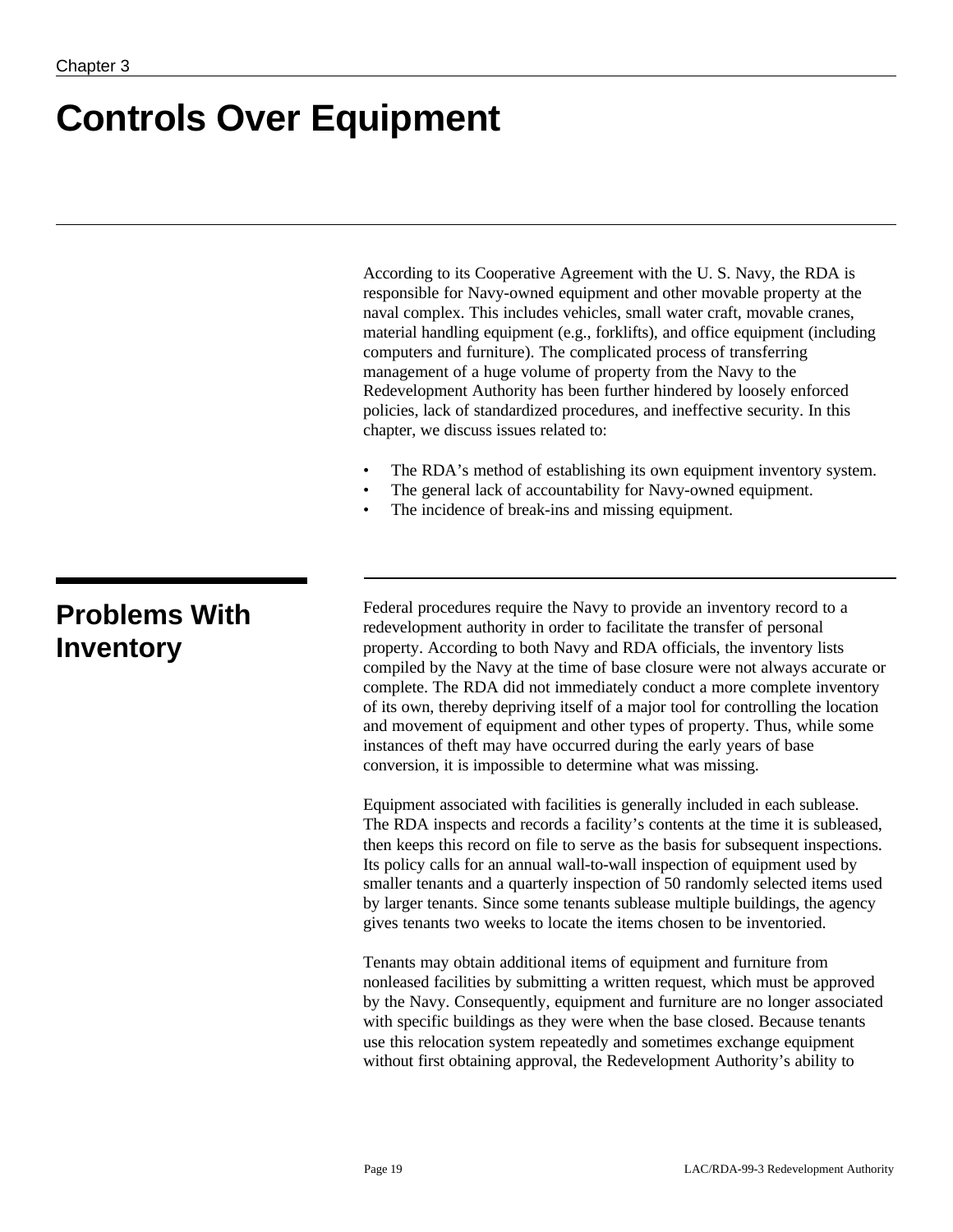|                                               | keep track of equipment may be hindered. The RDA keeps a copy of the<br>equipment transfer request on file and attaches a list of relocated items to the<br>tenant's inventory record; however, it does not keep a computerized log of<br>requests so that a specific one can be located on short notice.                                                                                                                                                                                                                                                                                                                                                                                                                                                                                                                   |
|-----------------------------------------------|-----------------------------------------------------------------------------------------------------------------------------------------------------------------------------------------------------------------------------------------------------------------------------------------------------------------------------------------------------------------------------------------------------------------------------------------------------------------------------------------------------------------------------------------------------------------------------------------------------------------------------------------------------------------------------------------------------------------------------------------------------------------------------------------------------------------------------|
| Sample Inventory                              | To test the RDA's process for tracking equipment, we conducted our own<br>inventory inspection of a sample of 52 items selected from lists of equipment<br>for buildings currently subleased to tenants. The lists contained only items<br>that were marked with serial or Navy numbers; nonnumbered items such as<br>furniture were not included. Criteria for item selection were: (1) size of<br>tenant, in terms of area occupied and volume of equipment leased, (2) variety<br>of types of equipment, e.g., vehicles, boats, cranes, and (3) items and<br>facilities believed to be particularly vulnerable to security problems based on<br>documentation obtained from the RDA. Although agency staff accompanied<br>us during the inventory, they had no prior notification of the items we<br>intended to verify. |
|                                               | We found no material problems with the RDA's inventory tracking system,<br>given the inaccuracy of the Navy's initial inventory and the difficulty of<br>tracking equipment that is constantly being relocated over a widespread area.<br>Forty-eight of the fifty-two items were successfully located; two (a forklift<br>and a crane) were away for repairs; one (a Hydra Sport boat) matched the<br>inventory description but had no identification number; and one (a small<br>trailer) could not be located.                                                                                                                                                                                                                                                                                                           |
| <b>Accountability for</b><br><b>Equipment</b> | We could find no evidence that the RDA, in either its leasing or inventory<br>process, holds tenants accountable for Navy-owned equipment.                                                                                                                                                                                                                                                                                                                                                                                                                                                                                                                                                                                                                                                                                  |
|                                               | ❏<br>The Redevelopment Authority does not specifically show how the value<br>of equipment is factored into determining rent (see p. 16). A sound<br>business practice would be to determine the rental value of equipment<br>that accompanies buildings being leased.                                                                                                                                                                                                                                                                                                                                                                                                                                                                                                                                                       |
|                                               | $\Box$<br>The RDA does not charge tenants for the use of extra equipment<br>relocated from other facilities or for leased items that are damaged or<br>missing. A staff person at a former naval shipyard in California stated<br>that equipment there is leased to tenants at a separate rate based on its<br>original cost, and lease rates are adjusted to reflect any additional<br>equipment the tenant obtains from other facilities. The RDA does not                                                                                                                                                                                                                                                                                                                                                                |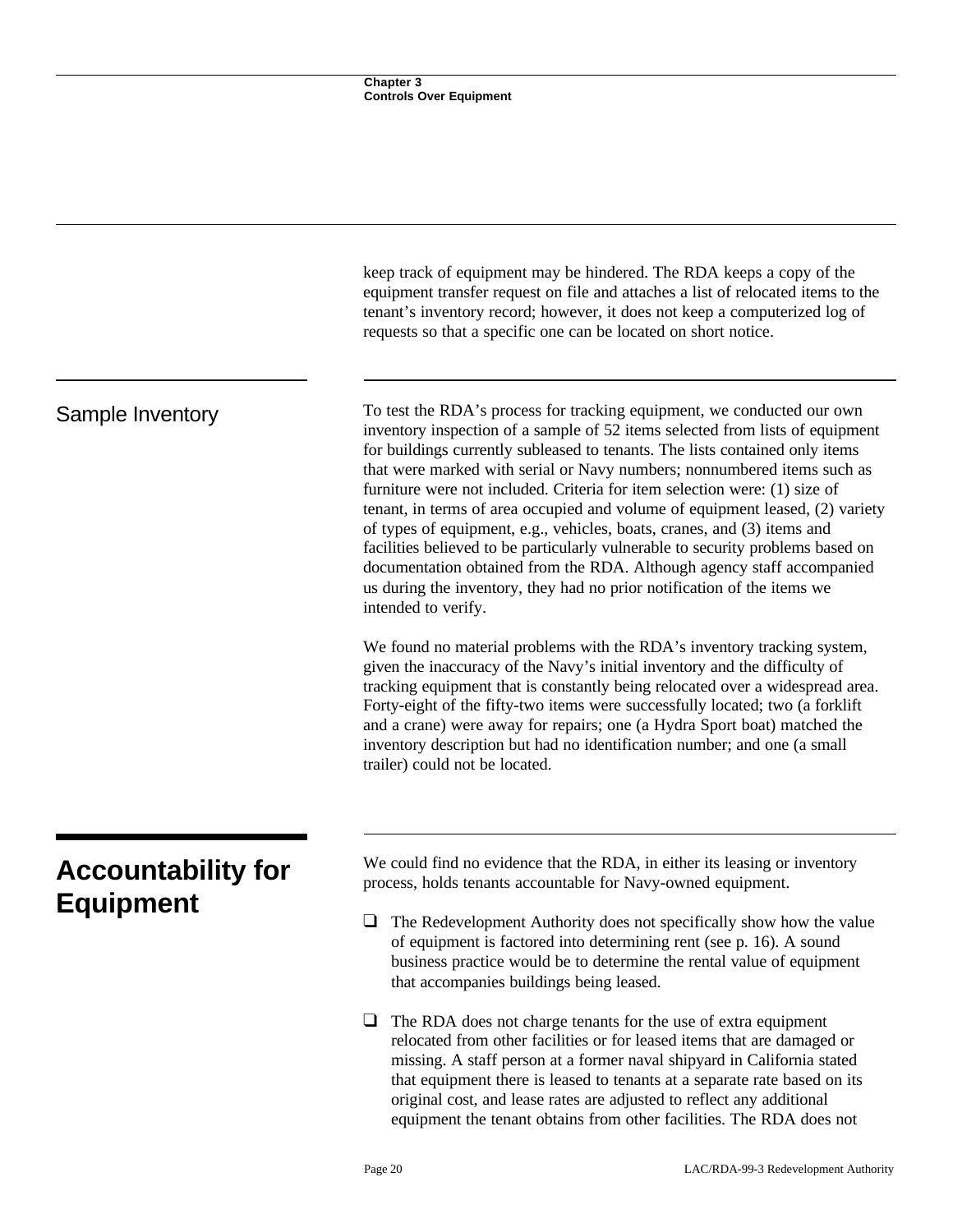|                                                                                                                                            | charge tenants for equipment, according to a staff member, because its<br>mission is not "profit-oriented."<br>⊔<br>During one inventory inspection in the fall of 1998, the RDA could not<br>locate 4 of the 50 selected items of equipment leased by one of the<br>tenants. A mower and tiller were discovered missing, and a test pump<br>and forklift were in use away from the complex; as of June 2000,<br>however, the tenant has produced only one of the missing items. And<br>although the tenant is preparing to vacate the complex as of<br>November 30, 2000, there are no plans to charge a fee or otherwise hold<br>the tenant accountable for the equipment, which is still owned by the<br>Navy. |
|--------------------------------------------------------------------------------------------------------------------------------------------|-------------------------------------------------------------------------------------------------------------------------------------------------------------------------------------------------------------------------------------------------------------------------------------------------------------------------------------------------------------------------------------------------------------------------------------------------------------------------------------------------------------------------------------------------------------------------------------------------------------------------------------------------------------------------------------------------------------------|
| <b>Equipment Taken From</b><br>the Complex                                                                                                 | From March through June 1999, the State Law Enforcement Division<br>(SLED) investigated specific allegations involving improper removal of<br>Navy property from the complex. Following are details concerning three of<br>the allegations:<br>❏<br>In May 1996, a former employee of one of the RDA's largest tenants<br>arranged to have Navy-owned office furniture moved to his home in                                                                                                                                                                                                                                                                                                                       |
|                                                                                                                                            | Florida, later claiming that Navy personnel had given him permission to<br>do so. However, Navy procedure at the time of base closure required<br>having the furniture screened by the RDA and then disposed of through<br>the Defense Reutilization and Marketing Office (DRMO). The Navy<br>required the former employee to return the furniture. Once it was finally<br>returned, in April 1999, there was no fee charged for the three years the<br>furniture was used outside the complex.                                                                                                                                                                                                                   |
| RDA staff acknowledge that<br>tenants sometimes "relocate"<br>equipment from unoccupied<br>facilities without first obtaining<br>approval. | In April 1997, this same tenant company had 2 Navy boats, 19-foot<br>⊔<br>Boston Whalers, re-registered in its name and taken to Florida. The RDA<br>traced the location of the boats and requested that they be returned.<br>According to documentation, the boats were returned in May 1999; we<br>verified this through observation during our sample inventory. We found<br>no evidence that the Navy pressed charges or otherwise held the tenant<br>accountable for stealing property owned by the Navy.                                                                                                                                                                                                    |
|                                                                                                                                            | On at least five occasions, beginning in January 1996, the RDA loaned<br>u<br>Navy-owned office furniture and computer equipment to the city of<br>North Charleston with the understanding that it would be used in support                                                                                                                                                                                                                                                                                                                                                                                                                                                                                       |

of redevelopment of the naval complex. In all instances, an itemized listing of the equipment or furniture loaned was signed by a North Charleston official; however, a more specific use for the furniture and a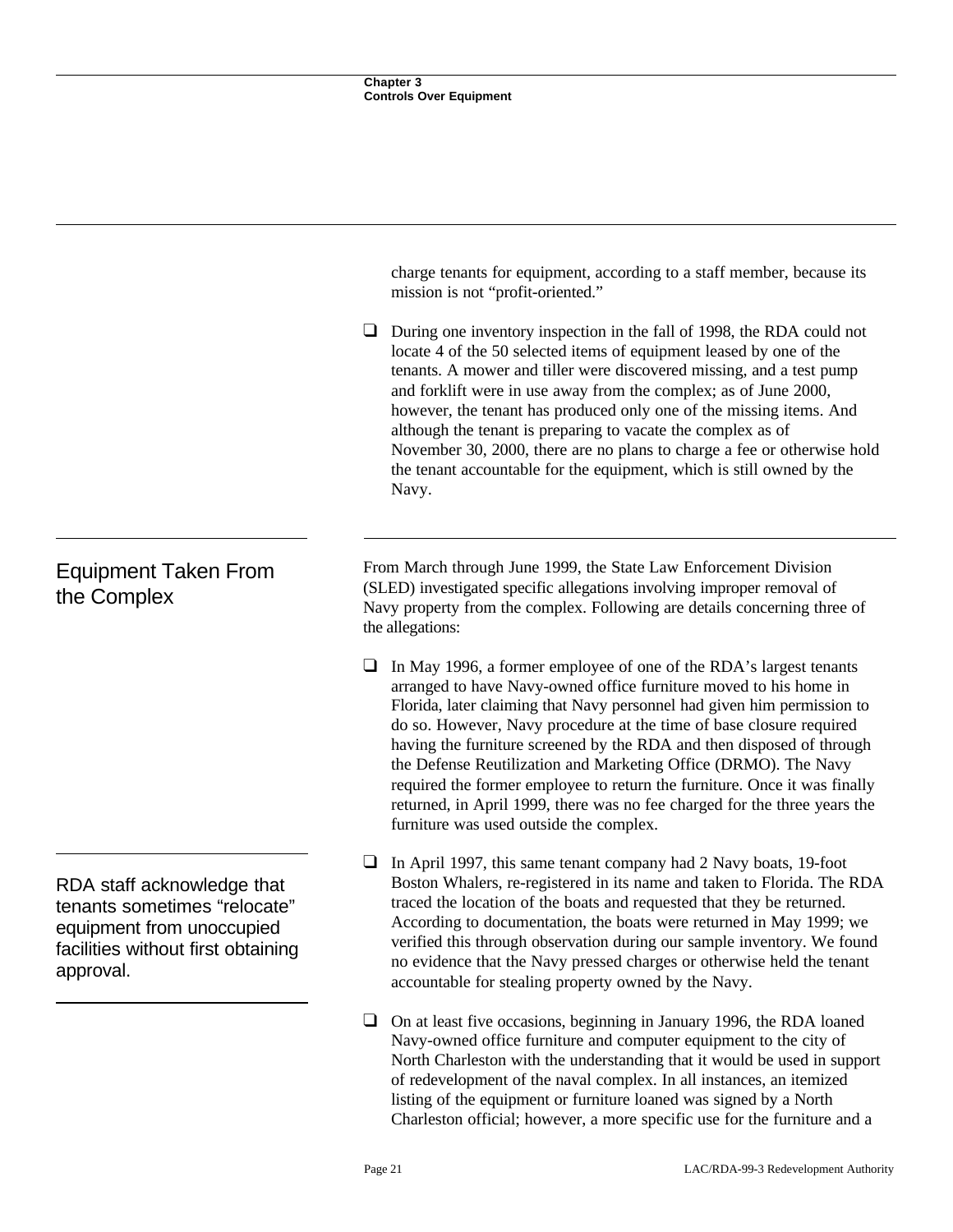|                        | time for its return were given in only two cases. Although the Navy is<br>aware of this arrangement, RDA staff could not provide written<br>documentation of its approval. Loans of personal property outside the<br>complex do not comply with official Navy policy; however, the Navy's<br>caretaker officer stated that he does not enforce this policy with the<br>RDA.                                                                                                         |
|------------------------|-------------------------------------------------------------------------------------------------------------------------------------------------------------------------------------------------------------------------------------------------------------------------------------------------------------------------------------------------------------------------------------------------------------------------------------------------------------------------------------|
|                        | After reviewing SLED's investigative report, the S.C. Attorney General's<br>office could not find sufficient evidence to warrant criminal prosecution. In<br>response to RDA requests, the Navy has declined to investigate such<br>incidents and has declared itself satisfied with the level of accountability<br>maintained by the agency.                                                                                                                                       |
|                        | RDA staff acknowledge that tenants sometimes "relocate" equipment from<br>unoccupied facilities without first obtaining approval. Equipment relocation<br>causes the most recent inventory for that facility to be inaccurate and<br>deprives a new tenant of the use of equipment that otherwise would have<br>been included in the lease.                                                                                                                                         |
| <b>Security Issues</b> | According to its Cooperative Agreement with the Navy, the RDA is<br>responsible for security at the complex. Reports of theft and break-ins<br>indicate that the RDA may need to improve its efforts to safeguard<br>equipment and other personal property. We reviewed the two main systems<br>in place for deterring the ft $-$ a key sign-out procedure to limit access to<br>buildings, and placement of guards at designated entrance gates to monitor<br>access from outside. |
| Key Sign-Out System    | The key sign-out system is ineffective as a means of controlling access to<br>nonleased or unoccupied buildings. According to RDA staff, the Navy<br>initiated the system in August 1995 as part of the transfer process; at the<br>time, base personnel were signing out keys with little or no oversight. In                                                                                                                                                                      |

April 1996, an RDA staff person was given control of the keys. However,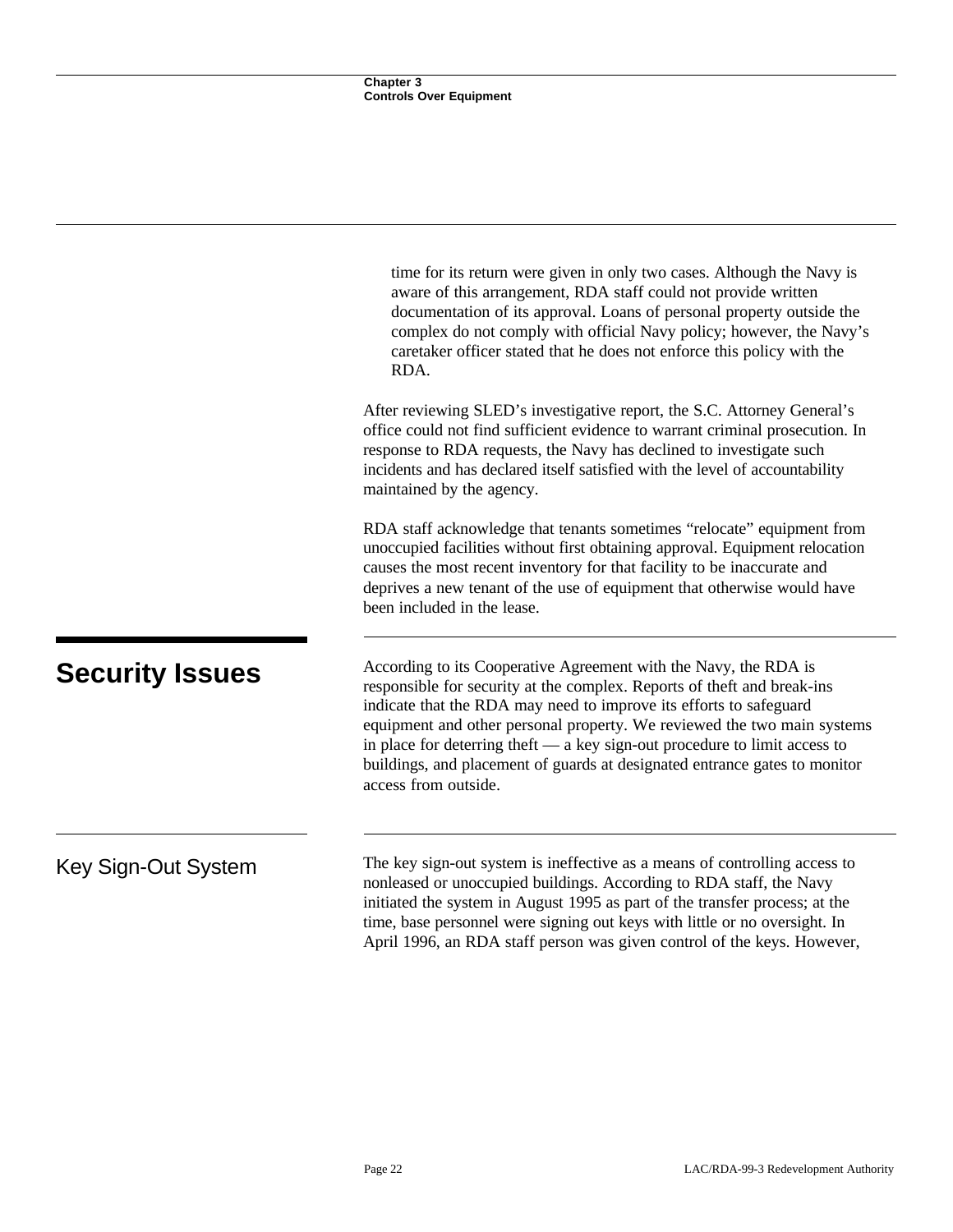the sign-out system provides only superficial control over building access because the RDA has no power to enforce:

- When keys are returned. There is a list of keys that are long overdue.
- What is done with the keys while they are signed out. They could be copied, lost, or stolen.
- Who actually uses the keys. Only Navy and RDA staff are officially authorized to sign out keys; according to the custodian, however, keys are sometimes loaned to prospective tenants so they may inspect a building or to contractors who are supervising a renovation project. In one particular case, the log book shows an individual signing out keys initially as a naval officer working in the base closure office and later, after his retirement from the Navy, as an employee of one of the largest tenants. The RDA did not withdraw this person's authorization to access unoccupied buildings once he became employed with the tenant.

Security Guards The security system has not been effective in keeping unauthorized people out of the complex. According to staff, the RDA contracts for these services because hiring its own security personnel would be too expensive. From April 1, 1996, through March 31, 1998, the city of North Charleston provided security for the complex. Beginning July 1, 1998, the RDA contracted with a private company for security services for \$234,000 annually. Security consists of one patrol that tours the complex at designated times during the day and night, and guards stationed at all gates where external access is maintained.

> In July 1998, as a result of unauthorized individuals at the complex, the RDA requested gate guards to restrict access to only those vehicles displaying the proper identification. We observed no effort being made by gate guards to restrict access. Furthermore, there have been reports of unauthorized entry. For example, in March 2000, the North Charleston police charged two men with stealing \$88,000 worth of pure aluminum from a tenant at the complex. According to news reports, it took the men seven trips in a pick-up truck to remove the four tons of aluminum ingots. This incident clearly indicates that there is little monitoring of vehicles exiting the complex.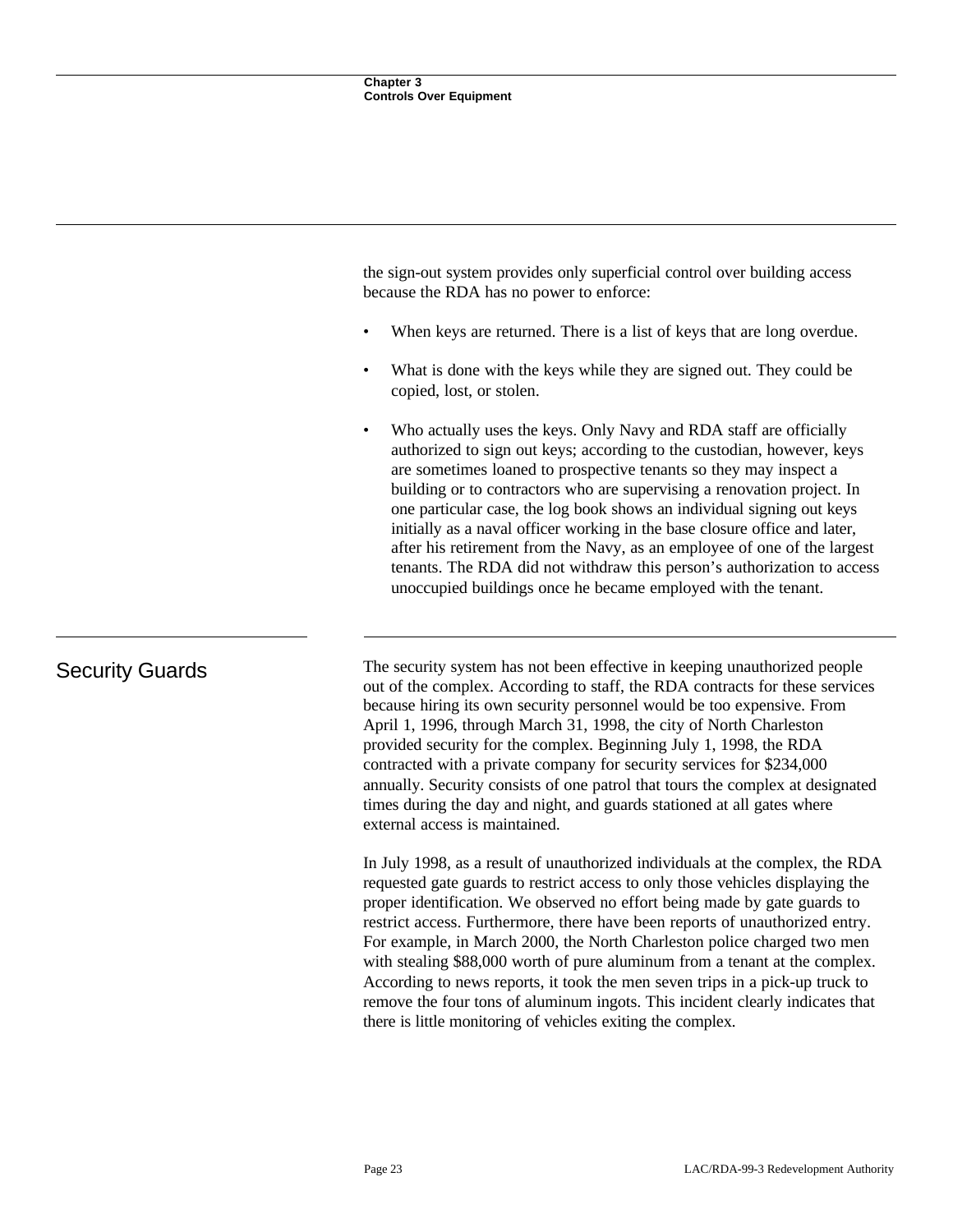|                        | The RDA has no plans to increase security at the complex; in fact, officials<br>stated they would like to place even less restriction on outside access in the<br>future. Tenants who wish additional security must provide their own.                                                                                                                                                                                                                                                                                                                                                                                                                                                                                                                                                                                   |
|------------------------|--------------------------------------------------------------------------------------------------------------------------------------------------------------------------------------------------------------------------------------------------------------------------------------------------------------------------------------------------------------------------------------------------------------------------------------------------------------------------------------------------------------------------------------------------------------------------------------------------------------------------------------------------------------------------------------------------------------------------------------------------------------------------------------------------------------------------|
| Conclusion             | Incomplete and inaccurate inventories passed on by the Navy at the time of<br>base closure obviously hindered the RDA in its efforts to establish and<br>maintain an inventory system for personal property. Moreover, the RDA has<br>not included accountability measures in its management of Navy-owned<br>equipment. Tenants are not charged for the use of additional items of<br>equipment obtained from nonleased facilities or for equipment discovered<br>missing from their inventory. The RDA has also not complied with base<br>redevelopment policy by loaning Navy-owned equipment and furniture to<br>groups outside the complex. The Navy may bear some responsibility for this<br>lack of accountability; for example, it has refused requests by the RDA to<br>investigate cases of missing equipment. |
|                        | Finally, reports of break-ins and missing equipment are evidence that the<br>overall security system is ineffective. Tenants are expected to provide their<br>own security for their facilities, but that does not affect the high incidence of<br>equipment "relocation" by the tenants themselves. The RDA has not been<br>aggressive in preventing abuse of its equipment transfer system.                                                                                                                                                                                                                                                                                                                                                                                                                            |
| <b>Recommendations</b> | The Redevelopment Authority should ensure proper identification of the<br>6.<br>Hydra Sport boat listed on its inventory by attaching a numbered<br>identification tag to the boat.                                                                                                                                                                                                                                                                                                                                                                                                                                                                                                                                                                                                                                      |
|                        | To hold tenants accountable for Navy-owned equipment and other<br>7.<br>personal property, the Redevelopment Authority should:<br>Include the rental value of equipment associated with a sublease in<br>determining the rent amount to be paid.<br>Charge tenants a fee for the use of additional equipment items.<br>Charge tenants for missing equipment.                                                                                                                                                                                                                                                                                                                                                                                                                                                             |
|                        | The Redevelopment Authority should comply with Navy policy<br>8.<br>concerning loans of equipment and furniture to groups outside the<br>complex.                                                                                                                                                                                                                                                                                                                                                                                                                                                                                                                                                                                                                                                                        |
|                        | The Redevelopment Authority should explore alternatives for<br>9.<br>strengthening both internal and external overall security.                                                                                                                                                                                                                                                                                                                                                                                                                                                                                                                                                                                                                                                                                          |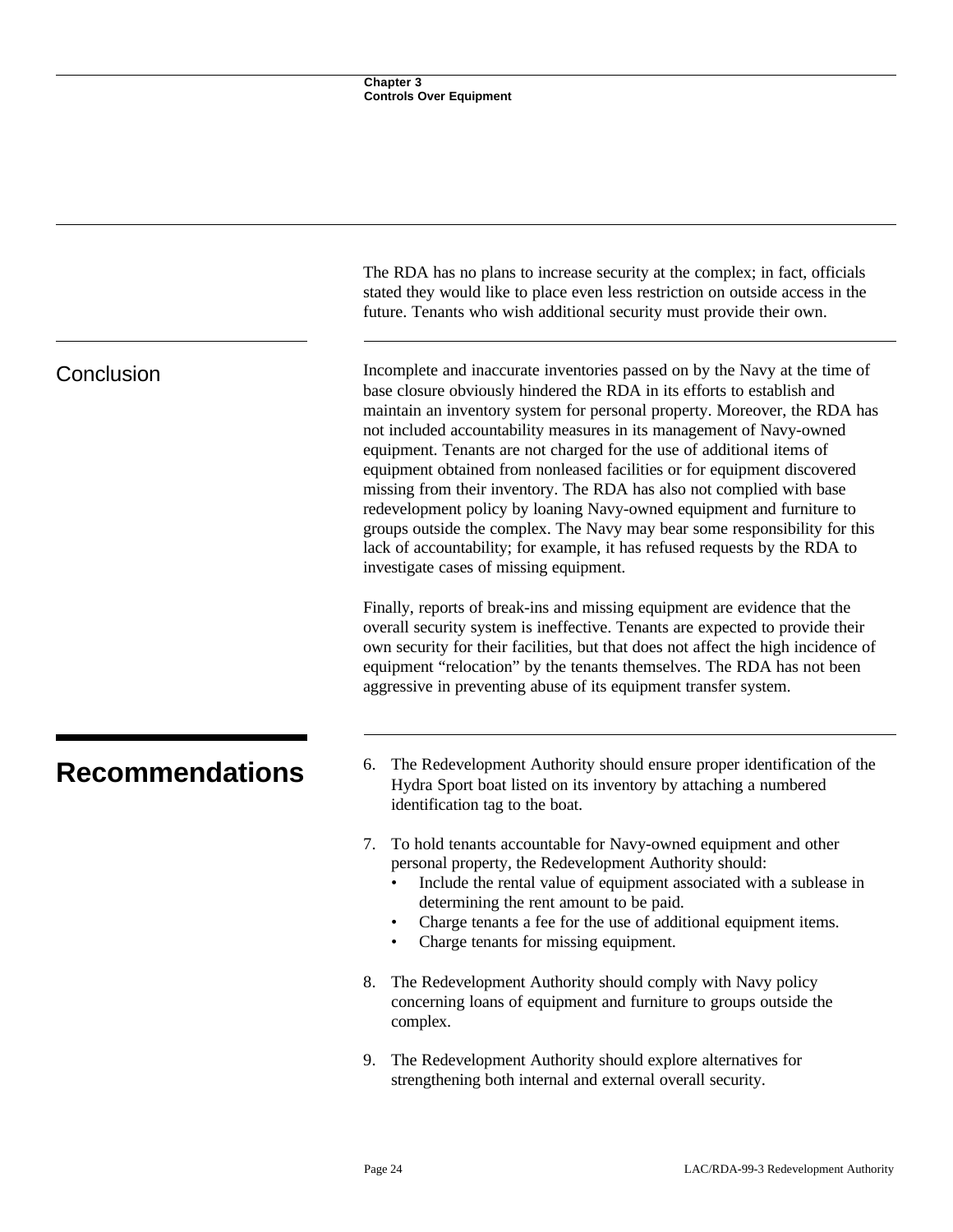## **Other Issues**

In this chapter we examine several issues relating to other audit objectives; specifically, whether the RDA has maintained a proper relationship with the S.C. State Ports Authority (SPA), and whether the RDA has complied with the Freedom of Information Act. Also, in the course of audit work, we noted two possible conflicts of interest.

### **Relationship Between the RDA and the State Ports Authority**

Under the terms of its 30-year sublease, the SPA has the option to buy the naval complex property [that it leases] . . . .

We confined our review of the relationship between the RDA and the State Ports Authority to:

- The history of the current sublease between the RDA and Ports Authority for piers and buildings at the central part of the naval complex; and
- The license between the Ports Authority and Charleston International Ports (CIP), the private company which will operate a cargo terminal on these properties.

We noted some areas in which the Ports Authority received preferential treatment from the RDA. In other aspects, however, the RDA has treated the Ports Authority the same as most other tenants at the complex. For example:

- $\Box$  Twice the RDA offered subleases to the SPA for valuable properties and piers without any marketing or advertising that these properties were available. We have noted that other businesses have been offered subleases without prior marketing (see p. 14).
- $\Box$  Negotiations between the RDA and the Ports Authority were kept confidential until the subleases were drafted. Again, negotiations for other subleases have not always been disclosed, and this is allowed by the Freedom of Information Act (see p. 30).

In some aspects the relationship between the RDA and the Ports Authority is unique, as follows:

 $\Box$  In 1997, the RDA board voted to award subleases to three small businesses in the Pier Alpha area at the north end of the naval complex. In March 1998, the RDA board voted to rescind its approval of the subleases before they were finalized so that the same properties could be awarded to the Ports Authority. As it turned out, the SPA's sublease for Pier Alpha was never executed (see p. 7). The three businesses agreed to sublease other properties at the naval complex.

 $\Box$  The current sublease between RDA and Ports Authority is for an area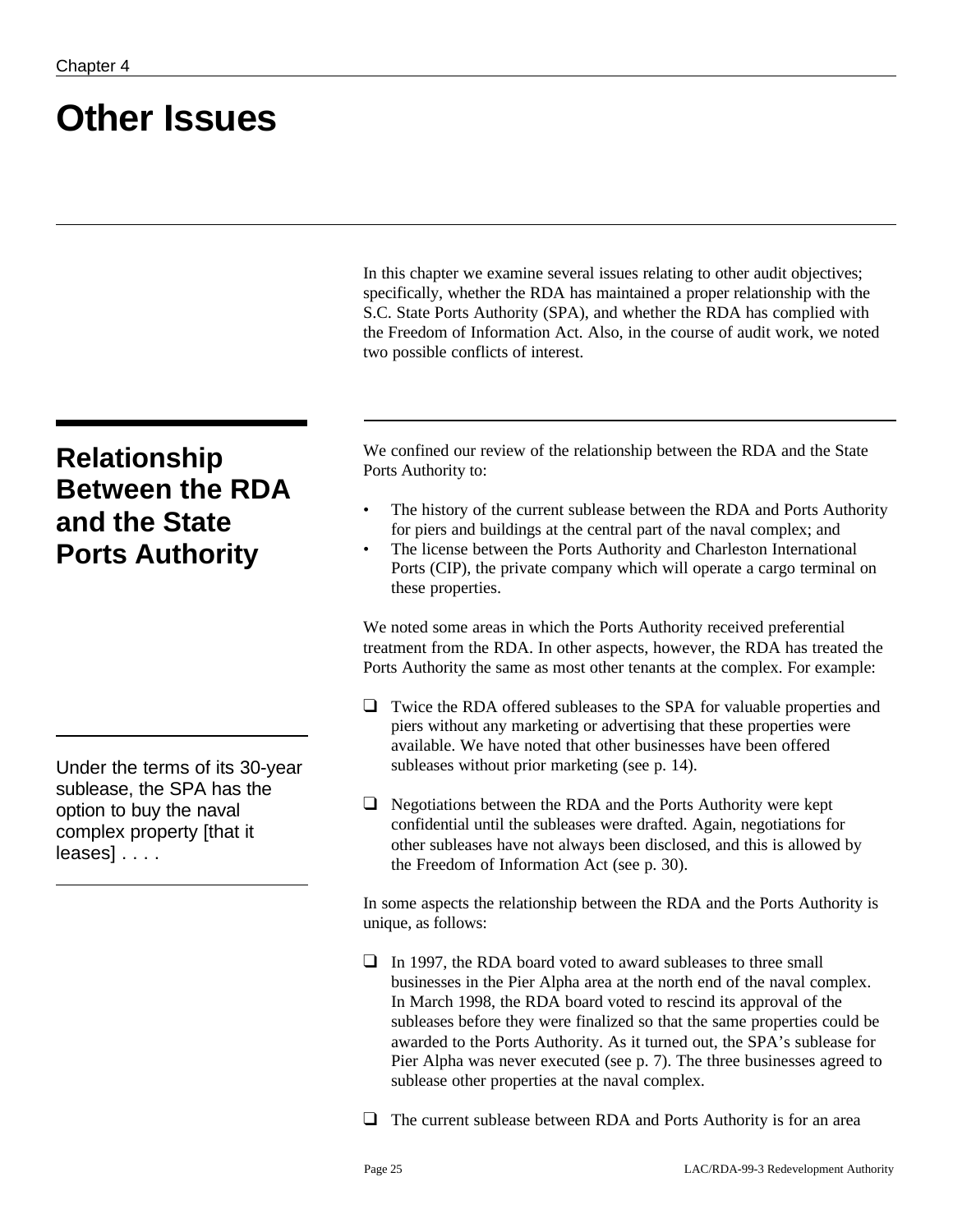|            | part of a rail system, and equipment. Much of this property was formerly<br>subleased by Charleston Shipbuilders Incorporated (CSI). When the<br>Ports Authority sublease was executed, six small companies were<br>occupying some of the property under secondary subleases with CSI.<br>The Ports Authority is required to continue these secondary subleases<br>until they expire; however, the six companies will not be permitted to<br>renew their secondary subleases and will have to leave the property.                                                                                                                                                   |
|------------|---------------------------------------------------------------------------------------------------------------------------------------------------------------------------------------------------------------------------------------------------------------------------------------------------------------------------------------------------------------------------------------------------------------------------------------------------------------------------------------------------------------------------------------------------------------------------------------------------------------------------------------------------------------------|
|            | $\Box$<br>The RDA has relied on the Ports Authority to ensure that a cargo<br>terminal is successfully operated on the property. Under the sublease<br>with the RDA, the Ports Authority agrees to be "personally obligated" to<br>"conduct operations" on the premises. However, day-to-day operations<br>of the cargo terminal facility will be handled by CIP, which is a start-up<br>company.                                                                                                                                                                                                                                                                   |
|            | Under the license agreement, CIP will operate the cargo terminal and pay<br>the rent plus half of its annual net income to the Ports Authority, which<br>in turn will provide marketing and other support services. CIP has agreed<br>to charge the same terminal tariffs as the Ports Authority and to deviate<br>from these tariffs only upon agreement of a "joint cooperation"<br>committee" comprised of representatives from both parties. In its<br>sublease with the RDA, the Ports Authority has agreed, through CIP, to<br>create at least 40 jobs and spend \$7 million in capital improvements<br>within six years of the commencement of the sublease. |
|            | Under the terms of its 30-year sublease, the SPA has an option to buy the<br>⊔<br>naval complex property, with the purchase price to be the present value<br>of any unpaid lease payments. This option can be exercised anytime<br>during the sublease.                                                                                                                                                                                                                                                                                                                                                                                                             |
| Conclusion | The RDA has stated that it desired to have the Ports Authority as a tenant at<br>the naval complex because of SPA's long and successful history in operating<br>ports and cargo terminals. There also is nothing inherently improper about<br>one state agency relying on another. However, since none of this property<br>was advertised when it became available, and no other proposals from the<br>business community were solicited, there is reduced assurance that the RDA                                                                                                                                                                                   |

near the center of the naval complex and includes 4 piers, 38 buildings,

is getting the best developer for a unique and valuable piece of property. The preference shown to the Ports Authority also may have been unfair to the

smaller businesses.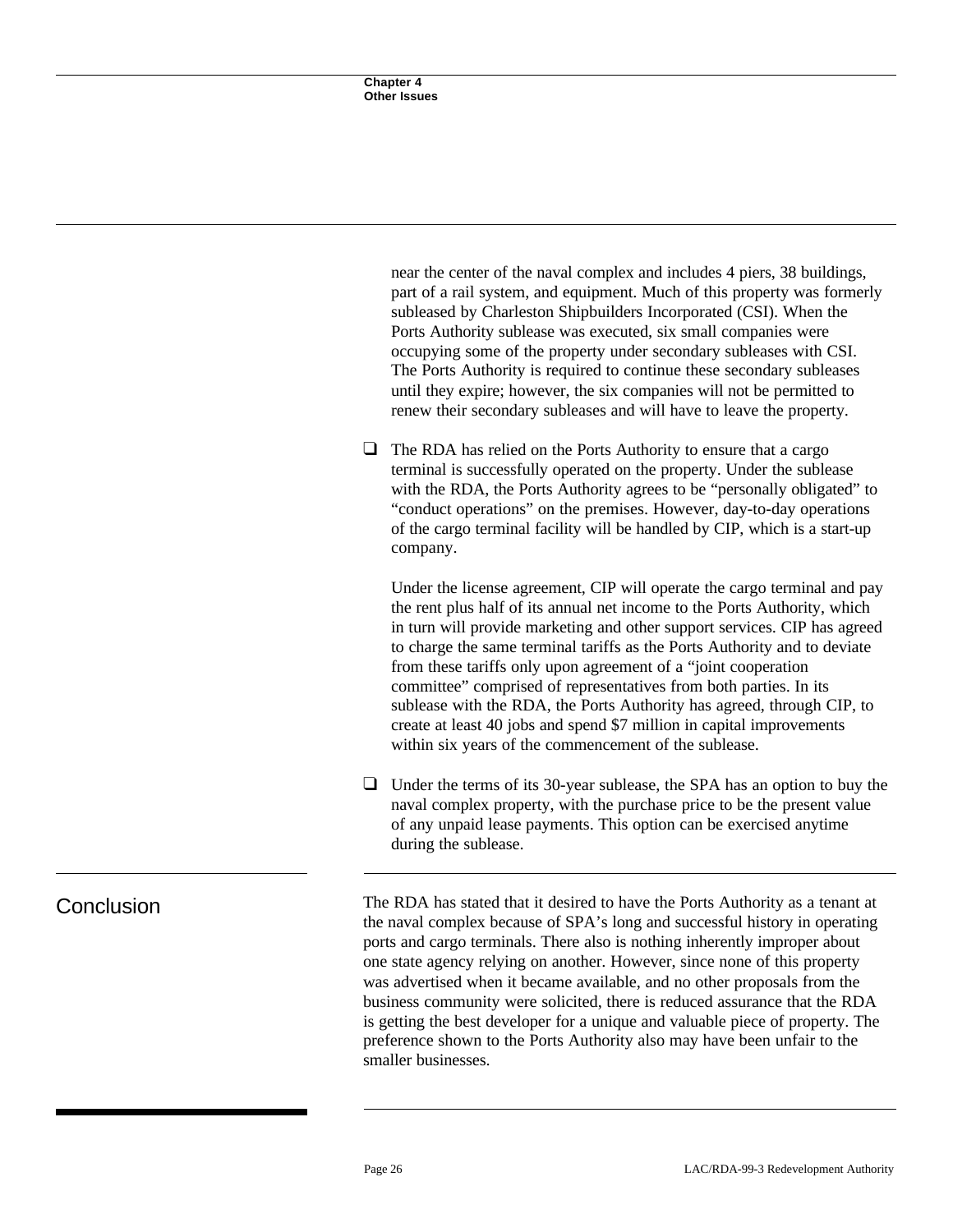| <b>Possible Conflicts</b><br>of Interest                                                                                                                                                                                                                     | During the course of this audit, we noted two possible conflicts of interest —<br>one involving a former employee of the State Ports Authority and one<br>involving an RDA board member.                                                                                                                                                                                                                                                                                                                                                                               |  |  |  |  |
|--------------------------------------------------------------------------------------------------------------------------------------------------------------------------------------------------------------------------------------------------------------|------------------------------------------------------------------------------------------------------------------------------------------------------------------------------------------------------------------------------------------------------------------------------------------------------------------------------------------------------------------------------------------------------------------------------------------------------------------------------------------------------------------------------------------------------------------------|--|--|--|--|
| <b>Former State Ports</b><br><b>Authority Official</b>                                                                                                                                                                                                       | While reviewing the RDA's sublease with the State Ports Authority, we<br>found a possible conflict of interest involving the employment of a former<br>SPA official by a private company.                                                                                                                                                                                                                                                                                                                                                                              |  |  |  |  |
|                                                                                                                                                                                                                                                              | According to Ports Authority officials, Charleston International Ports<br>approached them in November 1997 with a proposal for a joint venture to<br>operate a heavy lift cargo terminal at Pier Alpha at the naval complex.<br>Subsequent negotiations between the Ports Authority and the RDA, and<br>between the Ports Authority and CIP, were conducted primarily by the Ports<br>Authority's chief operating officer and executive vice president at that time.                                                                                                   |  |  |  |  |
| Under current state law, if a<br>public employee or official<br>accepts a job with a private<br>employer contracting with the<br>government, the official<br>cannot work on matters<br>related to a government<br>contract in which he had<br>responsibility | As previously described, the Ports Authority's sublease of Pier Alpha was<br>never executed, and other properties at the center of the complex were<br>substituted. The sublease between the RDA and the Ports Authority was<br>signed April 9, 1999, and the operating license between the Ports Authority<br>and CIP was signed August 31, 1999. This sublease was signed by the SPA's<br>chief operating officer as a witness, who also signed the CIP license as a<br>party to the agreement.                                                                      |  |  |  |  |
|                                                                                                                                                                                                                                                              | In January 2000, the chief operating officer resigned from the Ports<br>Authority after receiving a job offer from a businessman who is president<br>and owner of CIP. The former SPA chief operating officer did not go to work<br>directly for CIP but rather is employed by another company, headed by the<br>same president and with the same corporate address as CIP. We obtained<br>information that the former SPA chief operating officer is also directly<br>involved in matters concerning the CIP license that he helped negotiate as a<br>state employee. |  |  |  |  |

Under current state law, if a public employee or official accepts a job with a private employer contracting with the government, the official cannot work on matters related to the government contract which he helped procure when he worked for the government. S.C. Code §8-13-760 states that: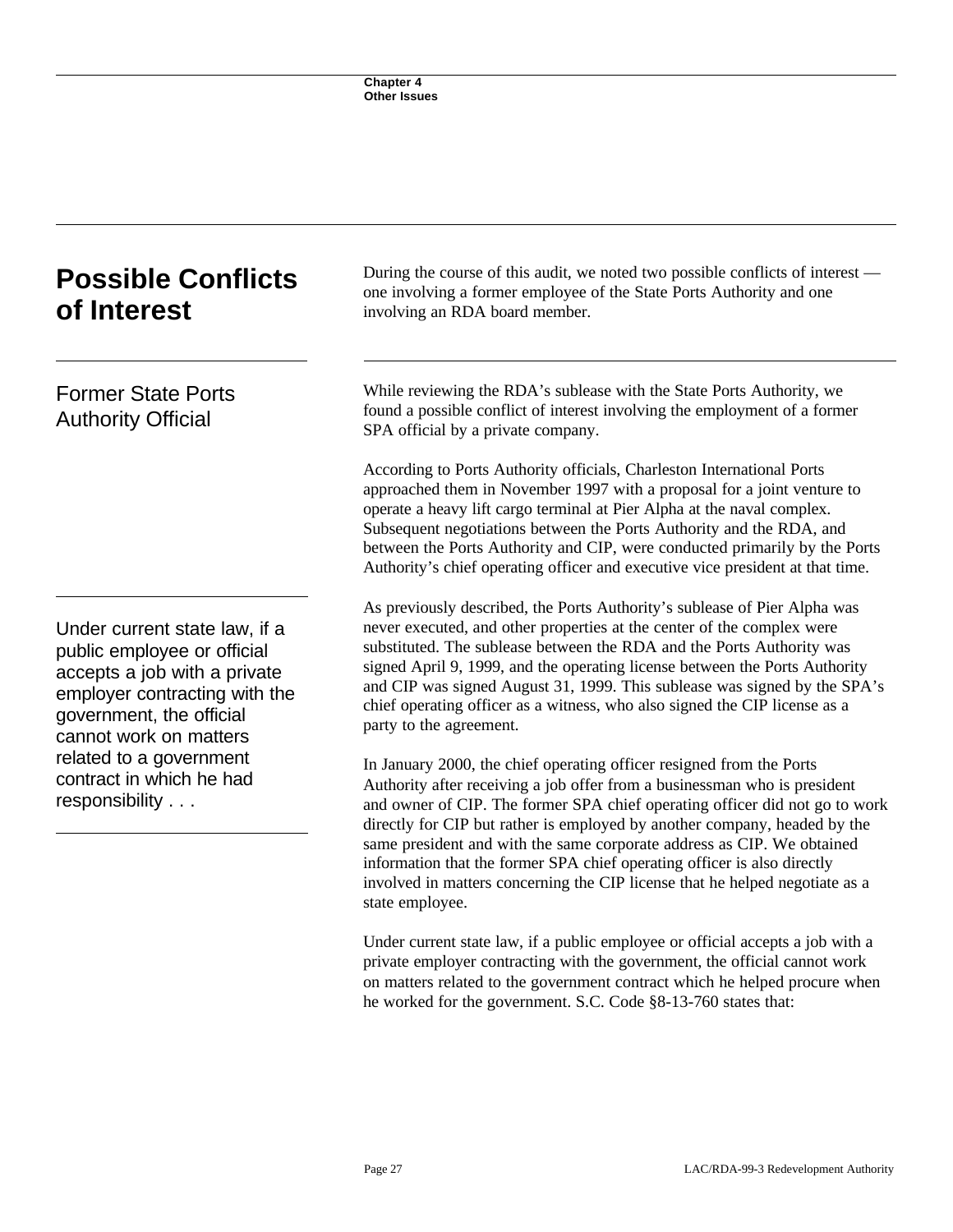| it is a breach of ethical standards for a public official, public member, or public   |
|---------------------------------------------------------------------------------------|
| employee who is participating directly in a procurement to resign and accept          |
| employment with a person contracting with the governmental body if the contract falls |
| or would fall under the public official's, public member's, or public employee's      |
| official responsibilities.                                                            |

It is the responsibility of the State Ethics Commission to determine if a breach of ethical standards has occurred. Prior to accepting employment, the former SPA chief operating officer obtained a formal advisory opinion from the full Ethics Commission. The commission issued a binding opinion finding no prohibition to his accepting this employment. The opinion remains confidential, and we were not allowed to review the opinion nor the information provided to the State Ethics Commission (see p. 2).

Since the situation described above could be allowable under current state ethics law, we have concluded that the current law may need to be strengthened. When it is legal for a public official to accept a job from an individual who recently benefitted from a contract negotiated by that public official, there is increased potential for conflict of interest.

Also, enforcing S.C. Code §8-13-760 can be difficult because it requires ongoing knowledge of the former public employee's responsibilities in his new job. The ethics statute could be strengthened by prohibiting public employees or officials who directly participate in a procurement from accepting *any* job involving the same contractor and/or contract, for a specified period of time after the contract is executed.

**Recommendation** 10. The General Assembly should consider amending S.C. Code §8-13-760 to prohibit employment of a public official by an organization or a person who has benefitted from a recent procurement in which the public official directly participated. The General Assembly should consider prohibiting such employment for a specified period of time after the procurement.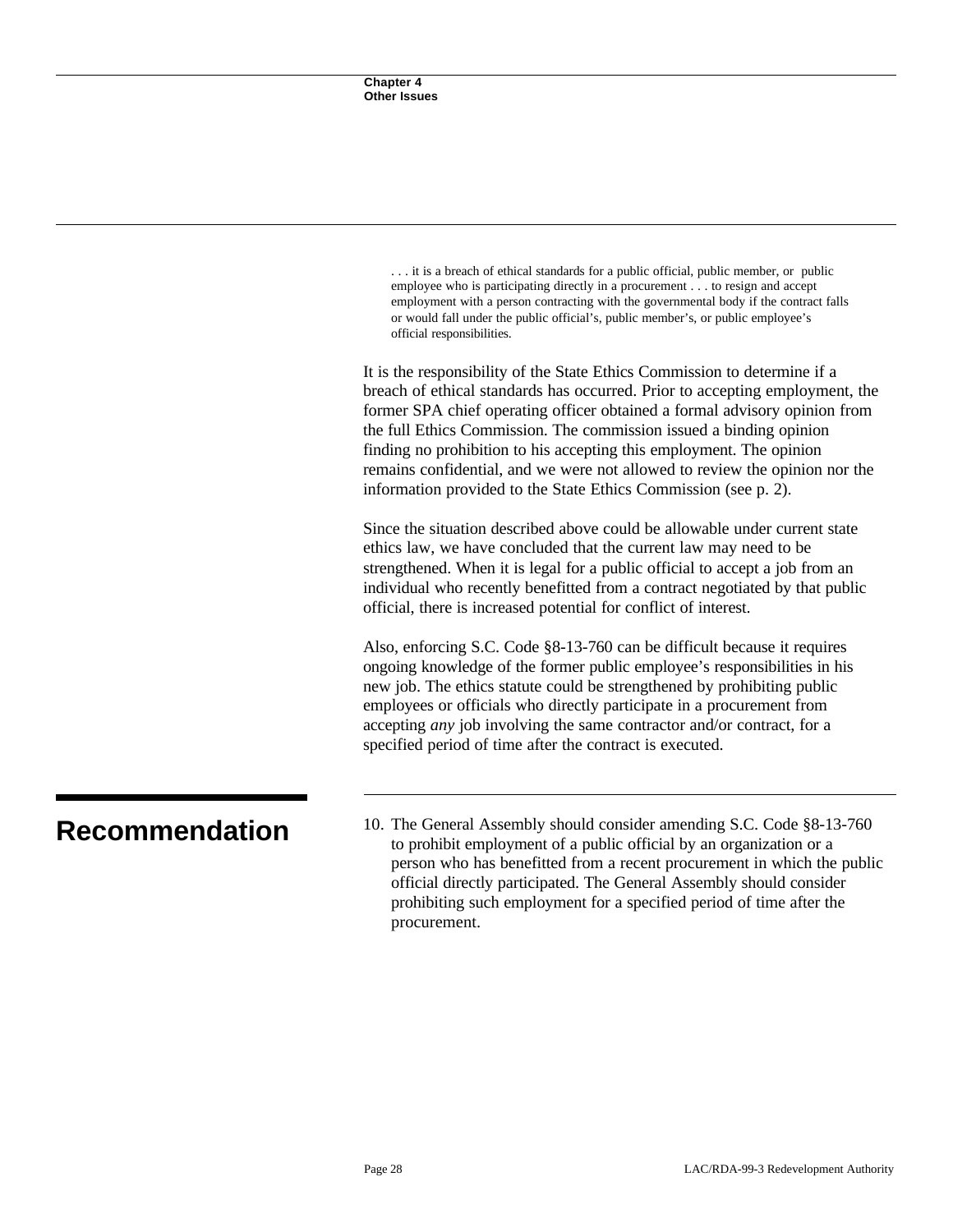RDA Board Member In the course of reviewing minutes for board meetings, we noted that one RDA board member is a partner in an accounting firm which has provided financial services to several tenants, including CMMC, the RDA's largest tenant, and to the owner of CIP. This member abstains from voting when the board votes on subleases and other matters having to do with these tenants. Votes directly involving subleases to this member's clients have occurred in 26 out of the 49 board meetings that were held from 1997 – 1999, and accounted for a total of 42 (16%) of 263 votes taken by the board.

> RDA board members are appointed by the Governor and confirmed by the Senate, based on nominations by local governments in the Charleston area. The Governor's Office has a procedure for screening nominees to state boards. Part of this procedure consists of a two-page application form, which contains the following question: "Do you have any interest in any business that has, is, or will do business with the State of South Carolina or the entity for which you are applying?" This board member answered "no" to that question when he applied for re-nomination to the board in 1999.

> Under state ethics law [S.C. Code §8-13-700(B)(4)], public officials must be excused from voting on matters in which the potential conflict of interest exists. This board member may be less than effective since he cannot participate in board decisions involving major subleases.

Because RDA board members are appointed based on nominations from Charleston, Dorchester, and Berkeley counties and the city of North Charleston, these local governments may need to be more involved in the screening process.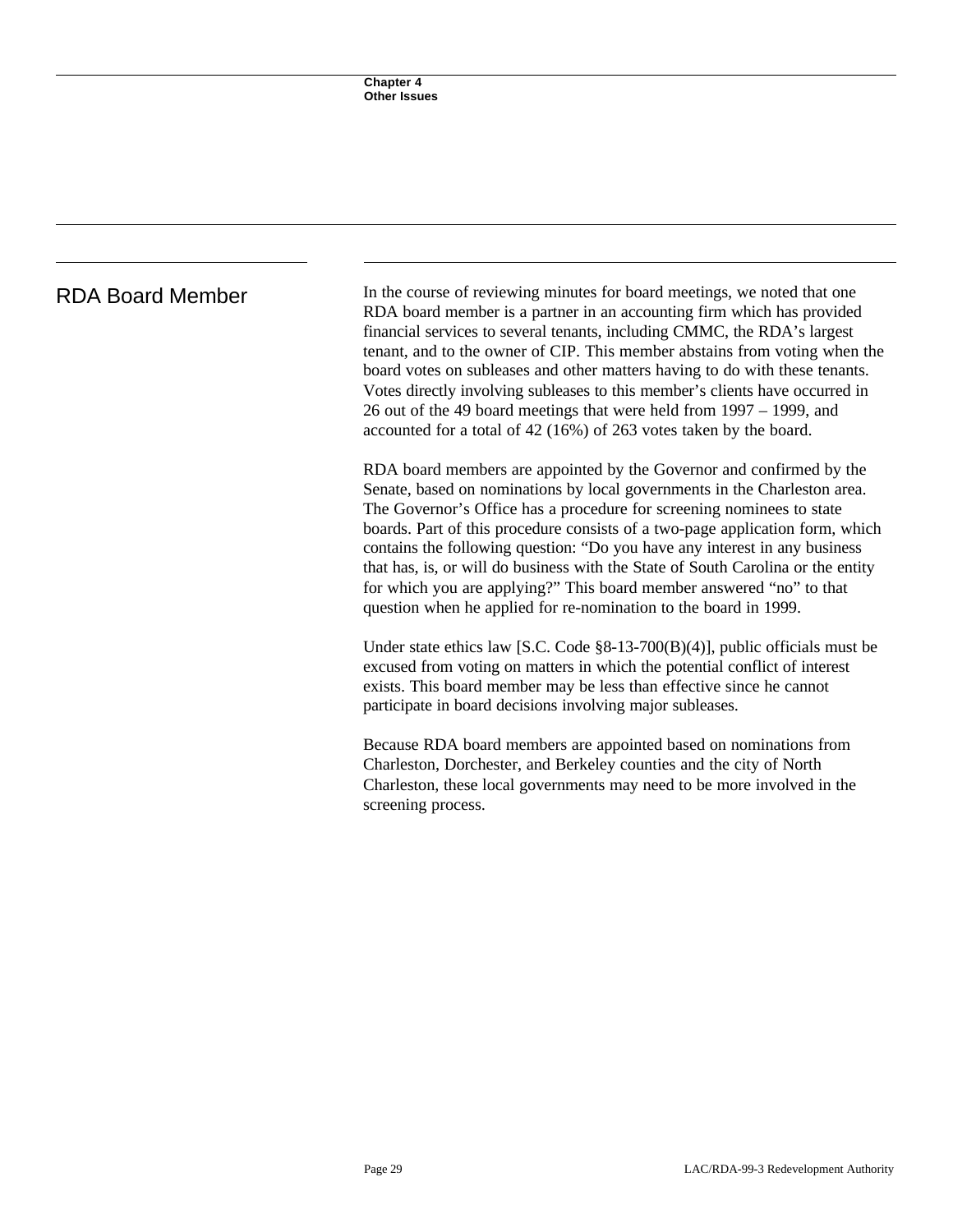| <b>Compliance With</b><br>the Freedom of<br><b>Information Act</b>                                                                                                                                  | One of our audit objectives was to determine whether the RDA has complied<br>with the South Carolina Freedom of Information Act (FOIA). We reviewed<br>RDA records pertaining to board meetings and requests for information from<br>1996 through January 2000, and found that the RDA is generally in                                                                                                                                                                                                                                                                                                                                                                                                                                                                                                                                                                                                                                                                                                                                                                          |  |  |  |  |  |
|-----------------------------------------------------------------------------------------------------------------------------------------------------------------------------------------------------|---------------------------------------------------------------------------------------------------------------------------------------------------------------------------------------------------------------------------------------------------------------------------------------------------------------------------------------------------------------------------------------------------------------------------------------------------------------------------------------------------------------------------------------------------------------------------------------------------------------------------------------------------------------------------------------------------------------------------------------------------------------------------------------------------------------------------------------------------------------------------------------------------------------------------------------------------------------------------------------------------------------------------------------------------------------------------------|--|--|--|--|--|
|                                                                                                                                                                                                     | compliance with the FOIA. However, we have some concerns which are<br>discussed below.                                                                                                                                                                                                                                                                                                                                                                                                                                                                                                                                                                                                                                                                                                                                                                                                                                                                                                                                                                                          |  |  |  |  |  |
| <b>Negotiations With the</b><br><b>State Ports Authority</b>                                                                                                                                        | The FOIA allows certain matters to be exempt from public disclosure,<br>including, "Documents of and documents incidental to proposed contractual<br>arrangements" [S.C. Code §30-4-40 (a)(5)]. A meeting may be closed to<br>the public for several reasons, including, "Discussion of negotiations incident<br>to proposed contractual arrangements" [ $\S30-4-70$ (a)(2)]. Therefore, the<br>RDA and the State Ports Authority were in compliance with the FOIA when<br>they held confidential negotiations during 1998 and 1999. These negotiations<br>concerned a potential sublease for Pier Alpha and the properties at the north<br>end of the complex, and then later concerned the substitution of Pier Zulu<br>and other property formerly subleased to Charleston Shipbuilders<br>Incorporated (CSI) (see p. 15). SPA officials requested that these latter<br>negotiations remain confidential, in part, because of the potential for<br>embarrassment to the two agencies should they not be able to reach an<br>agreement on the substitution of the properties. |  |  |  |  |  |
| The purpose of the FOIA is to<br>ensure that government<br>activities are open to the<br>public; however, exemptions<br>in the law allowed the RDA-<br>SPA negotiations to be kept<br>confidential. | In February 1998, SPA officials attended a closed door meeting of the<br>⊔<br>RDA board where they formally presented their proposal to sublease Pier<br>Alpha and other properties.<br>Details of this proposal were not made public until the RDA board voted<br>in August 1998 to approve the sublease of Pier Alpha to the SPA.                                                                                                                                                                                                                                                                                                                                                                                                                                                                                                                                                                                                                                                                                                                                             |  |  |  |  |  |
|                                                                                                                                                                                                     | In December 1998, the RDA board publically withdrew this approval<br>⊔<br>and instead approved subleasing Pier Zulu and the surrounding area to<br>the SPA.                                                                                                                                                                                                                                                                                                                                                                                                                                                                                                                                                                                                                                                                                                                                                                                                                                                                                                                     |  |  |  |  |  |
|                                                                                                                                                                                                     | ⊔<br>Details of the final agreement were not publically released until                                                                                                                                                                                                                                                                                                                                                                                                                                                                                                                                                                                                                                                                                                                                                                                                                                                                                                                                                                                                          |  |  |  |  |  |

May 1999, after the RDA and the SPA had signed the sublease.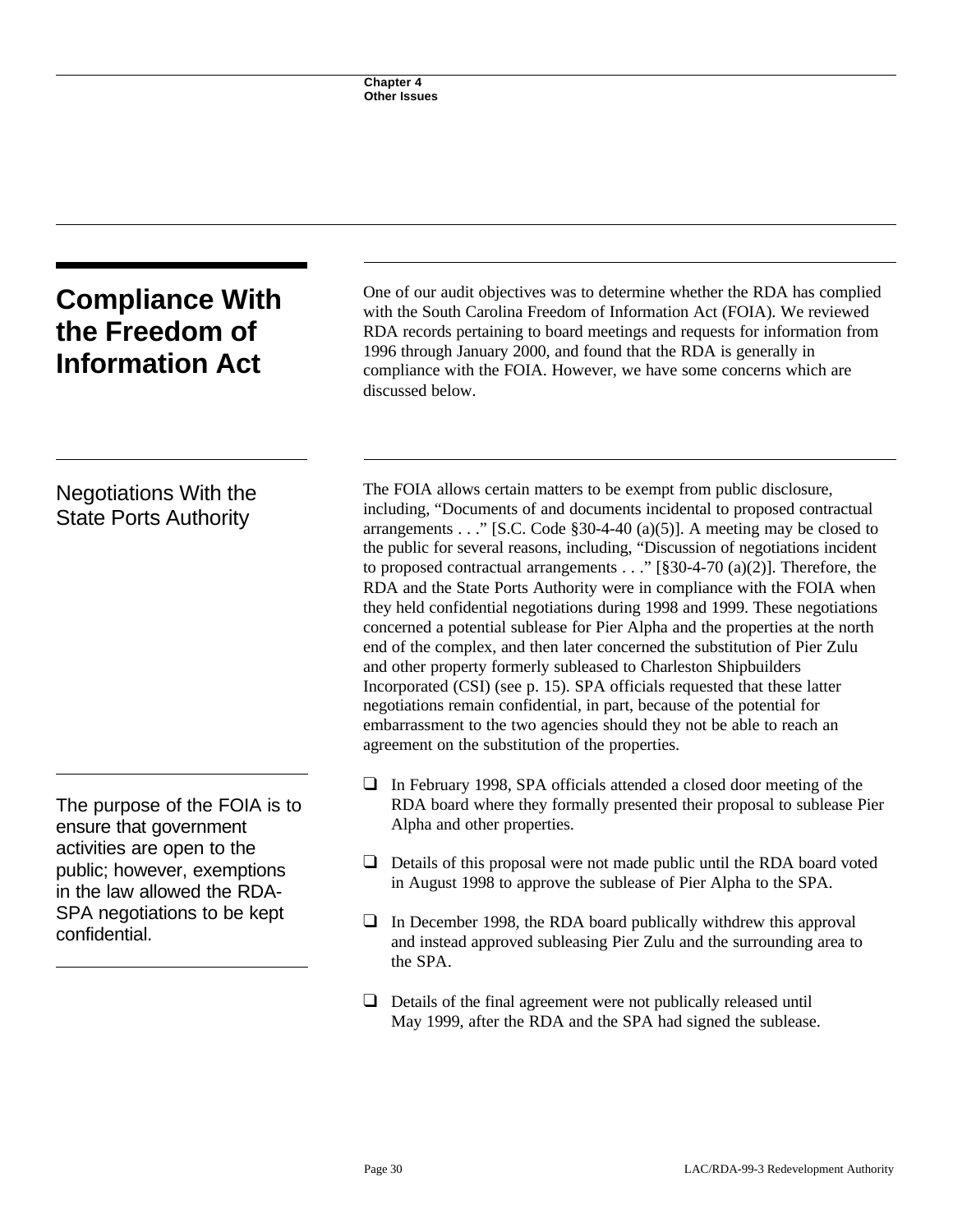|                                 | The RDA allowed inadequate time for public review or comment before it<br>announced it would sublease the central area of the complex to the SPA. The<br>RDA had received at least 12 FOIA requests between June 1998 and<br>April 1999 asking for information on the former CSI properties and any SPA<br>subleases; none of these were granted until May 1999. There may have been<br>interest by other businesses in obtaining subleases of the former CSI<br>properties, and also possible community opposition to any lease between the<br>RDA and the SPA.                                                                                                                                                                                                           |  |  |  |  |
|---------------------------------|----------------------------------------------------------------------------------------------------------------------------------------------------------------------------------------------------------------------------------------------------------------------------------------------------------------------------------------------------------------------------------------------------------------------------------------------------------------------------------------------------------------------------------------------------------------------------------------------------------------------------------------------------------------------------------------------------------------------------------------------------------------------------|--|--|--|--|
|                                 | On August 2, 1999, the Office of General Services of the B&CB held a<br>public hearing on the sublease between the RDA and the Ports Authority.<br>The B&CB gave final approval to the sublease on August 12, 1999.                                                                                                                                                                                                                                                                                                                                                                                                                                                                                                                                                        |  |  |  |  |
|                                 | The purpose of the FOIA is to ensure that government activities are open to<br>the public; however, exemptions in the law allowed the RDA-SPA<br>negotiations to be kept confidential. While the FOIA does not require<br>disclosure of lease negotiations until after the contract has been signed, it<br>does not prohibit any disclosure of lease negotiations if the agency wants<br>them to be public. Since these negotiations were between two public<br>agencies, a more open process may have been appropriate, and may have<br>allayed the concerns of the community about a sublease with the SPA.                                                                                                                                                              |  |  |  |  |
| <b>Executive Sessions</b>       | The FOIA requires the board to announce the specific purpose of the<br>executive sessions, and in June 1998 the S.C. General Assembly passed<br>amendments which required public bodies to identify the specific exemptions<br>to the FOIA that applied before going into executive session. We found that<br>prior to August 1998, the board did not announce the specific purpose for the<br>executive session but said only it was for "contractual matters." In its<br>meeting on August 4, 1998, however, the board began to announce the<br>specific items that would be discussed in executive session and what<br>exemptions of the FOIA applied. Also, since 1998, the RDA board has<br>become more willing to discuss some lease arrangements in public session. |  |  |  |  |
| <b>Public Access to Records</b> | From 1996 through January 2000, the RDA received more than 80 written<br>requests for information. For the most part, the RDA provided the<br>information requested. Three requests were denied outright on the grounds<br>that the information requested was exempted from public disclosure by the<br>FOIA; specifically, $\S 30-4-40(a)(5)$ (see p. 30). We noted eight requests that<br>were denied on the grounds that the RDA had no documents "responsive" to<br>the request.                                                                                                                                                                                                                                                                                       |  |  |  |  |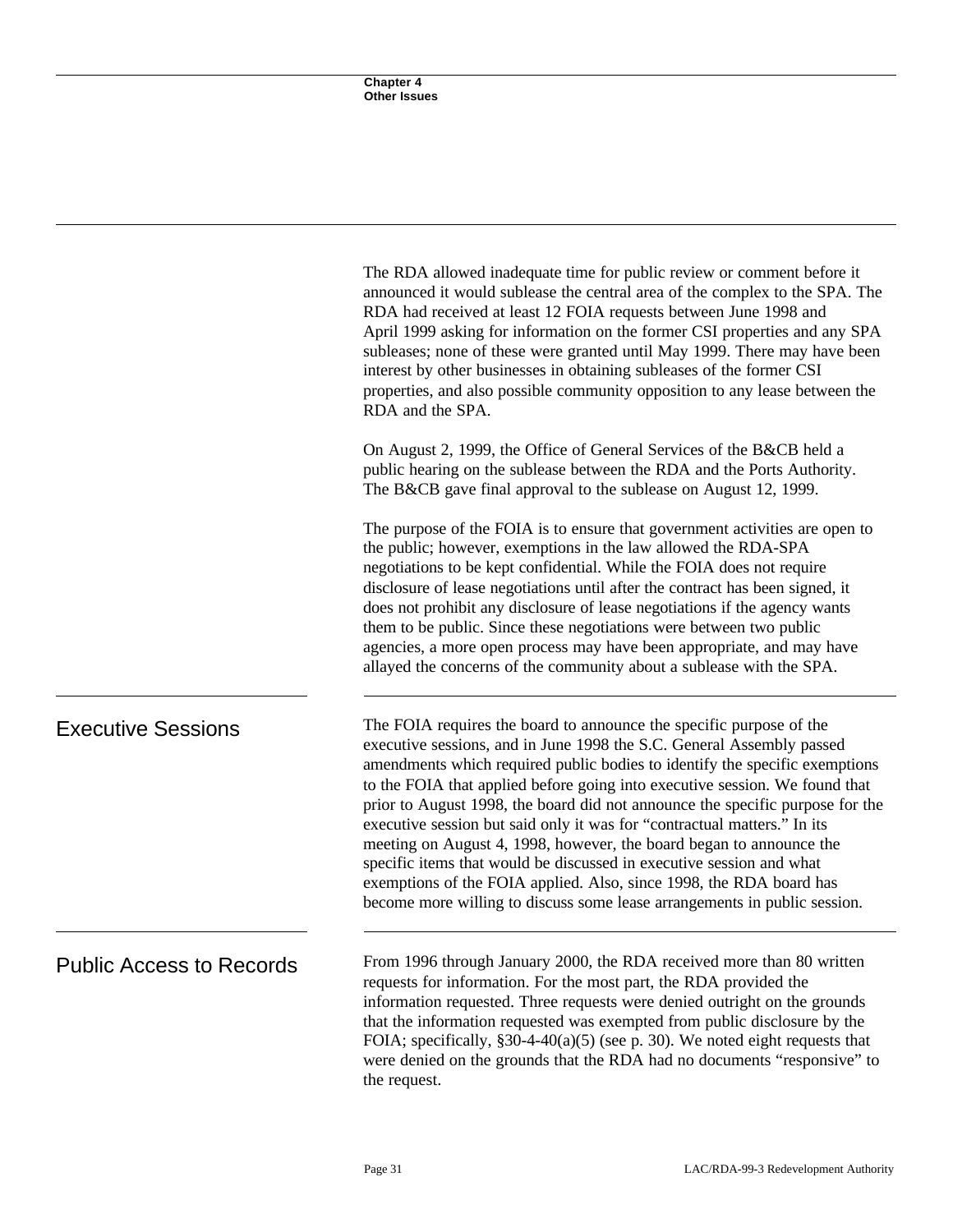#### **Fees Charged for Records**

The FOIA allows the RDA to charge fees not to exceed the actual cost of searching and copying records, and the records must be furnished at the lowest possible cost. The agency may charge a reasonable hourly rate for making records available to the public.

According to staff, the RDA usually charges fees of about  $20¢$  to  $25¢$  a page for the costs of copying and searching records. In FY 98-99, the agency had revenues of \$1,316 from FOIA requests. On two occasions, the requesters may have been discouraged from pursuing an FOIA request because of the excessive cost involved. For example, one requester was told that the material she wanted would cost \$5,750 to research and copy.

#### **Fifteen-Day Response Period**

The FOIA also requires that, upon receiving a written request for records, the public body shall have 15 business days to notify the person making the request of its determination as to the public availability of the documents. We found several occasions where the RDA took more than 15 work days to notify the requester if the documents sought were available.

- **Recommendations** 11. Whenever possible, the Redevelopment Authority should discuss leases in public session, especially leases with other public agencies such as the South Carolina State Ports Authority.
	- 12. In compliance with the FOIA, the Redevelopment Authority should ensure that it responds to written requests within 15 work days as to the public availability of the documents requested.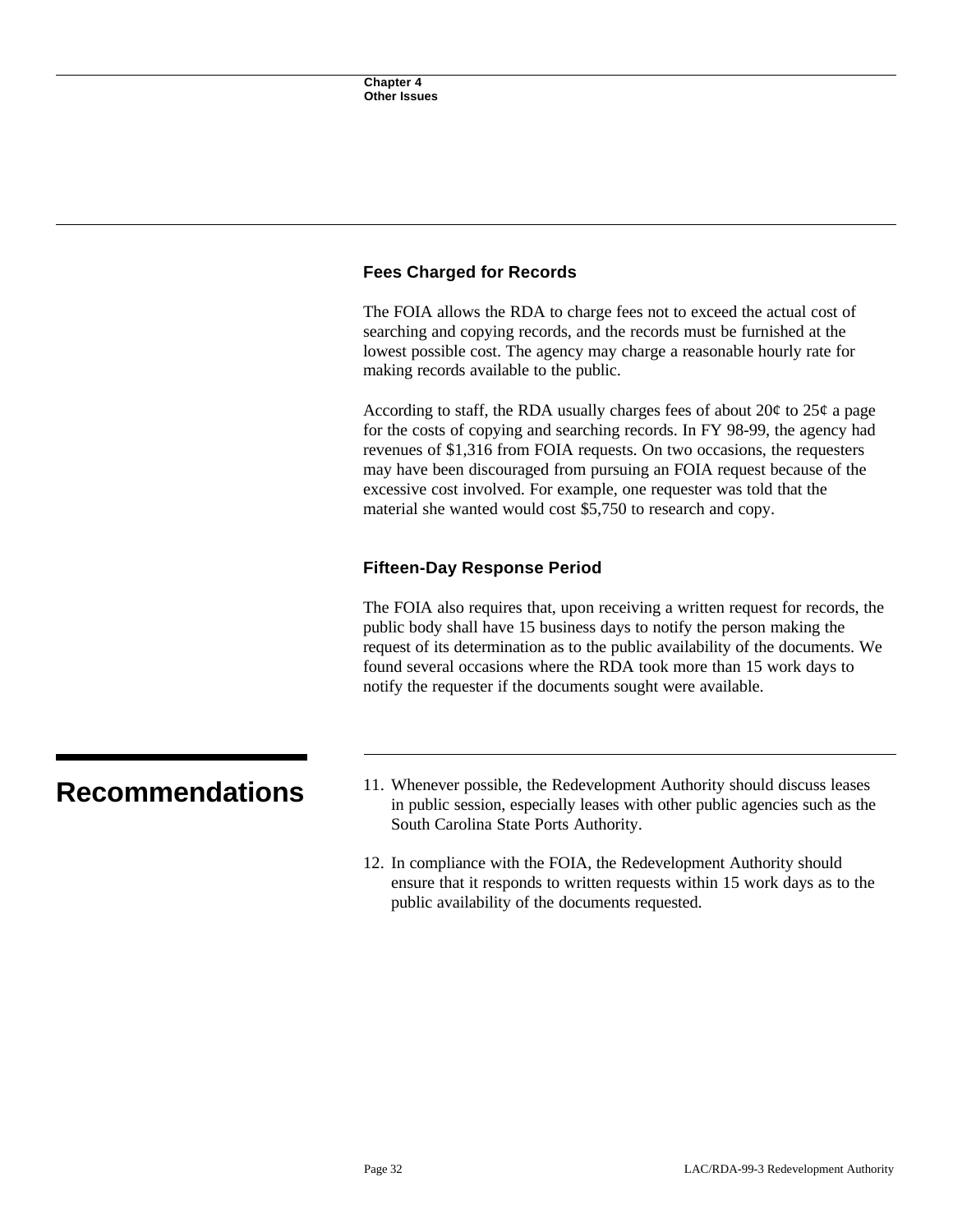## **Appendices**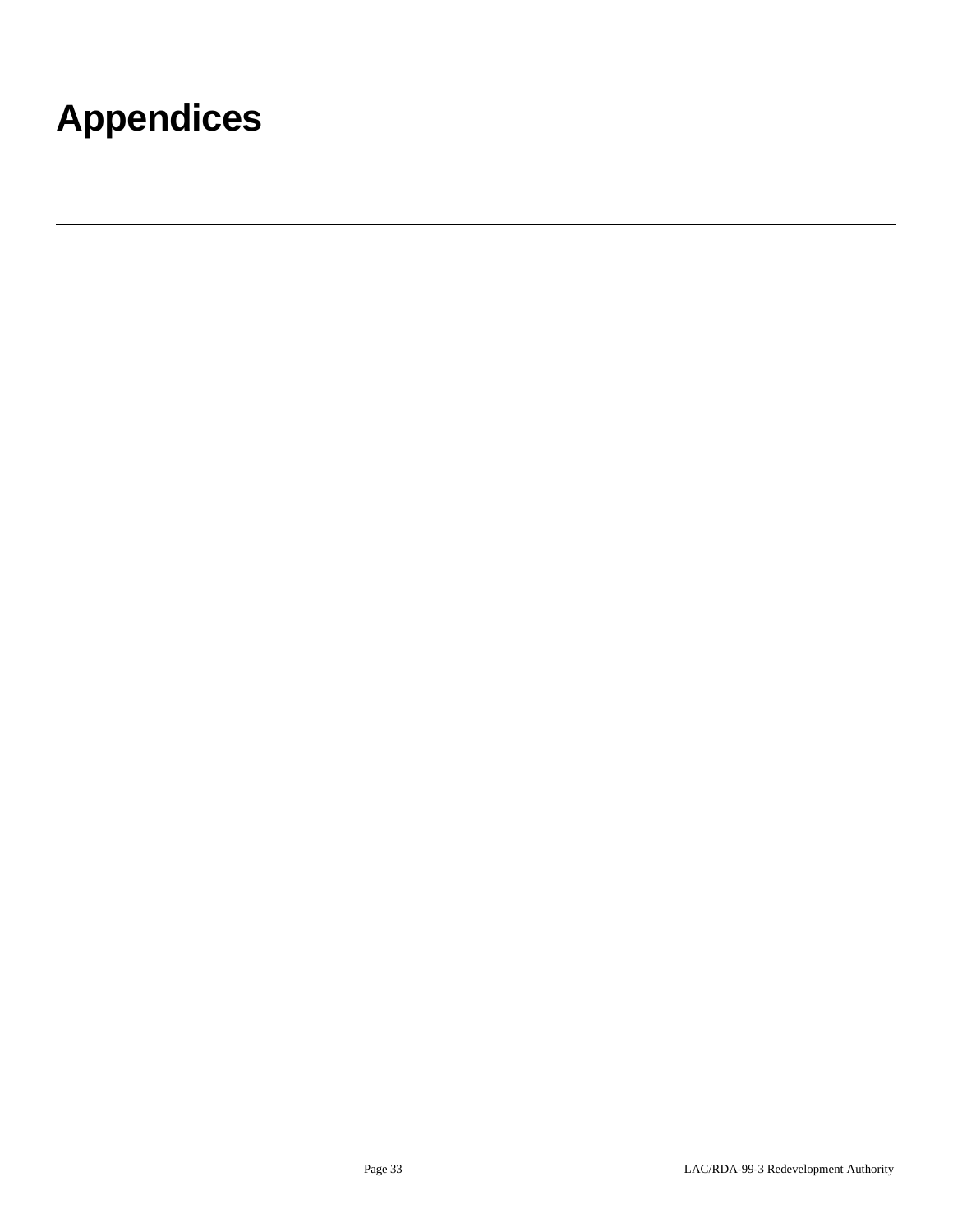**Appendices**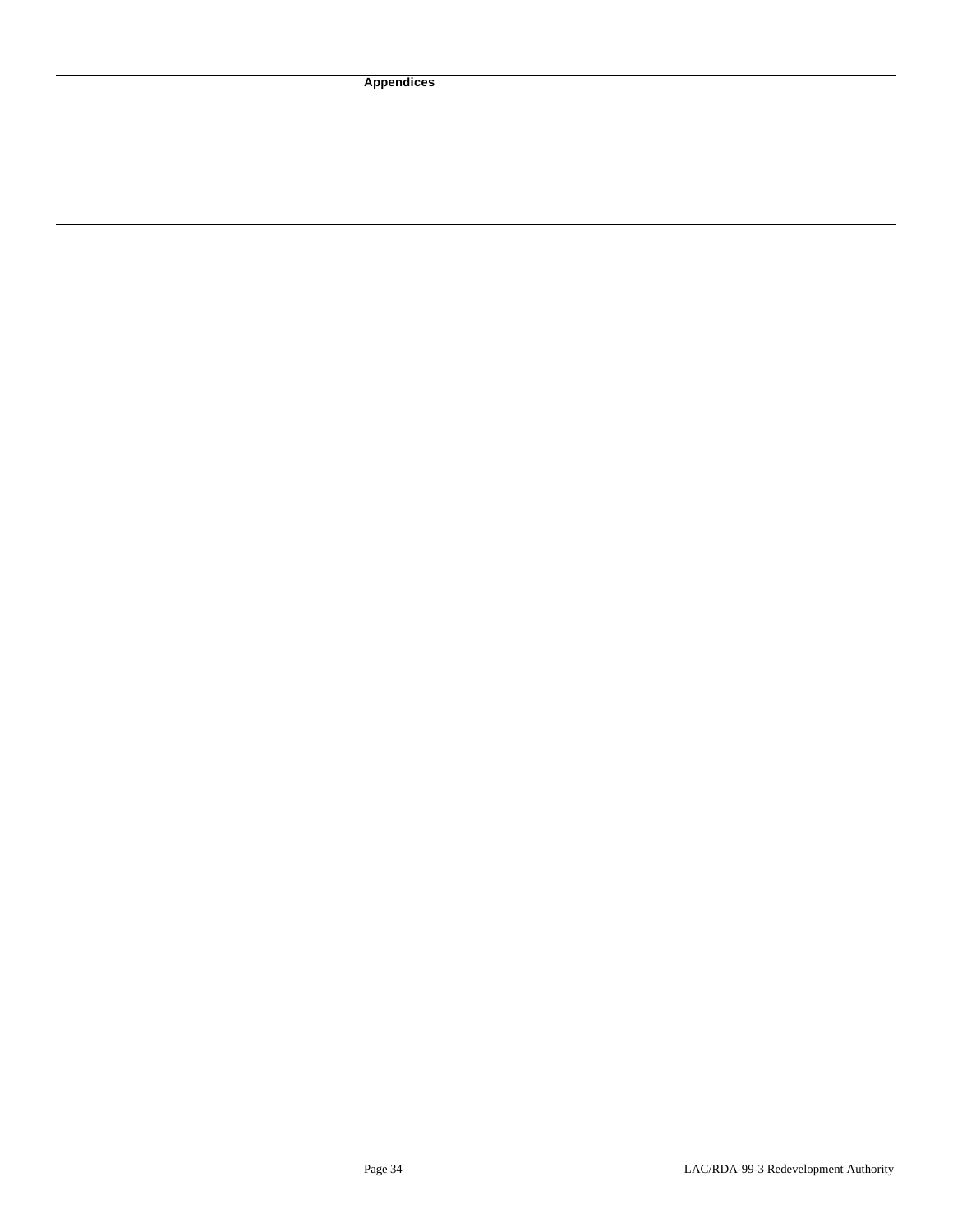## **Schedule of RDA Revenues and Expenditures**

While the Redevelopment Authority does not receive an appropriation from the state general fund, the "rural development" funds it receives are state income tax money paid by federal employees who work at the complex. Since federal tenants pay no rent for the property they lease at the complex, this offsets the lost revenues to the RDA. The federal grants are earmarked for specific purposes, and the Navy also requires the RDA to spend lease income on improvements to the complex. The rural redevelopment funds carry no such restrictions as to their use.

|                                             | FY 94-95  | FY 95-96    | FY 96-97    | FY 97-98    | FY 98-99    |  |  |  |  |
|---------------------------------------------|-----------|-------------|-------------|-------------|-------------|--|--|--|--|
| <b>Revenues</b>                             |           |             |             |             |             |  |  |  |  |
| Federal and Special Revenue                 | \$312,823 | \$759,591   | \$2,318,703 | \$3,334,715 | \$2,514,698 |  |  |  |  |
| State Funds*                                | \$150,990 | \$1,071,971 | \$2,175,514 | \$3,171,044 | \$2,443,217 |  |  |  |  |
| Rents                                       | \$0       | \$102,304   | \$583,899   | \$1,441,170 | \$2,210,190 |  |  |  |  |
| <b>Other Revenue</b>                        | \$114,538 | \$105,788   | \$199,695   | \$131,306   | \$257,809   |  |  |  |  |
| <b>TOTAL</b>                                | \$578,351 | \$2,039,654 | \$5,277,811 | \$8,078,235 | \$7,425,914 |  |  |  |  |
| <b>Expenditures</b>                         |           |             |             |             |             |  |  |  |  |
| Payroll                                     | \$240,400 | \$465,882   | \$443,802   | \$511,006   | \$652,411   |  |  |  |  |
| <b>Benefits</b>                             | \$49,206  | \$88,257    | \$96,467    | \$104,182   | \$124,574   |  |  |  |  |
| Travel                                      | \$6,421   | \$25,473    | \$28,848    | \$25,761    | \$14,717    |  |  |  |  |
| <b>Equipment and Supplies</b>               | \$12,237  | \$39,116    | \$64,358    | \$112,697   | \$154,984   |  |  |  |  |
| Contractual                                 | \$180,340 | \$961,211   | \$2,597,101 | \$3,723,591 | \$3,156,664 |  |  |  |  |
| Renovations, Capital Outlay                 | \$0       | \$248,732   | \$214,538   | \$7,638     | \$17,381    |  |  |  |  |
| <b>Debt Service</b>                         | \$0       | \$8,677     | \$34,706    | \$45,282    | \$39,351    |  |  |  |  |
| Other                                       | \$35,339  | \$85,222    | \$134,695   | \$93,581    | \$410,528   |  |  |  |  |
| <b>TOTAL</b>                                | \$523,943 | \$1,922,570 | \$3,614,515 | \$4,623,738 | \$4,570,610 |  |  |  |  |
| <b>Other Financial</b>                      |           |             |             |             |             |  |  |  |  |
| Proceeds from Long-Term Borrowing**         | \$0       | \$275,000   | \$0         | \$0         | \$0         |  |  |  |  |
| <b>Excess of Revenues Over Expenditures</b> | \$54,408  | \$392,084   | \$1,663,296 | \$3,454,497 | \$2,855,304 |  |  |  |  |
| Fund Balances at End of Year                | \$54,408  | \$446,492   | \$2,109,788 | \$5,564,285 | \$8,419,589 |  |  |  |  |

#### **RDA Revenues and Expenditures, FY 94-95 Through FY 98-99**

Rural Redevelopment Income.

A bank loan that the RDA used to renovate a building that currently is subleased to the SC Department of Health and Environmental Control.

Source: RDA Annual Financial Reports, FY 94-95 through FY 98-99.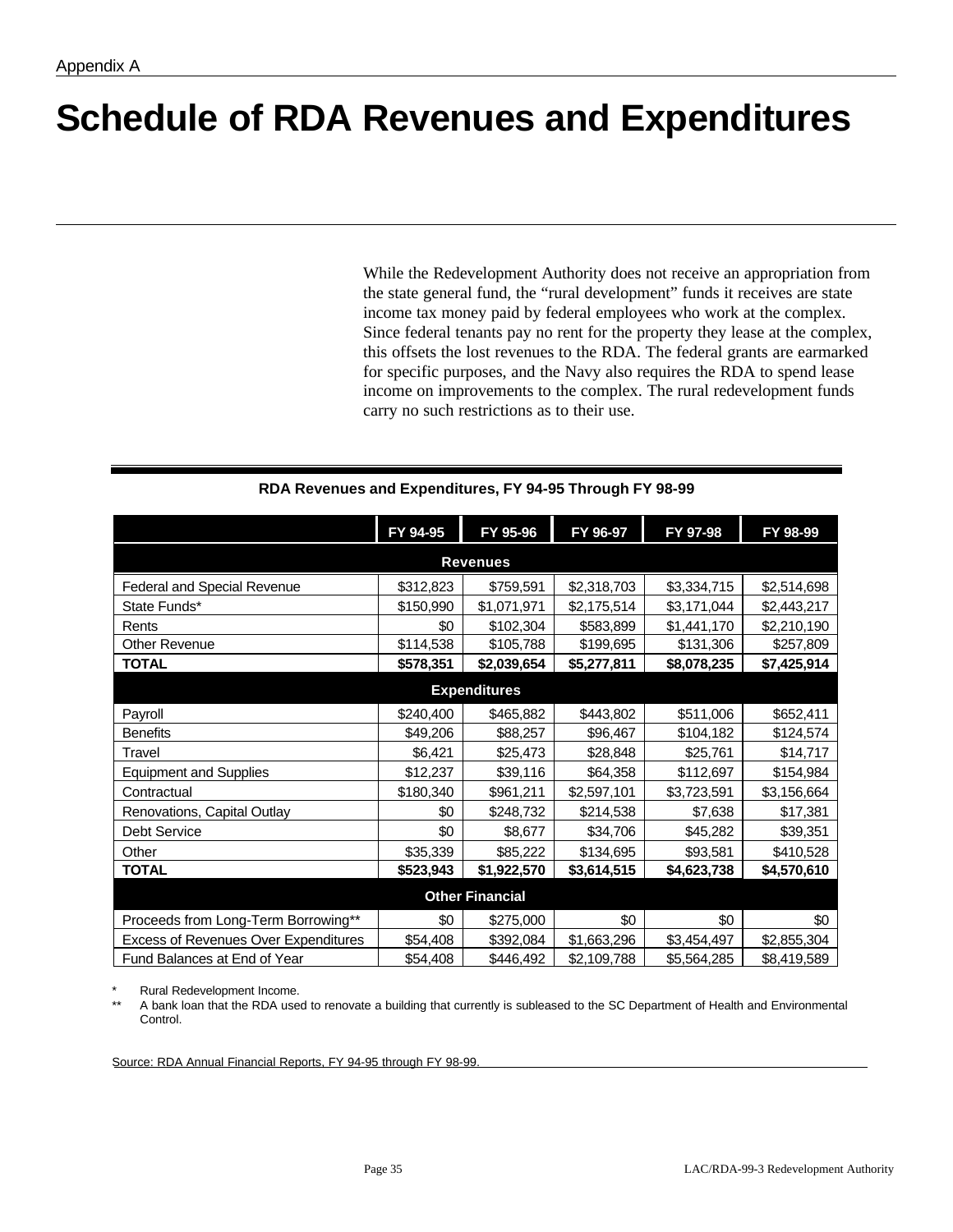**Appendix A Schedule of RDA Revenues and Expenditures**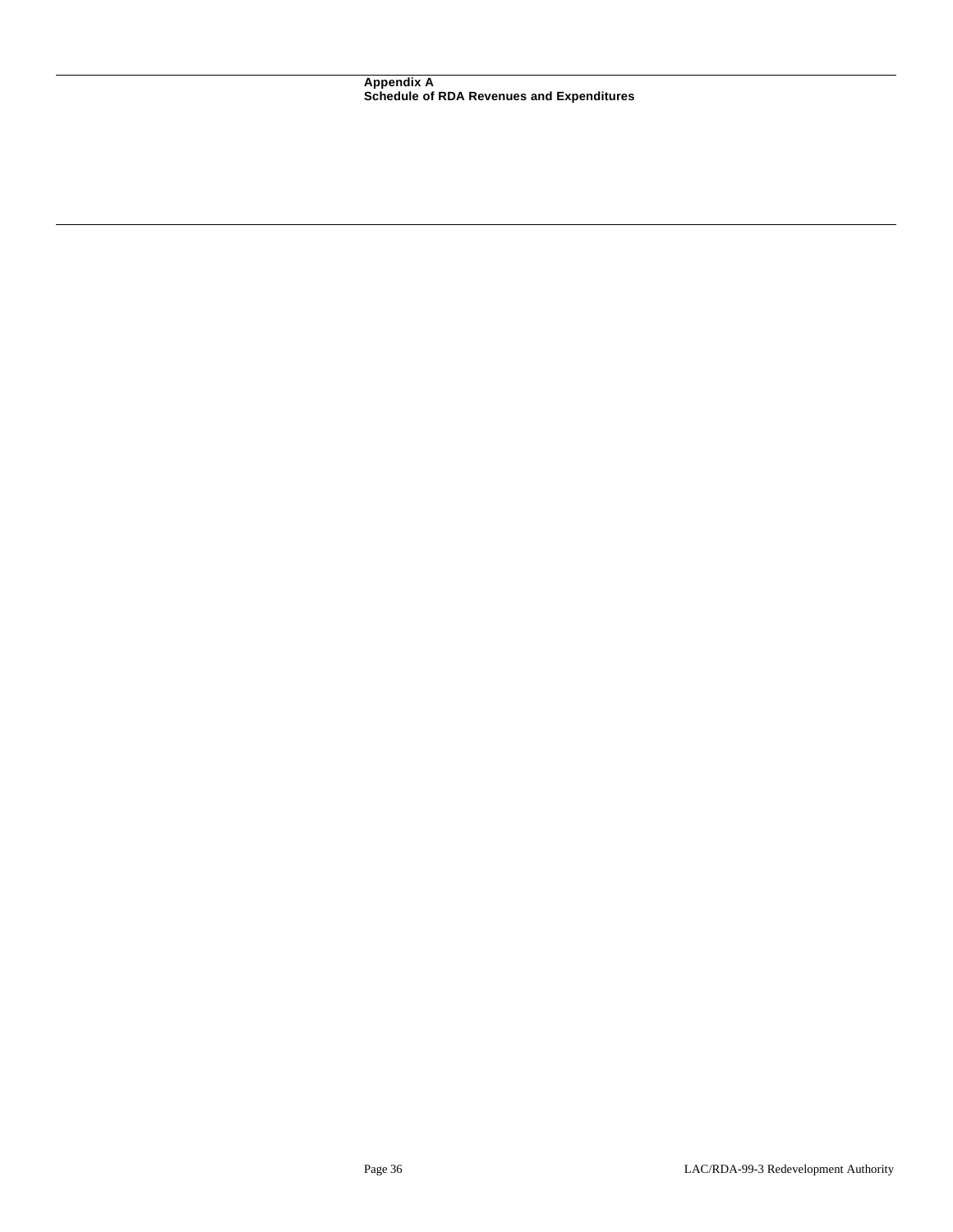# **Agency Comments**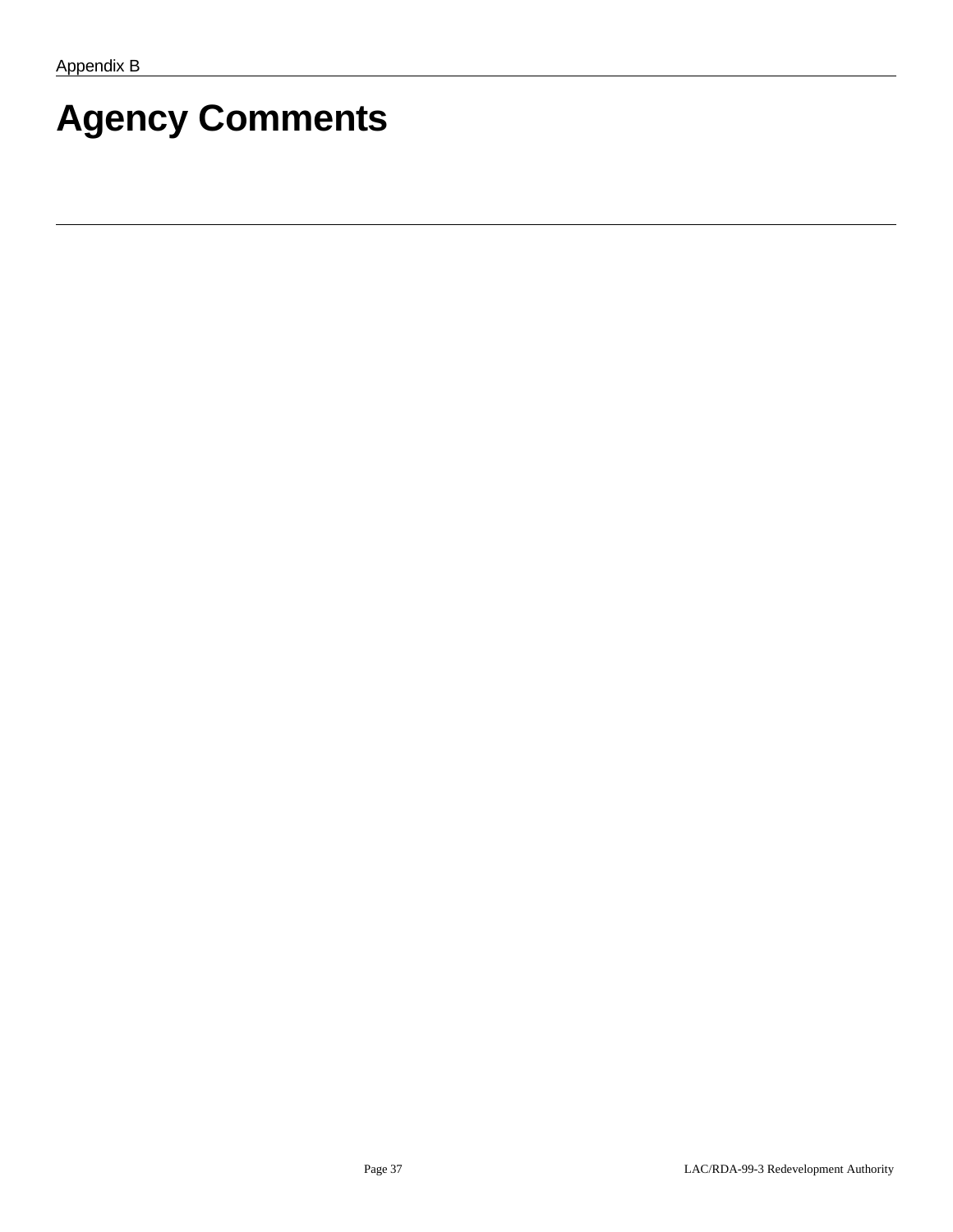**Appendix B Agency Comments**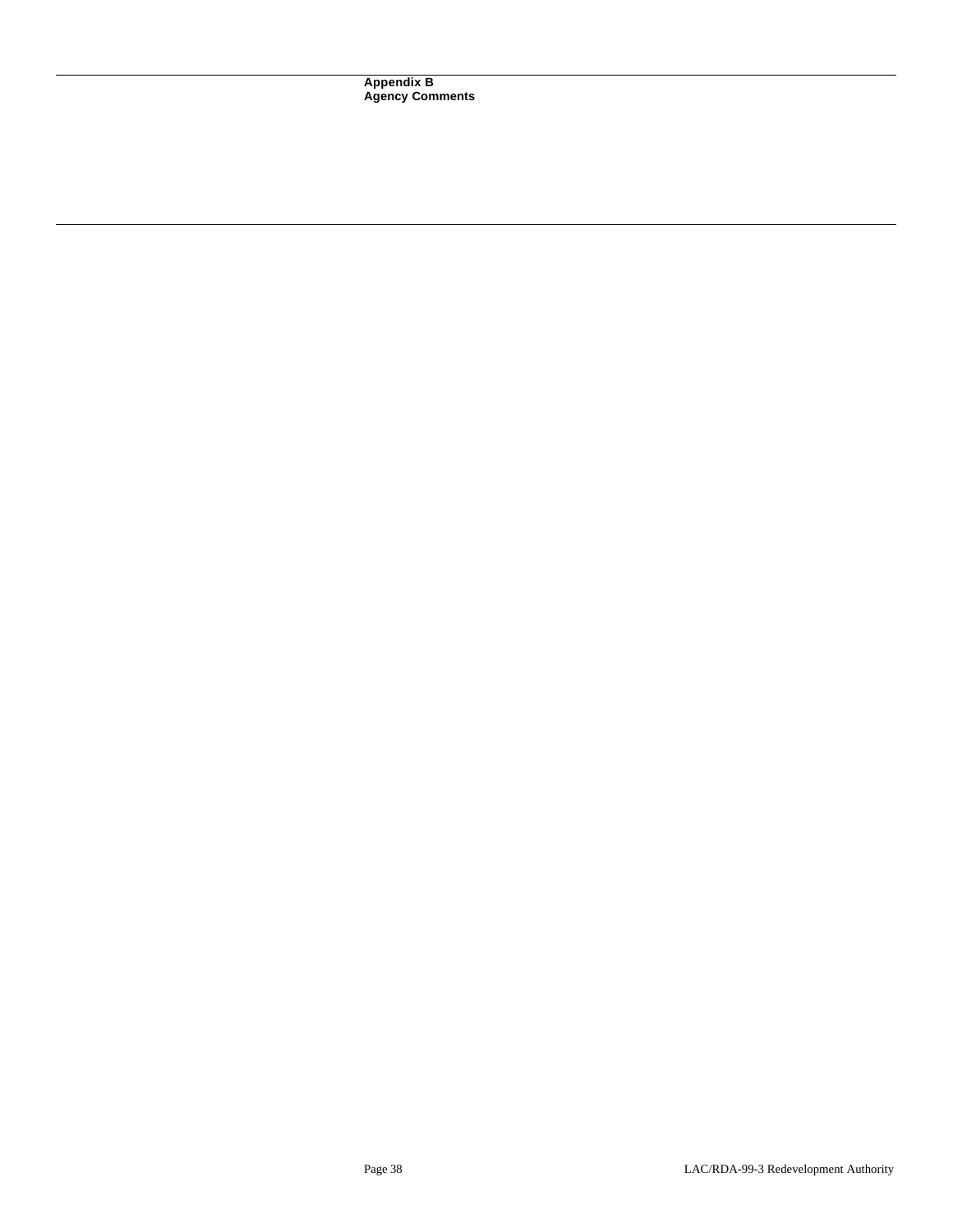James C. Brvan Chairman

Lonnic Hamilton, III Vice Chairman

Ronnie M. Givens Secretary/Treasurer

James M. Deaton Assistant Secretary/Treasurer **Charleston Naval Complex** Redevelopment Authority

September 11, 2000

Susan K. Dunn

James S. Minor, Jr.

Eugene R. Ott

Jack C. Sprott *Executive Director* 

Mr. George L. Schroeder Legislative Audit Council 1331 Elmwood Ave., Suite 315 Columbia, SC 29201

Re: Final Comments on a Report to the General Assembly entitled *A Management Review of the Charleston Naval Complex Redevelopment Authority.* 

Dear Mr. Schroeder:

The Charleston Naval Complex Redevelopment Authority (the "RDA") appreciates the opportunity to comment on this report. My staff and I have invested a great deal of time in trying to assist your auditors by providing information as well as explanations. However, no amount of effort on our part can substitute for a basic knowledge of real estate development. This shortcoming is evident in the "findings" contained in your report.

I understand that my entire comments will be inserted as a part of the overall report to the General Assembly. My Staff and I have spent hundreds of man-hours defending the RDA against uniformed, pre-conceived and false "findings" made by your audit staff. It is my hope that members of the General Assembly will question the way that these audits are prepared and save other state agencies from having to go through this ordeal. An "audit" begins with many accusations against the subject agency and as these accusations, one by one, are proven to be false, the audit team feels more pressure to uncover new "findings" and is reluctant, even defensive, about deleting further "findings" from their report. A practical way to correct this flaw would be to mandate that the agency be allowed to hire an "advocate" to work daily with the audit team or even to hire an outside expert on the nature of their business, rather than have to submit to an audit performed by people who are uneducated and unqualified in the business of the agency.

#### Page v Synopsis

In February 1995, the RDA issued a request for proposals to companies interested in subleasing all or a part of the naval complex. Companies were permitted to submit proposals for different combinations of property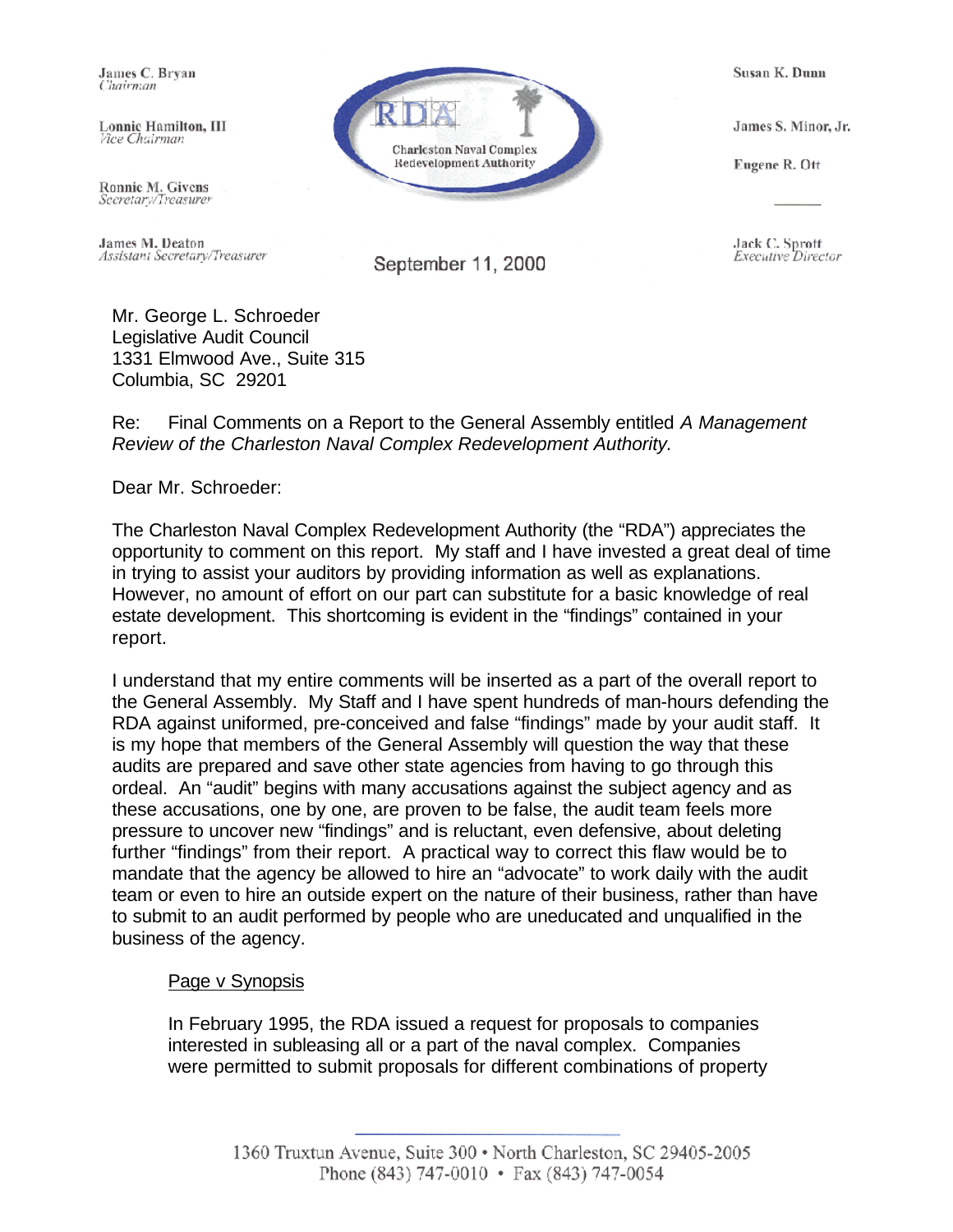and with different methods for determining rent. It is therefore not clear how the RDA was able to objectively rank the companies.

#### *RDA Comment:*

*One of the first facts learned in the study of real estate is that real property is unique. Values (and therefore rental rates) vary with each individual and unique parcel of real estate. It is inaccurate to state that companies were permitted to submit proposals . . . . with different methods for determining rent. These proposals were offers to rent, not final determinations of rent. It was fairly simple to negotiate a fair rental rate using established appraisal methods. In regard to "objectively" ranking the companies, the LAC auditors were given a copy of the RFP. On page eleven (11) of that document, seven (7) criteria are listed for the evaluation of all proposals. These criteria are largely subjective, not objective. The final evaluations were made, in writing, using the criteria listed in the RFP. This bullet is not a "finding", it is a comment intended to imply that the ranking of the proposals was inequitable. The comment is unsupported and offensive and should be deleted from this report.*

#### Page vi - Synopsis

Since 1995, the RDA has leased out piers, buildings and other properties without adequate marketing. As a result, properties have been subleased without fully determining the level of interest from other potential tenants. (Page v) Therefore the RDA may have limited the pool of qualified businesses seeking to bring new jobs and economic development to the area.

### *RDA Comment:*

*This is absolute nonsense. This "finding" seems to be based on a self-imposed requirement by the auditors to address the complaints raised by those companies who claim that they have been excluded from the process. By stating that the RDA "may have limited the pool of qualified businesses" the auditors are admitting that they have made no attempt to base this conjecture on actual economic or market studies. Furthermore, this report contains absolutely no evidence of any limitation in the "pool of qualified businesses" and, insofar as we are aware, no such evidence exists. The RDA has taken a marketing approach, as recommended by its consultant, which has made Charleston the number one job-producing base redevelopment project in the history of base closure. Since 1997, over 700 information packets have been distributed, by request, to companies all over the country seeking property at the Naval Complex. North American Realty Services (NARAS), the New York based consulting firm that prepared our reuse strategy, is eminently more qualified to recommend a marketing plan than your LAC auditors. NARAS understood that it was best to use "state or local sources" and it was ineffective to begin an "organized marketing plan" prior to the*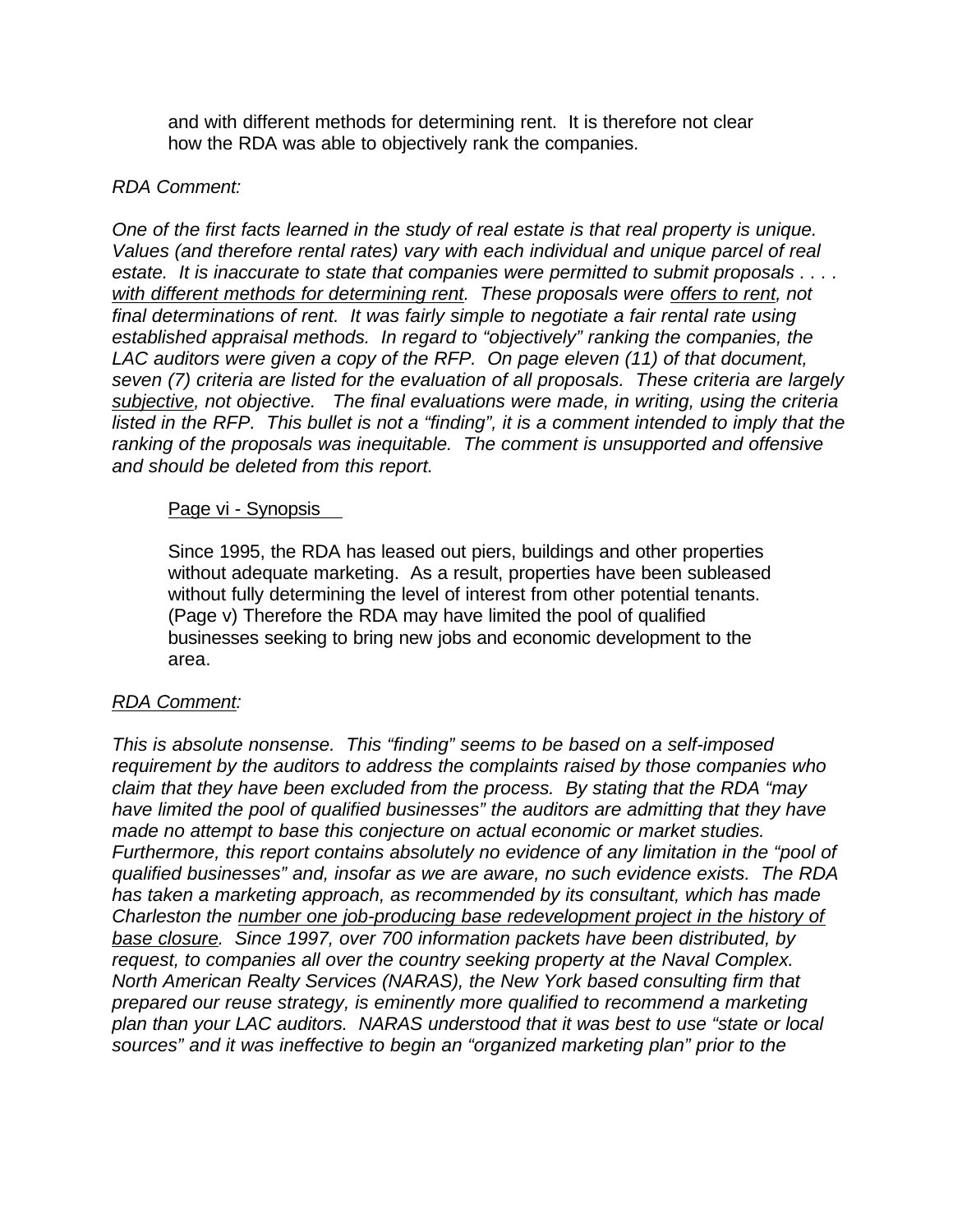*establishment of zoning or the ownership of the property. Mr. Theodore Pugh, our NARAS consultant calls your statement "inaccurate". As you are aware, Mr. Pugh's credentials are impressive. Inasmuch as you have chosen to ignore his opinion, I requested that you produce the qualifications and educational background of the auditors who contributed to and/or reviewed this report. Your September 6, 2000 "snowplow defense" letter did not provide this information to me and I do not share your confidence that this report is balanced, accurate, and unbiased. I will comment further on this later in this document. This "finding" is only an opinion and has no basis in fact.* 

#### Page vi - Synopsis

The RDA has not established written asking prices for rent nor has it used appraisals as a factor in determining the rent it negotiates for when renting its available buildings and piers. (See page 11).

#### *RDA Comment:*

*This is an example of the difficulty experienced by your auditors in trying to understand the nature of our business. To begin with, rental rates are not "asking prices". The auditors seem to believe that it is appropriate to rent out the entire naval base as if it were waterfront condominiums or motel rooms. I suppose they think that the RDA should just establish a rate of say \$15.00 per square foot for all offices; \$10.00 psf. for industrial property; \$2.50 psf. for warehousing; \$10.00 psf. for educational space; \$12.00 psf. for housing, etc. and disregard all other factors like location (which is fairly important) and combinations of properties. Later I assume they would suggest posting these rates on a website to insure that we have no room for negotiation with potential tenants. The first part of this very naïve "finding" is completely unrealistic and impractical. Your auditors may believe that they have addressed my earlier comments by inserting the word "available" in the statement, but they have not. The first step in estimating a rental rate, as published by the Appraisal Institute, is to identify the property to be rented. I am reasonably sure that your auditors envision simply determining what properties go together in advance and advertise them under a single rate in a brochure or in the housing section of the newspaper. Any real estate professional would recognize the absurdity of this notion after a tour of the base and only a few of its 614 structures. How would your auditors identify the parcels to be rated? Does each building represent a parcel? Since all of the land is under the single ownership of the Navy, how much land would your auditors assign to each parcel? What is their suggested rate for the Admiral's home? How about the combination of the Admiral's home and H &I? How about the combination of the Admirals House, H&I, Pier Bravo and six acres? I hope you are beginning to understand the absurdity of this "finding". Our procedures, which you confirm that we are following, call for us to respond to the specific needs of prospective tenants by identifying properties or*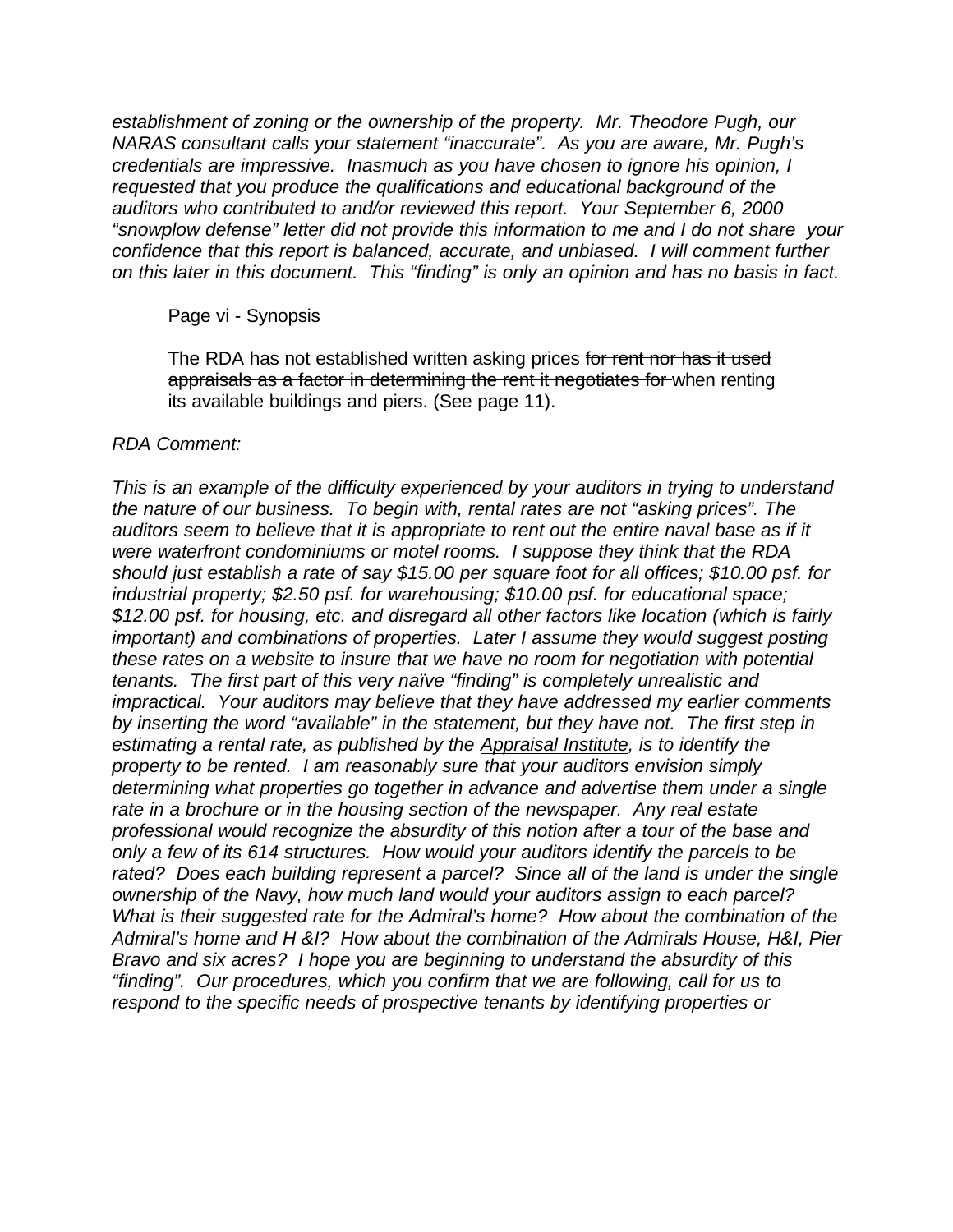*groups of properties. Only after a specific property has been identified may a supportable rental rate be estimated. In every instance, the RDA has established an asking "price" (rental rate) from which to negotiate following the identification of a site. Your broad statement that we do not establish a rental rate is false. In some cases, we have identified a single purpose building or groups of buildings and have established a working rental rate for these structures. In the near future, we plan to identify certain industrial properties and offer them to the public under an RFP, but we do not plan to establish an asking "price" (rental rate). We will put that burden on the prospective tenant.* 

*I am pleased that you deleted the second part of your "finding" which stated that the RDA had not used appraisals as a factor in determining the rent it negotiates for buildings and piers. This "finding" was completely false. I am a State Certified General Real Estate Appraiser with 30 years experience and I hold several professional appraisal designations. The appraisal firm of Tercorp, Inc. prepared an "as-is" appraisal for the RDA to be used as a tool for estimating rental rates and to support future conveyance negotiations. I have referred to that appraisal for almost every leasing negotiation. Prior to that, I relied on available data from my past experience and other sources. Also, I have had prepared eight separate appraisals of property on the naval base for negotiation purposes and I have ordered eight additional appraisals for current projects. Your auditors were provided copies of all of these appraisals and were fully briefed on how they were being used. What did they think we were using the appraisals for? I cannot understand how the auditors could completely miss these facts when they asked for the information specifically. You were correct to delete this "finding".* 

#### Page vi - Synopsis

The RDA has not adequately controlled the process by which its tenants sublease properties to other organizations. Tenants have sometimes not obtained the required prior approval. In addition, the RDA has not sufficiently controlled the rental rates charged by its tenants to other organizations.

### *RDA Comment:*

*To over-simplify, each total property has its own assets and liabilities. Our rates reflect both assets and liabilities. Our tenant may sublease to a secondary subtenant a portion of his property without obligating the secondary subtenant to his proportional share of liabilities. Therefore, the rental rates may be much higher for the secondary subtenant. These subleases are negotiated between competent adults. Why should we "control" these rates? Of course by using the term "sufficiently controlled" you recognize that indeed we do check each secondary sublease to determine if the rate is "reasonable" but we have no problem allowing market forces to determine market rents. Contrary to*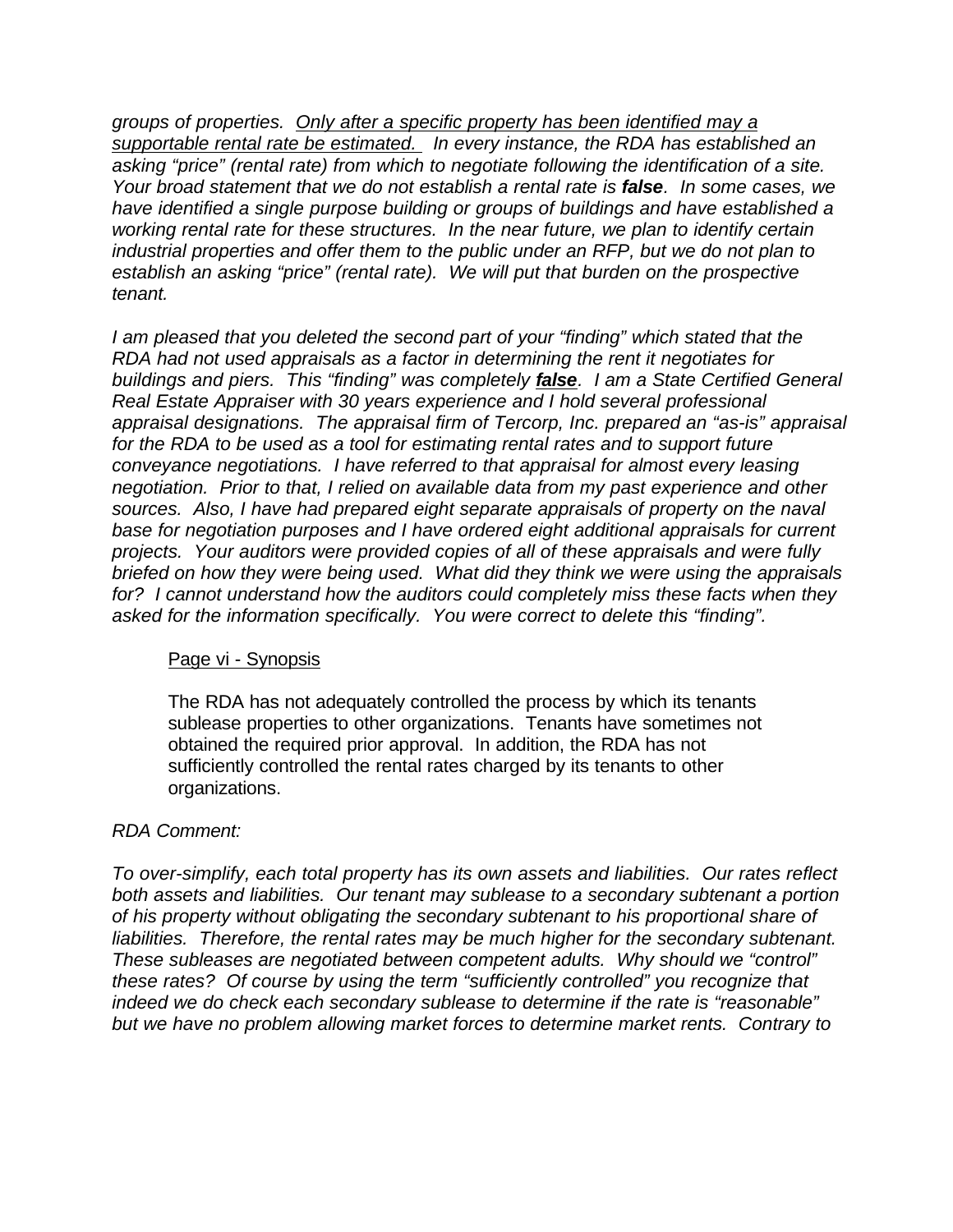*what your auditors may believe, these rents cast no reflection on the value of the original sublease. As you know, the consent of the RDA is required prior to the subleasing of any property. Its true that tenants have sometimes not obtained the required prior approval. These tenants risk an Event of Default and eviction for these actions. What other "adequate" controls would your auditors have us impose? This is another attempt to imply that something is improper without any substantial factual basis for the implication. Nothing is improper, impractical, or unusual in the way we handle secondary subleases.* 

#### Page vi - Synopisis

When the RDA took over the management of Navy-owned equipment, the Navy's inventories were inaccurate and incomplete. The RDA, however, did not immediately conduct a more complete inventory of its own. While theft may have occurred during the early years of the RDA's management of the naval complex, poor record-keeping has made it impossible to determine what was stolen.

#### *RDA Comment:*

*Your auditors are correct to say that Navy inventories of Navy-owned equipment were inaccurate. You state later in the report that you found no material problems with the RDA's current inventory tracking system. However, this paragraph suggests that the RDA is somehow at fault for not conducting an inventory of thousands and thousands of personal property items that are not owned by the RDA and not under the control of the RDA. The RDA did not have a master lease of the property. Our system, as explained to your auditors, established accountability of these Navy-owned articles only when a sublease was executed. For the first few years, most of the buildings and related personal property were under the jurisdiction of the Navy, not the RDA. Also, Navyrelated operations such as the Environmental Detachment plundered and confiscated this property making no attempt to notify the RDA or even to provide an inventory list. To attempt to conduct an inventory of this property under these conditions would have been useless and a total waste of time and money. It is true that the RDA adopted the Navy's inventory list for our earlier subleases, but this was just prior to base closure and an independent inventory would have delayed leasing activity for months. Furthermore, it is patently unfair to speculate "theft may have occurred" and then attempt to justify the speculation by stating that it is impossible to determine that anything was stolen. The "finding" turns logic on its head and cannot possibly be a sound auditing practice.* 

#### Page vi - Synopsis

We found no material problems with the RDA's current inventory tracking system, taking into consideration the inaccuracy of the Navy's initial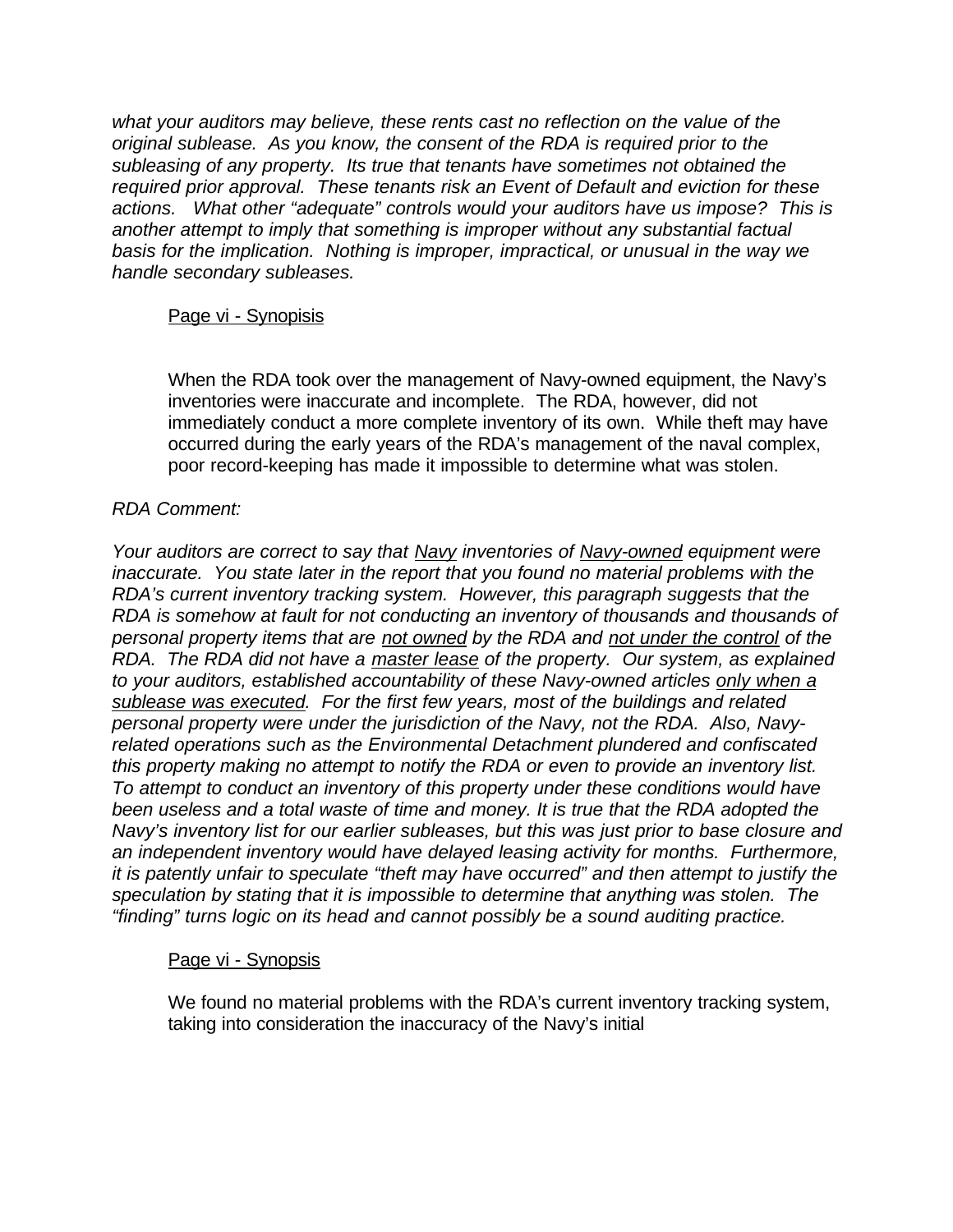inventory and the difficulty of monitoring equipment that is constantly being relocated over a widespread area. However, the RDA does not hold tenants accountable for Navy-owned equipment that is damaged or missing, and does not charge for the use of extra equipment relocated from other facilities.

#### *RDA Comment:*

*Your report contains no supporting evidence for the claim that the RDA does not hold tenants accountable for equipment nor have you specified a situation or case where this has occurred. In fact, my staff does a final walk-through inspection, accompanied by the tenant, to determine what deficiencies need to be addressed prior to termination. The one example you give involving four (4) items out of fifty concerns a tenant who is still operating on the base and will be held accountable for facility deficiencies.* 

#### Page vi - Synopsis

The RDA's system for signing out building keys is ineffective as a means of controlling access to nonleased or unoccupied buildings. There also is little monitoring of vehicles exiting the complex. We observed no effort being made by gate guards to restrict access to the naval complex.

#### *RDA Comment:*

*The key system being used is the most practical system since, as you state, the RDA has no power to enforce. In regard to the gate guards, your auditors need to understand that this is no longer a military facility. It is an area occupied by private businesses. Which customers would our tenants identify as being authorized or unauthorized? This "authorization" concept has been invented by your auditors, not by my staff or staff contractors. I informed your auditors that during the evening hours, the gate guards may question a suspicious looking vehicle, but generally, I directed them to allow all vehicles during the day to pass to allow the free-flow of business. If they remember, my comment was that "the Navy kept the public out for a hundred years and now we are trying to invite the public inside". You don't accomplish that by treating this facility like an exclusive country club. Obviously, we are concerned whenever there are thefts and break-ins, but a traffic jam at the gate due to vehicle checks is not the answer.* 

#### Page vi - Synopsis

The RDA awarded a sublease with an option to purchase to the State Ports Authority for a large portion of the base, including 4 piers and 38 buildings. As with other tenants, the RDA did not adequately market these properties. or include an appraisal of the properties as a factor in determining rent. To make properties available to the SPA, the RDA also rescinded previous lease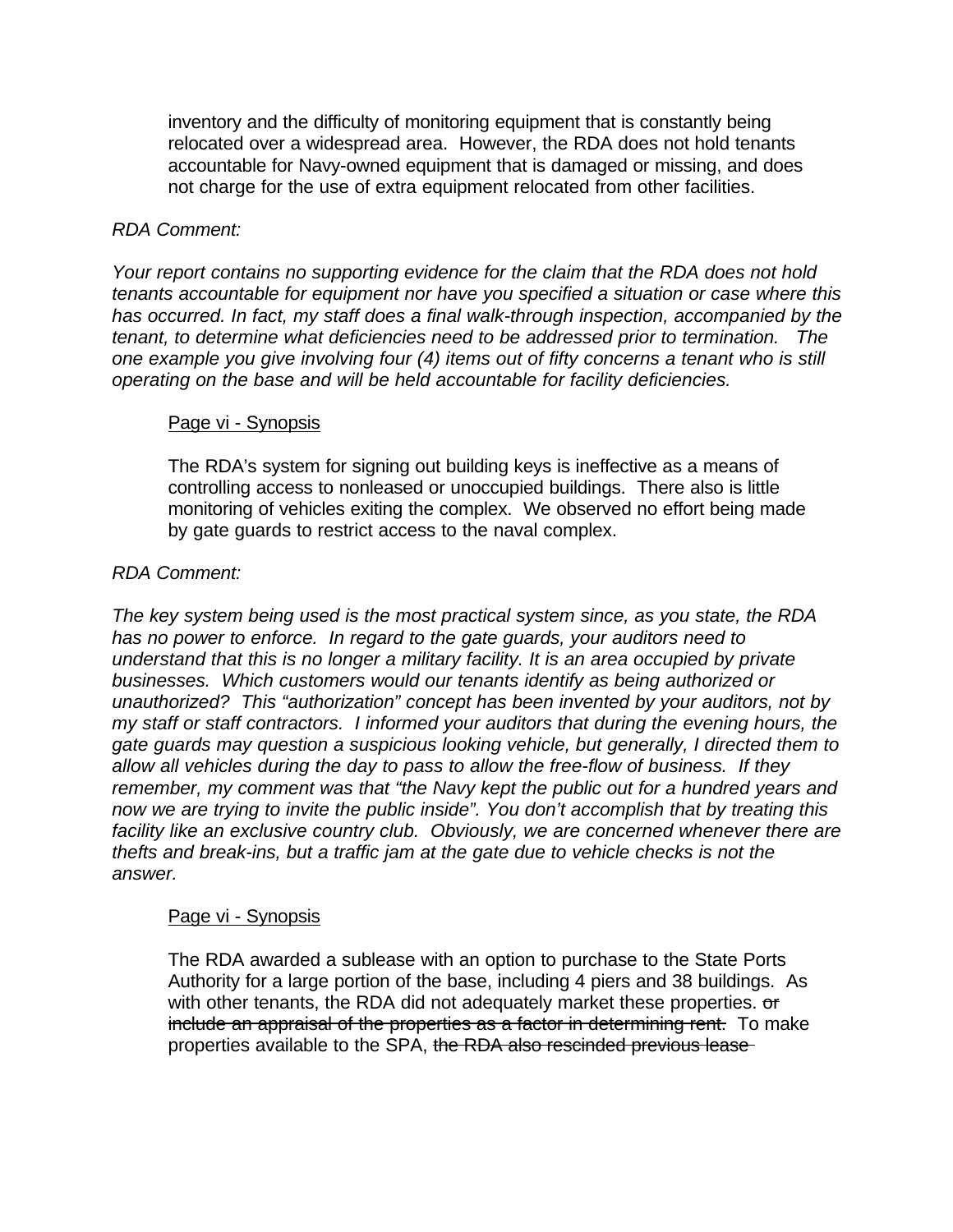approvals and didn't renew leases held by several small businesses in order to sublease properties to the Ports Authority were not permitted to renew their subleases. (See page 21)

#### *RDA Comment:*

My consultant and I strongly disagree with the auditor's opinion regarding marketing (see comments above). Following my past comments, the auditors deleted the false portion of their statement, but were somehow compelled to make some statement regarding the renewal of secondary subleases. I remind the auditors that these secondary subtenants entered into their secondary subleases with the full knowledge of the short-term nature of the arrangement. The RDA was not a party to these transactions. They should, at least, mention that the RDA allowed those secondary subtenants, upon request, to stay for the remainder of their secondary sublease term, although the RDA was not legally compelled to do so.

#### Page vii - Synopsis

The State Ports Authority, in August 1999, awarded a license to a private company called Charleston International Ports (CIP) to operate a cargo terminal on properties subleased from the RDA. The SPA official who negotiated the sublease with the RDA and the license with CIP resigned in January 2000 and accepted a job from the owner of CIP. While not employed directly by CIP, he is involved in matters concerning the CIP license. The State Ethics Commission, in a confidential opinion, found no prohibition to this employment. However, we have concluded that the current ethics law may need to be strengthened.

#### *RDA Comment:*

We are the RDA, **not the SPA**. Please explain how this "finding" relates to a Management Review of the Charleston Naval Complex Redevelopment Authority. The RDA was unaware of any of these actions that occurred following the execution of the contracts and certainly played no part in them. This irrelevant "finding" implies that the RDA officials were being "bought" or unduly influenced. I requested that your senior auditor insert, at a minimum, a statement that the LAC was not implying any participation or guilt by the RDA. Your failure to insert this statement leads me to assume that you are accusing the RDA of a wrongdoing.

#### Page vii - Synopsis

The RDA is generally in compliance with the state Freedom of Information Act (FOIA) regarding access to RDA meetings and records.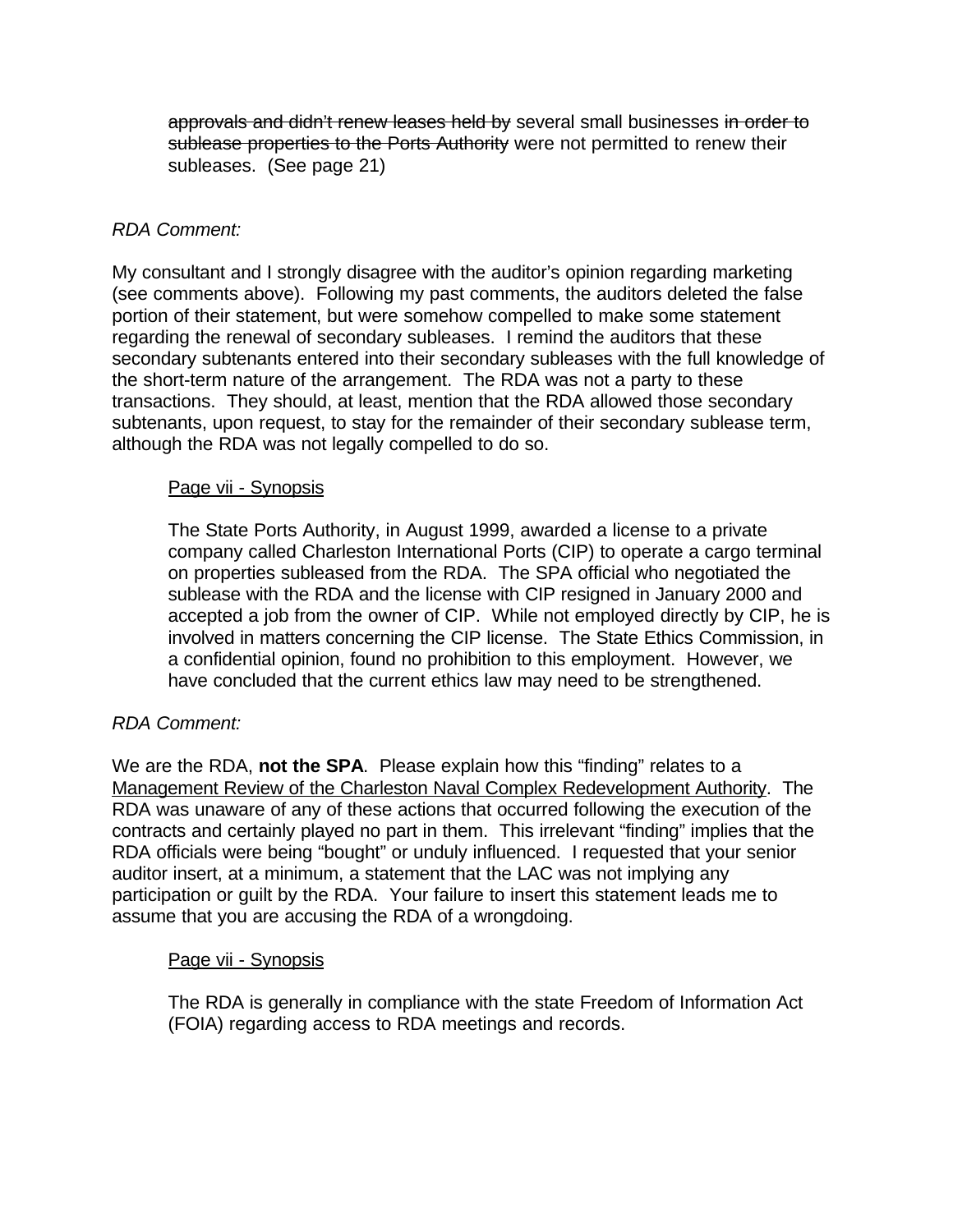*The RDA has made a conscientious effort to be even more open in its activities over the past two years or so.* 

#### Page 1 – Audit Objectives

The report makes it clear that the audit objectives are to determine whether the Redevelopment Authority has:

- 1. Complied with state rules and regulations regarding subleases of properties.
- 2. Adhered to sound business practices regarding subleases of properties.
- 3. Implemented an adequate system for safeguarding equipment, furniture, and similar property owned by the U. S. Navy.
- 4. Maintained a proper relationship with the South Carolina State Ports Authority, consistent with the statutory mission of the RDA.
- 5. Complied with the S. C. Freedom of Information Act.

#### *RDA Comment:*

*In the case of objectives 1, 3, and 5, the answer seems to be yes based upon the information reported on pages v, vi, and vii and related chapters in the report. However, the answers to objectives 2 and 4 are difficult to glean from the innuendos, irrelevant and inappropriate remarks and false statements contained in the body of the report. Where is your final statement regarding these objectives? After reading and verifying the information provided here, the reader should conclude that the answers to objectives 2 and 4 are also yes. This means that the RDA has conducted its business in a proper manner. The reckless accusations made during the past years against the RDA have been shown to be without foundation by the U. S. Navy, FBI, SLED, and now by the Legislative Audit Counsel.* 

#### Page 2 – Scope Impairment

On page 27 we describe a possible conflict of interest involving a former state employee and a sublease between the RDA and the State Ports Authority.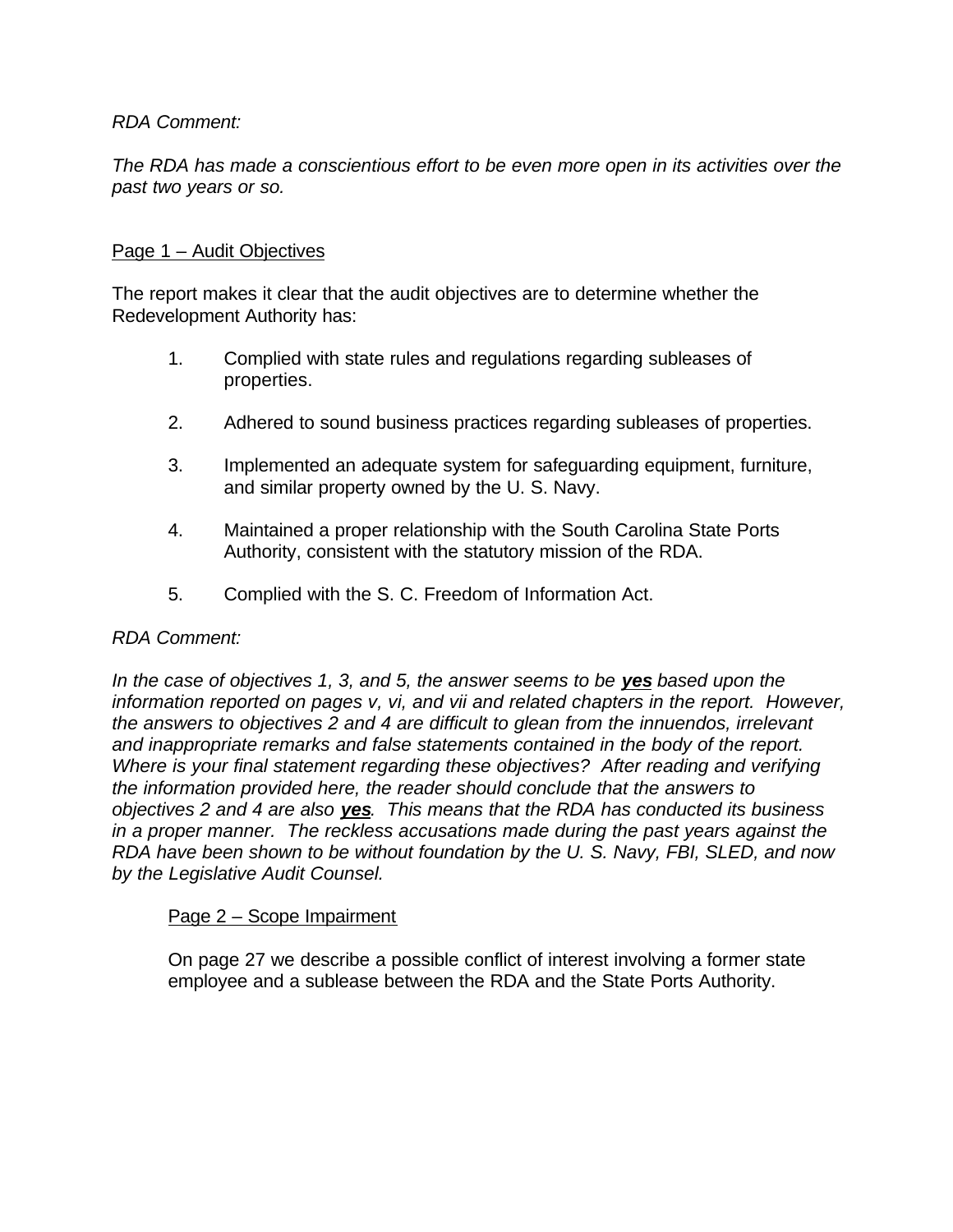*How can your auditors say that the conflict of interest, if one existed, involved the sublease between the RDA and the State Ports Authority? The subject state employee was the chief operating officer for the SPA and was fully empowered to execute the sublease between the RDA and the State Ports Authority with no possible conflict of interest. The possible conflict of interest would only be associated with the secondary sublease between the State Ports Authority and CIP. The RDA was not a party to this secondary sublease. Your auditors continue to make reckless statements. This "finding" should be corrected immediately on this page and in Chapter 4 relating to this issue.* 

#### Page 11 – Requirements of State Law

According to an attorney with the Budget and Control Board, the RDA has flexibility in the way it selects tenants as long as potential tenants are made aware of the availability of properties, are given the opportunity to submit proposals, and the results are "fair."

#### *RDA Comment:*

*I am unaware of any document from an attorney with the Budget and Control Board that outlines our overall procedure in this manner. The description in this paragraph applies only to the competitive proposal process, if chosen by the RDA. The term "potential tenants" could mean anyone in the world. Through general publicity and the efforts of our local development agencies, the availability of "properties" at the Naval Complex is well known locally and regionally. The availability of "specific" properties is determined only in response to inquiries from "specific" potential tenants and only if the RDA determines it is in its best interest. General publicity regarding sites will only be issued after being identified for competitive proposals by the RDA. The RDA may consider for negotiation any and all proposals if they are complete and responsive. The availability of properties; opportunity to submit (solicited) proposals; and the results being "fair" exist only in the "Competitive Proposal" method. The auditors should keep in mind that no person or business has the "right" to be selected or to lease property at the Naval Complex. Since as far back as the original CNCRA1 proposal, neither the State of South Carolina nor the RDA has had a mandate to lease facilities to a specific proposer or proposers. Rather we represent the best interests of the State in all of our transactions.* 

#### Page 12 – Leasing Methods

There are different methods potentially available to state agencies for leasing real property.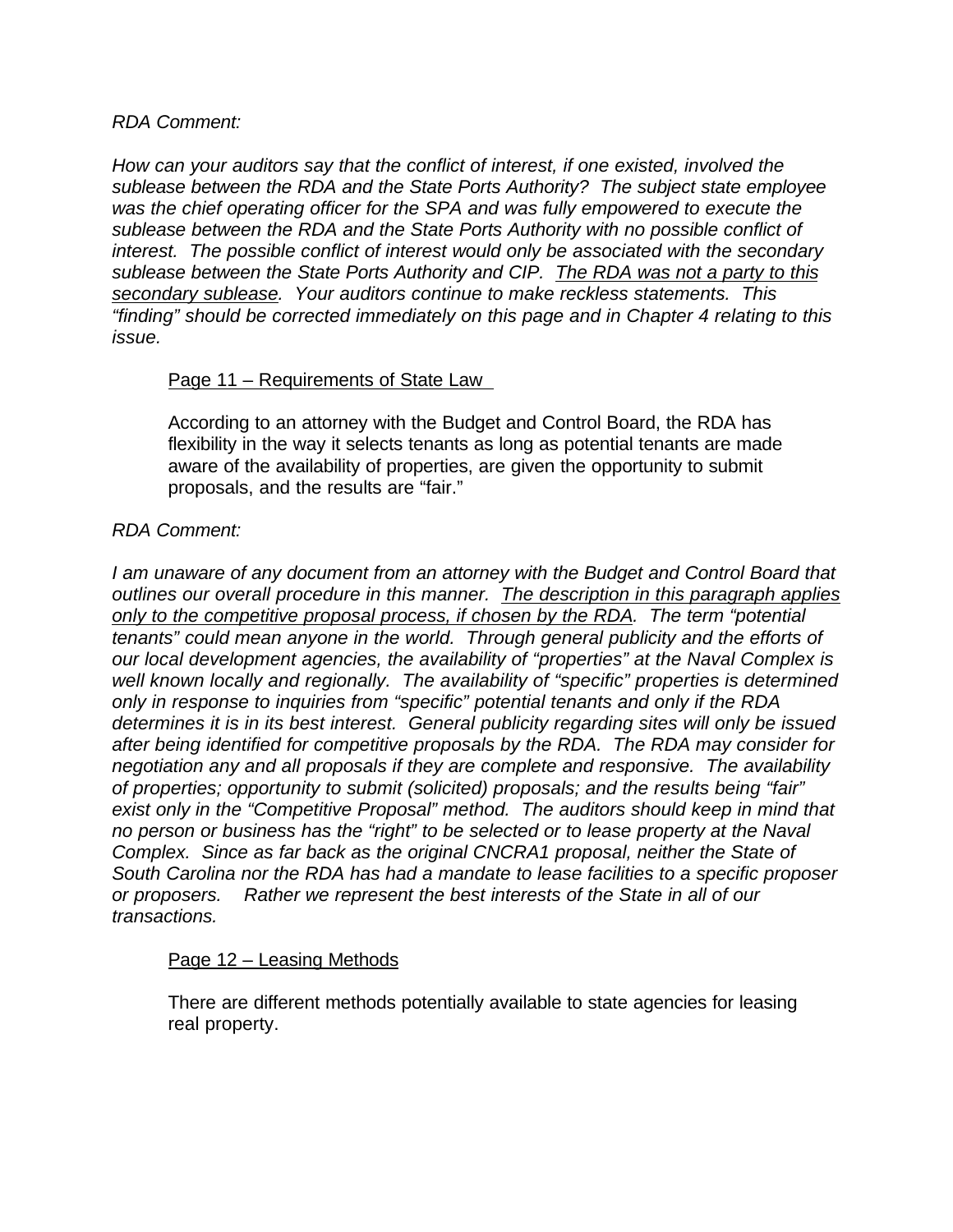The same attorney to whom you refer will verify that competitive bidding" is **not feasible** for leasing Naval Complex property.

#### Page 14 – Marketing of Properties

The RDA has not adequately marketed the properties at the naval complex and in general does not use advertising. As a result, properties have been subleased without determining the level of interest from other potential tenants, which may have reduced the pool of qualified businesses able to bring new jobs and economic development to the area.

#### *RDA Comment:*

*I have already addressed the absurdity of this statement, however, I thought that I would include some quotes from a letter addressed to me from Mr. Theodore Pugh representing Master Development Management Company so that the readers of this document may also review portions of that letter on-line.* 

My immediate response is that the statement is inaccurate. In order to shed light on why I believe the statement is a false allegation, I've gone back to 1998, when the report entitled "Reuse Strategy and Business Plan for the Charleston Naval Complex" was submitted to the RDA as a part of our engagement. I directed a team of real estate professionals to evaluate the CNC's land and buildings, create a strategic reuse and development plan, devise a marketing program, and provide a financial foundation to justify pricing for the Navy's multi-year process that required an understanding of the project's physical, financial, environmental and political elements. All to be addressed in a marketing program created to build on the RDA's progress, and set the tone for future reuse and development by the private sector.

By 1997, when my engagement began, the RDA and its predecessors successfully marketed, by a Request for Proposal (RFP) process, a majority of the Base's usable space. Over 4.7 million square feet, or 60% of the CNC's 7.7 million square feet was occupied, keeping in mind that over 1 million square feet was either unmarketable, obsolete, unusable or unsafe, that we ultimately recommended for demolition.

In relation to the Charleston "Trident" area's small, physically isolated market of less than 500,000 people, the enormity of the CNC'c real estate assets and the "interim" 3,000 employees on-site was significant, and accomplished with a locally focused marketing effort and no local city/state outlays.

By contrast, former military bases in larger markets, like Boston (Fort Devens), San Francisco (Presidio), and Philadelphia (Naval Yard) struggled to successfully market, as caretakers prior to federal conveyance, old military buildings and underutilized land "as-is", with little or no infrastructure improvements, environmental contamination, and like impediments, all of which exist at the CNC.

Key to the RDA's successful marketing has been to represent a clear and credible message to the market. That is, knowing what you're selling, i.e. the "opportunity", which until the RDA owns the CNC, will be somewhat limited, until environmental issues are addressed, and the RDA can legally sell land and buildings and convey marketable title.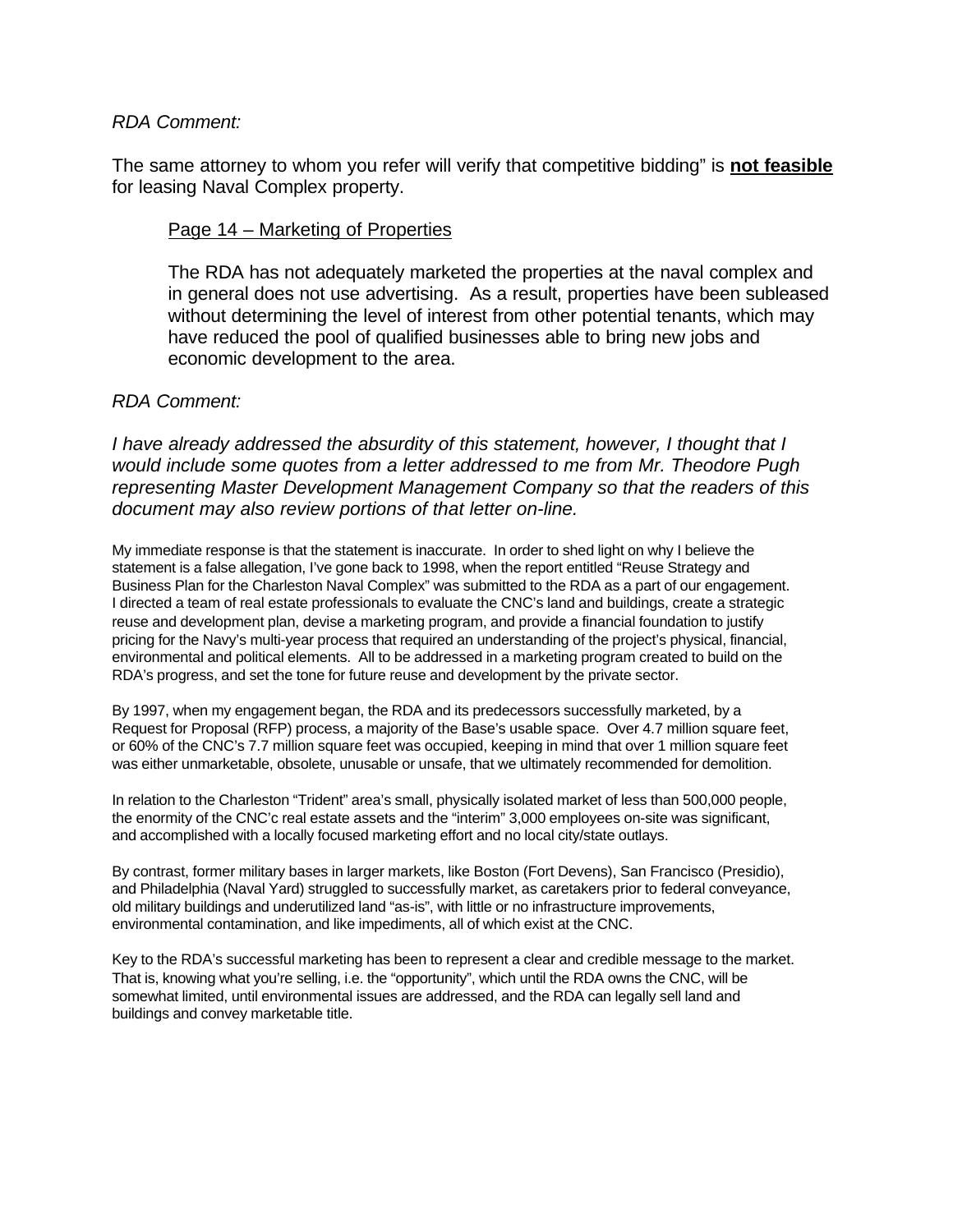We understand that since 1998, the RDA , as master developer, is implementing our strategic recommendations, intended to move closer to, and bring some definition to the long-term future opportunity for private sector businesses to invest in the CNC. . . .

When the RDA can represent in its marketing program that it owns and controls the property, then private sector businesses, developers and investors will take interest in zoned, subdivided land and buildings made available for sale.

The allegation that advertising infers adequate marketing is incorrect, particularly in small markets where the RDA's marketing has included continuous outreach, to the community's businesses, political leaders and decision-makers, of the available opportunities at the CNC.

In my opinion, the RDA has admirably fulfilled its mission objectives to date as custodian of the Navy's property, and is well positioned, as future owner, toward achieving the ultimate goal to turn the CNC over to the private sector for long-term ownership and capital investment, all to the benefit of the residents of North Charleston, the Trident area, and the State of South Carolina.

Sincerely yours,

MASTER DEVELOPMENT MANAGEMENT COMPANY

Theodore D. Pugh Managing Director

*The full text of Mr. Pugh's letter, that your auditors have chosen to ignore, has been submitted to you for distribution. Readers of your report may also obtain a copy from my office.* 

*Also your auditors list several instances where the RDA chose a successor tenant or conducted a limited competition rather than doing an open solicitation. Again, they are attempting to imply that our process is improper. There is no legal requirement that the RDA conduct open competition for properties at the Naval Complex. The SC Budget and Control Board has stated that to do so would not be sound business practice. In each of the cases cited in this report, the RDA had sound business reasons for making its decisions and your auditors are ignoring the economic, physical, and political forces that affected these decisions.* 

*By either not understanding or ignoring the facts presented by Mr. Pugh, the auditors are giving an opinion that is both uniformed and inaccurate. In an attempt to bolster their position, they have listed the CMMC and the State Ports Authority long-term leases as justification. These subleases were just completed in the last few months and both tenants are well-established Charleston businesses. In addition, the CMMC selection was a direct result of our initial 1995 marketing effort through an RFP. CMMC was found to be the best selection for operation of the shipyard following inquiries made around the world. What possible advantage would there have been to repeat that process? Also, if your auditors have read Mr. Pugh's letter or even his Strategic Plan,*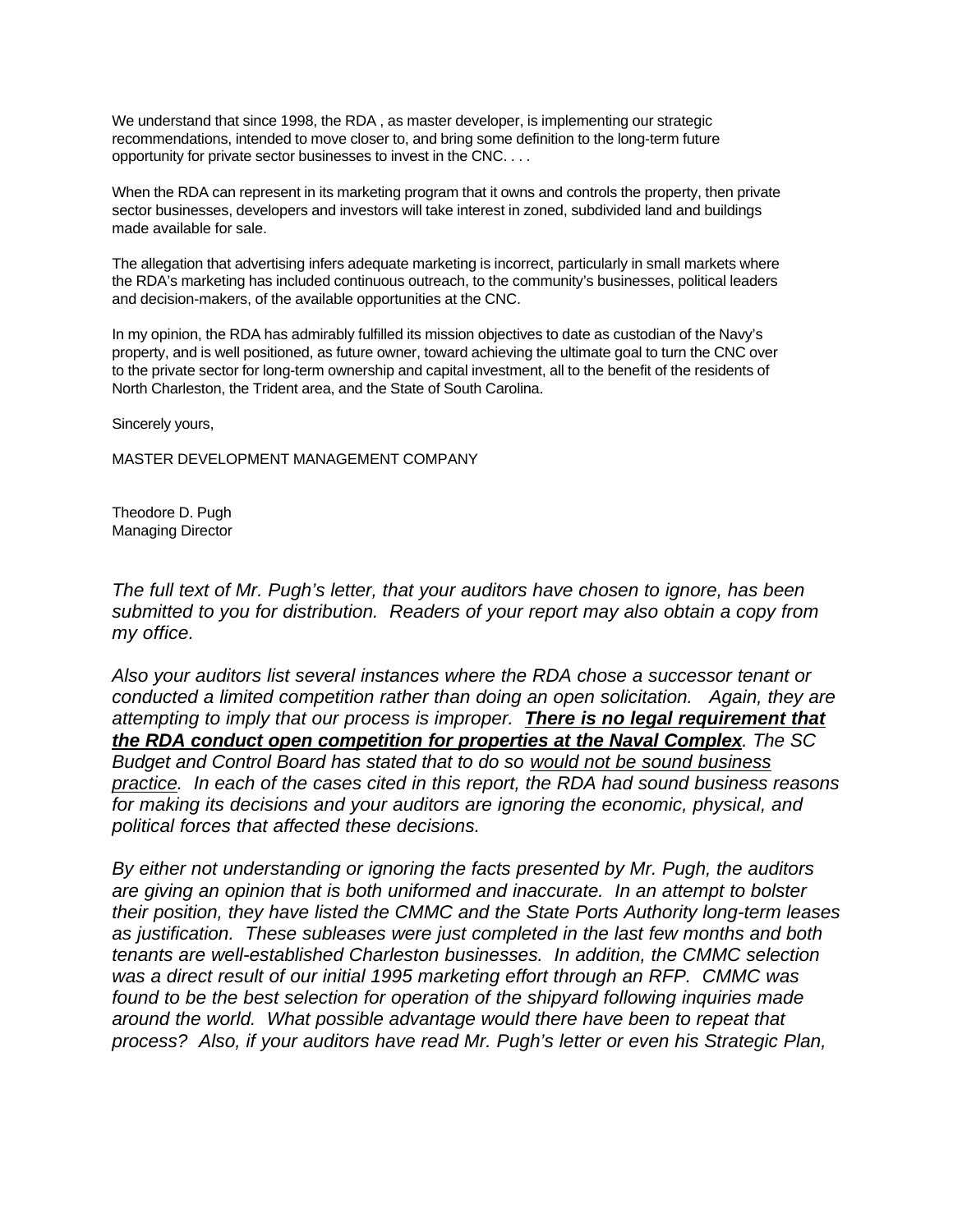*they have discovered that establishing the Port's cargo handling facility was one of his early recommendations.* 

Page 16 – Potential Effects of Increased Marketing

We found that industrial parks in South Carolina and closed military bases in Pennsylvania and California have used a variety of methods to market their properties. Examples of these methods include websites, brochures, ongoing advertising in print media, and the use of real estate brokers. None of these marketing methods have been used by the RDA except for advertising in the print media, which the RDA did only in 1995.

#### RDA Comment:

Our consultant said in his letter that the "allegation that advertising infers adequate marketing is incorrect, particularly in small markets where the RDA's marketing has included continuous outreach to the community's businesses, political leaders and decision-makers of the available opportunities at the CNC." We are the number one job producing base redevelopment project in the history of base closure. The auditors fail to mention that none of these bases has produced as many jobs as the RDA in Charleston. Closed military bases across the country are not considered to be comparable simply because they are closed. The value or market potential of a closed base in California has no relationship to any parcel of real estate in South Carolina. The auditors have come to the conclusion that if closed bases in California and Pennsylvania have websites, brochures, ongoing advertising and other activities that the RDA should use these tools also. This is absurd

#### Page 16 – How Rent is Determined

The RDA has not established written asking prices when renting its available properties. There are two potential negative effects of not having written "asking rents." First, the number of prospective tenants interested in the naval complex may be reduced because the degree to which the RDA's rents are lower than those at alternative locations may not be widely known. Second, public confidence in the leasing process may be reduced because the process of determining rents is less open and less understandable to the public.

It is important to note that written asking rents would not preclude negotiated discounts based on factors such as jobs or commitments to renovate the properties, as discussed above. Written asking rents would also not preclude negotiated discounts for tenants who lease multiple properties.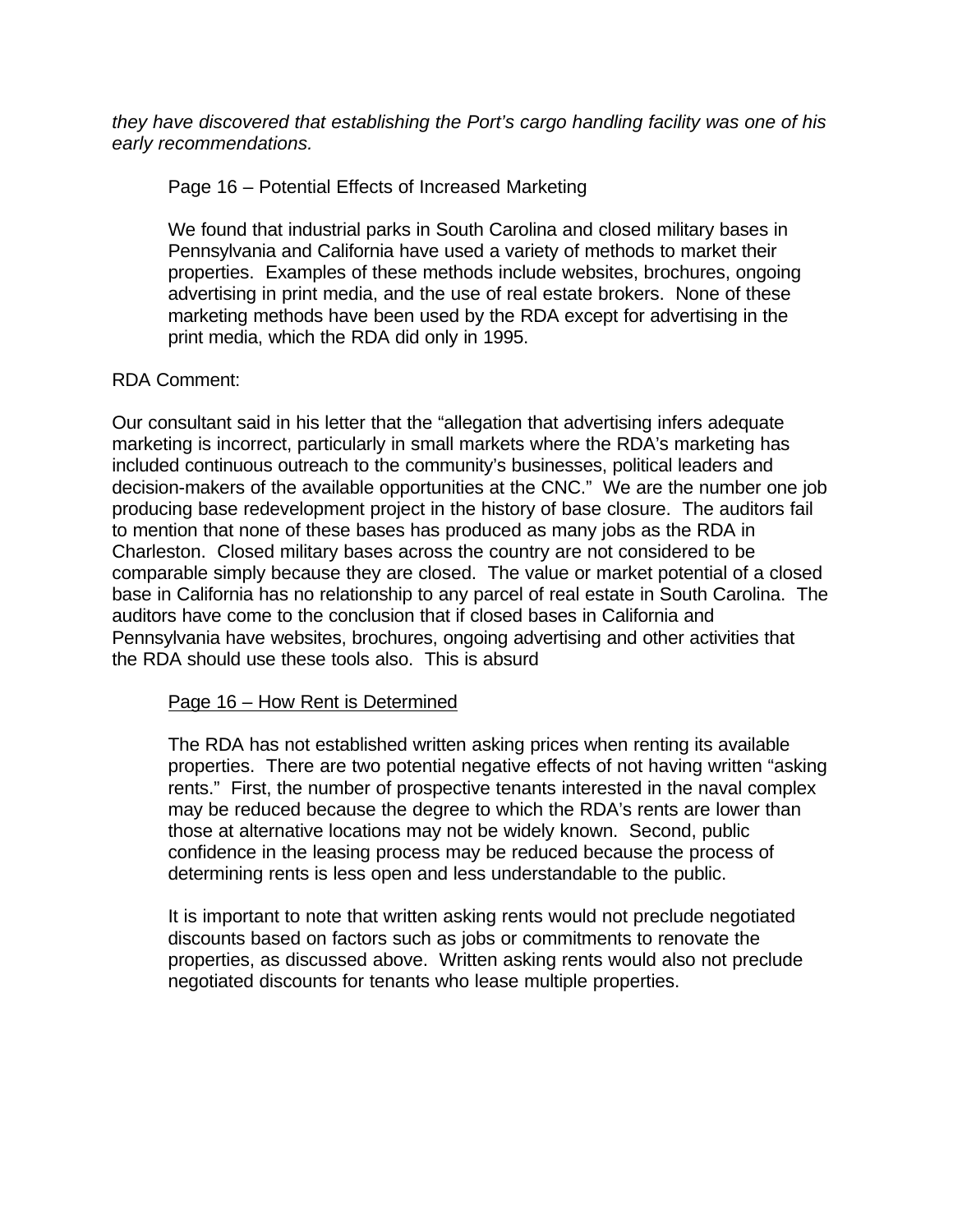*These are perhaps the most laughable of anything your "experts" have written so far. They seem to be trying to equate our leasing with procurement and it is not. If I understand the way your bureaucrats are rationalizing their pre-conceived notions, it seems that they are saying that by not advertising "asking rents" we are missing out on the companies seeking out cheap space with little or no investment. Also, as I have repeated many times to your auditors, we are not interested in taking business away from local real estate brokers and owners which is exactly what they are suggesting. Businesses will come to the Naval Complex because of its location, not for cut-rate rents. Your auditors continue to ignore the overall obligations of maintenance and other responsibilities that are passed on to our tenants. What is the meaning of their "public confidence" statement? Do any of your auditors even understand how to determine an asking rent? How much does the public know about determining or understanding rents? Asking rents are "negotiated" by real estate professionals. Major businesses looking for sites are not going to look for an "asking rent" they are going to make their own analysis before negotiations begin. Your auditors' "public confidence" statement sounds really profound but it is meaningless nonsense. They also thought it was important that the RDA could still "discount" its asking rents to an even lower rental rate. Perhaps, it has not occurred to them that our ability to negotiate a rate higher than our asking rent for any number of reasons would be very difficult.* 

#### Page 16 – How Rent is Determined

Revenue-based rent is more subject to misinterpretation and fraud than fixed rent.

### *RDA Comment:*

*Based on nothing more than their personal opinions, your auditors are saying that we should not use percentage leases. Percentage Leases are a bone-fide tool used in the real estate market and are quite manageable, especially if the leases are based on "gross revenues" as these were. Perhaps the auditors were thinking of "net revenues" which are harder to determine. This choice of lease proved to be very innovative and represented a very fair exchange in a market that was undefined.* 

#### Page 17 – Controls Over Secondary Subleases

The Mare Island Conversion Division, which is developing a former naval shipyard in California, also requires its tenants to obtain written consent prior to leasing out property . . . .give Mare Island 30 days notice of their intent to sublease . . .pay an administrative fee. In addition, tenants are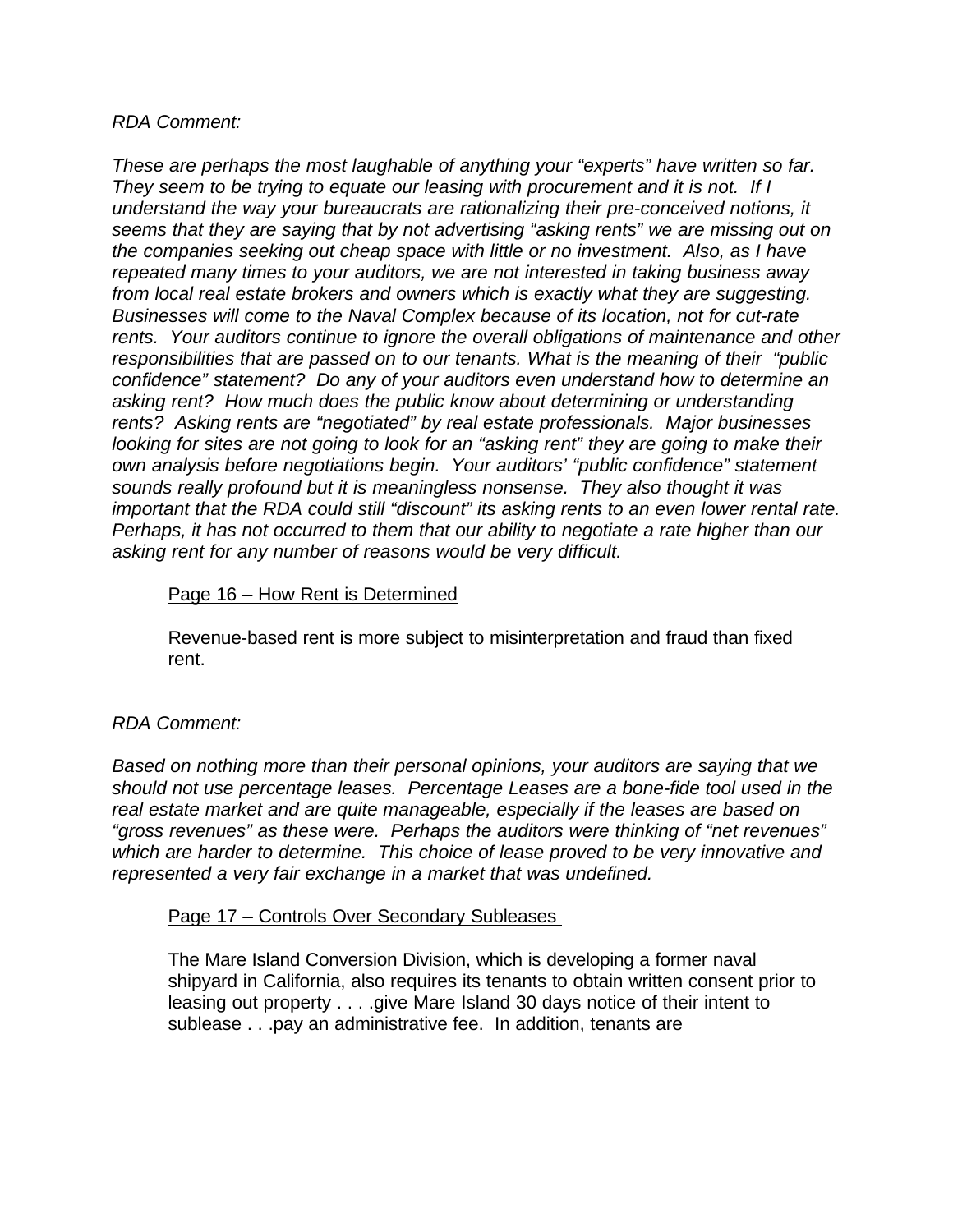not permitted to profit from secondary subleases. Any excess rent tenants receive from secondary subtenants is required to be paid to Mare Island.

### *RDA Comment:*

*I mean no offense to the redevelopment team at the City of Vallejo, but to be compared to the Mare Island Conversion Project is insulting. Your auditors assume that the business practices of a closed base in California are relevant and preferred. For your information, a representative of the City of Vallejo came to Charleston as have representatives from Alabama, Guam, Maryland, England, Hungary, Japan and Germany to get tips on how to be successful from our operation. A report by the National Association of Installation Developers (NAID), published in July of 1999, said that the Charleston Naval Complex Redevelopment Authority leads the nation in the creation of new jobs (3,441) as compared to all closed bases in the 1990's and backed their findings with published statistics. The Mare Island Project has severe problems concerning its location, use and jurisdiction. That same report lists Mare Island Shipyard at the bottom of the list of 60 bases having created only 293 jobs (200 of them were temporary 9-month movie/tv production jobs). In my prior comments I asked that you include this important information in your report, but I see that you did not.* 

#### Page 18 – Recommendations:

1. If the Redevelopment Authority decides to issue a request for proposals to lease out property in the future, it should require that each company submit a proposal for the same property and offer a specific amount for rental payments.

### *RDA Comment:*

*This is a reasonable recommendation. However, the RDA does not intend to require that a proposer offer a specific amount for rental payments. We may leave it to the proposer to define the limits of his financial offer.*

> 2. The Redevelopment Authority should conduct ongoing marketing of naval complex properties available for lease or sale. When establishing a marketing plan, the Redevelopment Authority should consider the merits of a website, print advertisement, brochures, and real estate brokers.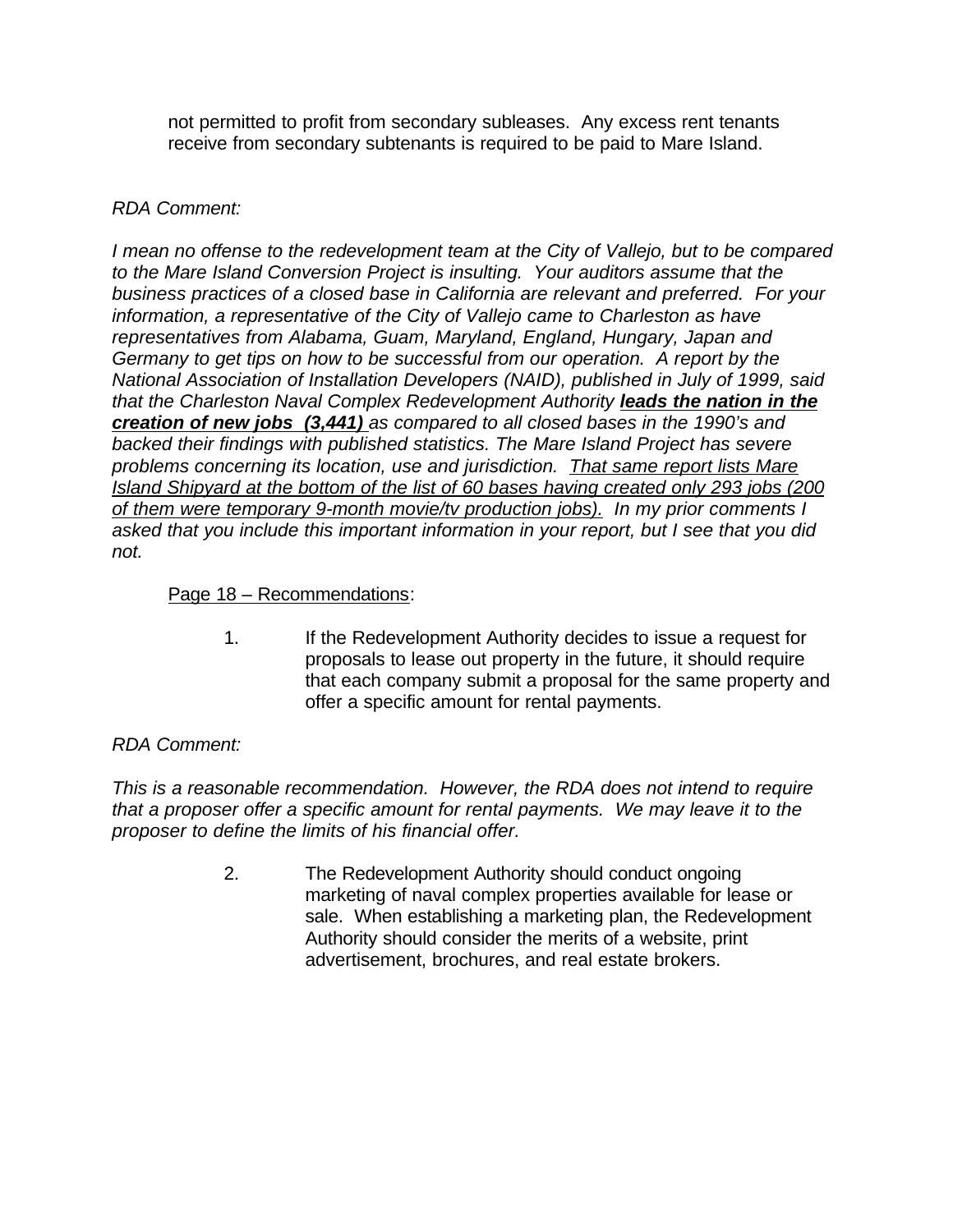*On advice from our consultant, the RDA did not waste time and money on extensive marketing prior to reasonable zoning and ownership. However, the time is approaching to begin an organized marketing program. This recommendation is reasonable and the RDA has already approved hiring a consultant to begin the process.*

> 3. When marketing naval complex properties available for lease or sale, the Redevelopment Authority should include written asking rents or asking prices, subject to negotiation.

#### *RDA Comment:*

*This recommendation does not reflect the comments made in the body of your report. The body of the report speaks in the past tense, saying the RDA "has not adequately marketed the properties." There is a great difference between the past and our future plans for marketing the base. In a controlled setting where the RDA is defining the marketable parcels, the auditor's recommendation is fine. However, the publishing of an asking rent or sales price is optional.* 

> 4. The Redevelopment Authority should not base rental payments on revenues generated by tenants.

#### *RDA Comment:*

*The auditors have provided no convincing arguments or supporting evidence to support this opinion. The RDA disagrees with the recommendation.*

> 5. The Redevelopment Authority should ensure that its tenants obtain written consent before subleasing out property. Also, the Redevelopment Authority should explore methods for monitoring and controlling rental rates charged by tenants to secondary subtenants.

#### *RDA Comment:*

*Short of stationing an employee on the premises of every business site to monitor dayto-day activities, it is unclear how the LAC proposes that we ensure this written consent for activities of which we are unaware.* 

#### Page 20 – Accountability for Equipment

We could find no evidence that the RDA, in either its leasing or inventory process, holds tenants accountable for Navy-owned equipment.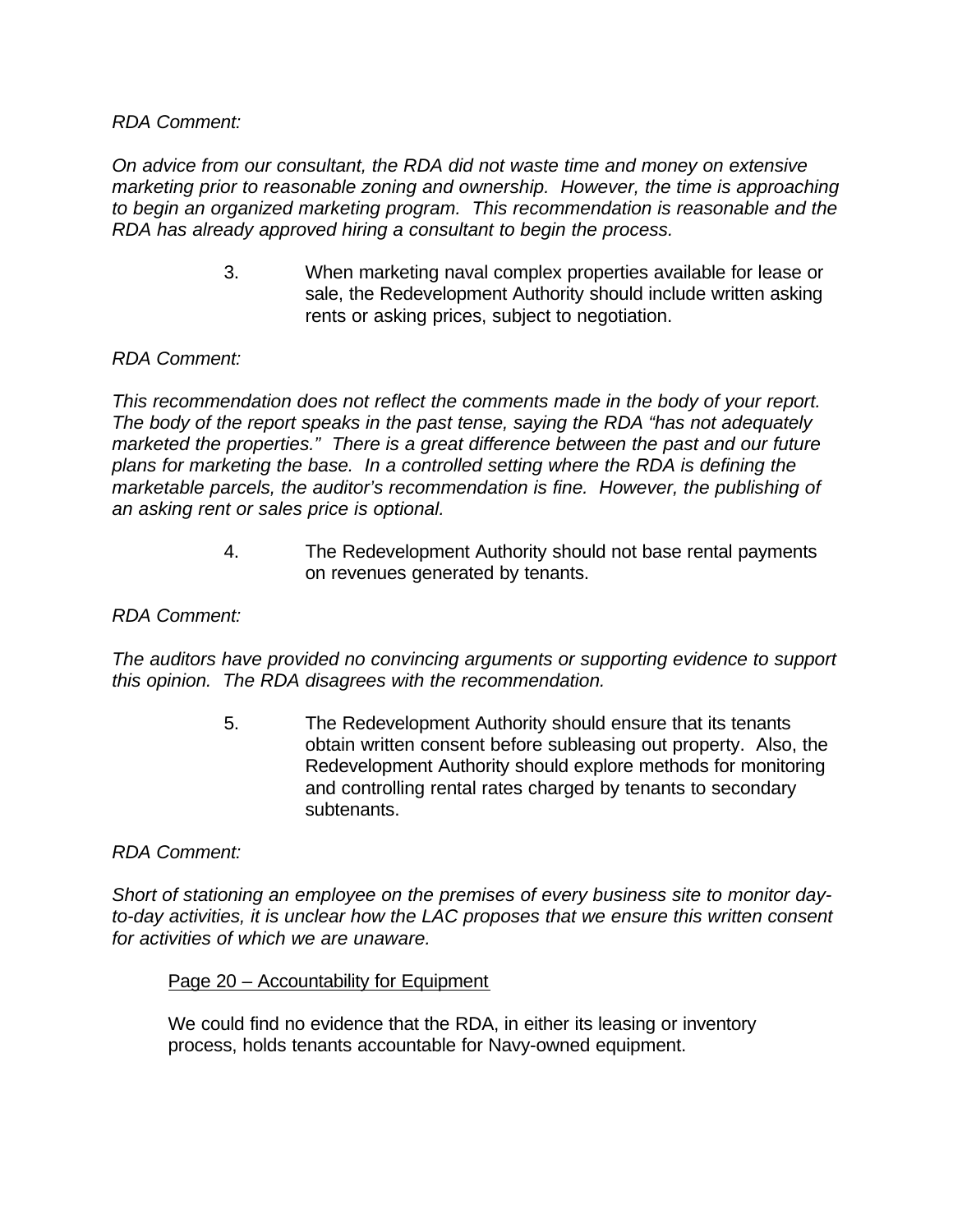*Actually, they have found no evidence to indicate that the RDA does not hold tenants accountable. On July 28, 2000, I submitted a 25-page letter to your auditors documenting our actions to hold tenants accountable in every aspect of their contractual agreement with the RDA. Included in that document was correspondence requiring compensation to the RDA for the damage to two \$20,000 roll-up doors and a building elevator. Obviously, your auditors do not define these things as equipment, and are therefore trying to make it seem as though the RDA makes no efforts towards accountability. This is false. The simple explanation is that only a few tenants have left the Naval Complex and our accountability for their equipment has been satisfactory.* 

The Redevelopment Authority does not include specifically show how the value of equipment is factored in into determining rent (see page 11). A sound business practice would be to determine the rental value of equipment that accompanies buildings being leased.

#### *RDA Comment:*

*After I was able to prove that their original finding was false, your auditors modified their finding rather than deleting it, rendering the modified finding meaningless. The rental rates negotiated for existing buildings cover, in part, the rental value of equipment. Many of the old dysfunctional buildings in the shipyard and other areas have little or no value without access to equipment and fixtures.*

The RDA does not charge tenants for the use of extra equipment relocated from other facilities or for leased items that are damaged or missing. A staff person at a former naval shipyard in California stated that equipment there is leased to tenants at a separate rate based on its original cost, and lease rates are adjusted to reflect any additional equipment the tenant obtains from other facilities. The RDA does not charge tenants for equipment, according to a staff member, because its mission is not "profit-oriented".

#### *RDA Comment:*

*What is the benefit of establishing excess rental rates on equipment, like Mare Island in California, when your overall rate structure is not producing tenants and jobs? The auditors have lost sight of the main mission of the RDA to create jobs, not maximize our rental profits. The staff member who is quoted in this "finding" did not participate in lease negotiations and would not have knowledge of how equipment is factored into these negotiations.*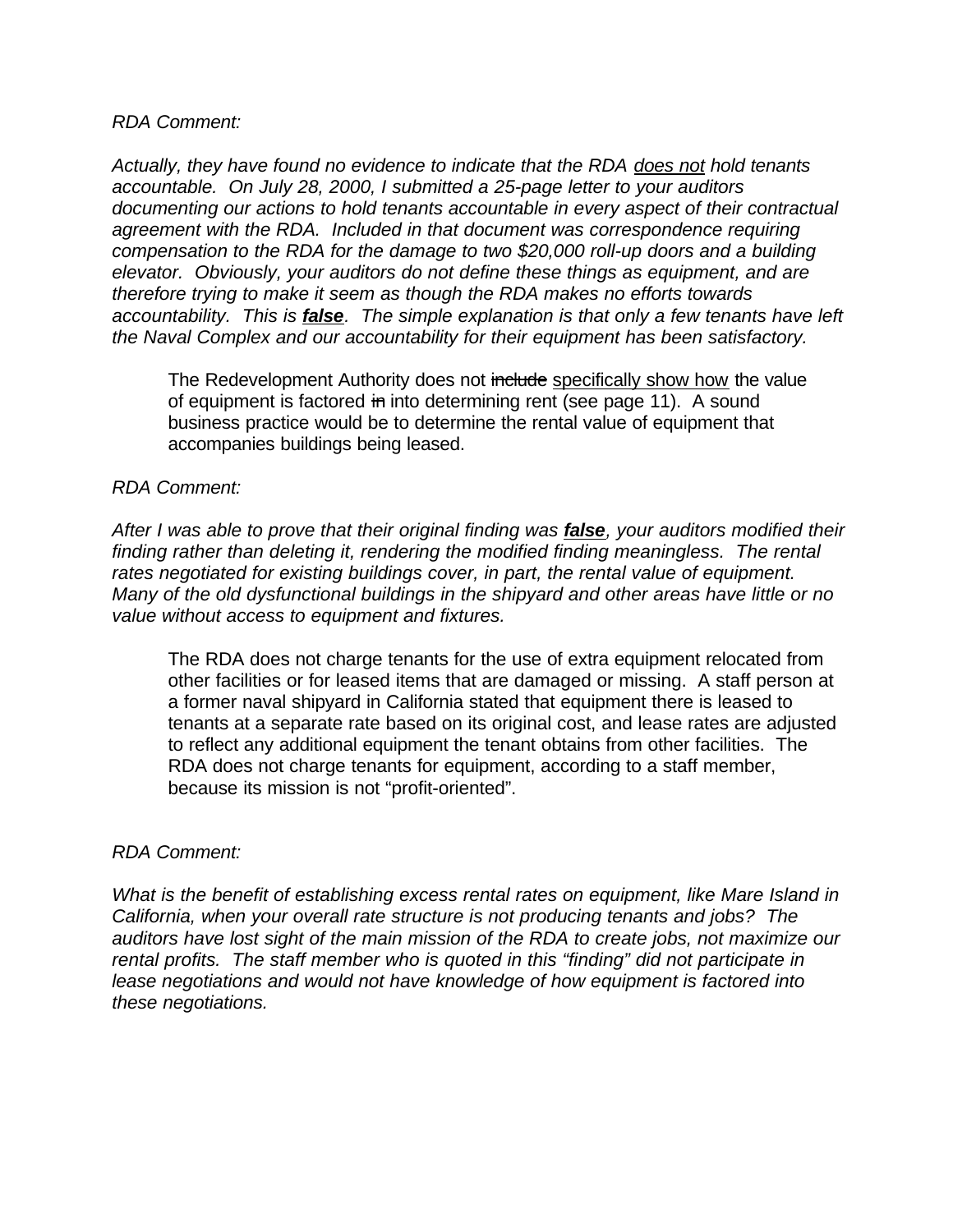#### Page 21 – Equipment Taken from the Complex

In May 1996, a former employee of one of the RDA's largest tenants arranged to have Navy-owned office furniture moved to his home in Florida, later claiming that Navy personnel had given him permission to do so. However, Navy procedure at the time of base closure required having the furniture screened by the RDA and then disposed of through the Defense Reutilization and Marketing Office (DRMO). The Navy required the former employee to return the furniture. Once it was finally returned, in April 1999, there was no fee charged for the three years the furniture was used outside the complex.

### *RDA Comment:*

*Your auditors acknowledge that it was the Navy's responsibility to settle this issue. They attempt to involve the RDA by referring to the DRMO process, but this furniture was not being sold as surplus, it was taken from the Navy illegally, pure and simple. It was the RDA that discovered the missing furniture and arranged for its return. Your auditors continue to use terms like "no evidence" and "no fee charged" to imply RDA involvement. Why couldn't they say simply that the Navy charged no fee for the three years the furniture was used outside the complex? In the second bullet on page 22, again, the RDA discovered the missing boats and arranged for their return. The third bullet is not an example of "Equipment Taken from the Complex." The loans to the City of North Charleston were made on the record and with the knowledge of the Navy and the subject furniture was of great benefit to the law enforcement and other personnel who serve the Naval Complex. They choose the single negative comment on this page for the left-hand margin comments rather than to emphasize the diligence of the RDA in recovering this property. The results of the SLED investigation revealed that the accusations made against the RDA were bogus. In regard to the left-margin comment that tenants sometimes "relocate" equipment from unoccupied facilities without first obtaining approval, exactly what deficiency in our management process causes this occurrence? Are we responsible for the actions of each and every one of our seventy tenants? Would the LAC auditors have us post auditors to monitor day-to-day activities at every business?* 

#### Page 24 - Recommendations

6. The Redevelopment Authority should ensure proper identification of the Hydra Sport boat listed on its inventory by attaching a numbered identification tag to the boat.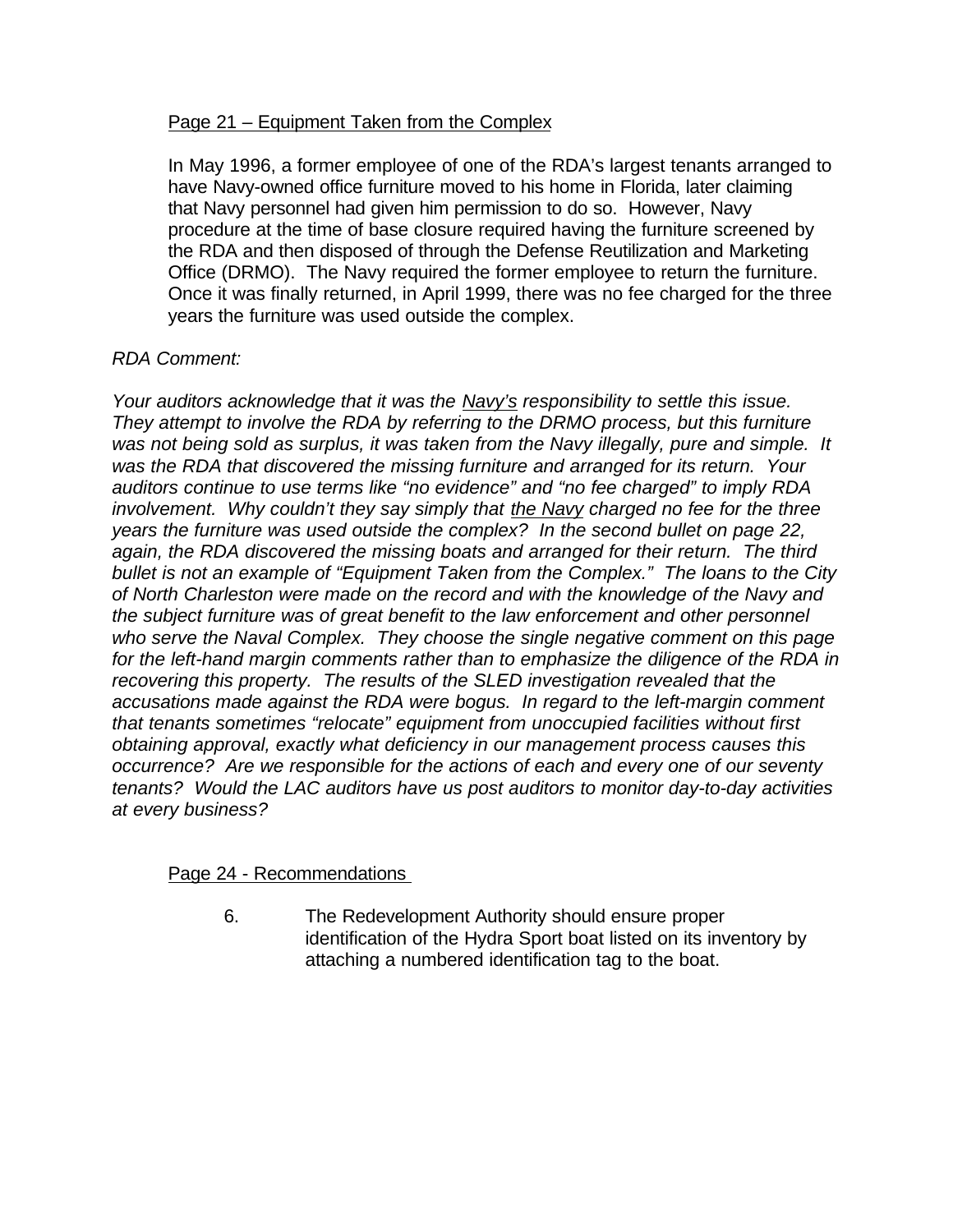*Thank you for your suggestion. We will attach an identification tag to the Hydra Sport boat as soon as practicable.* 

> 7. To hold tenants accountable for Navy-owned equipment and other personal property, the Redevelopment Authority should:

Include the rental value of equipment associated with a sublease in determining the rent amount to be paid.

#### *RDA Comment:*

*The RDA tenants have signed a sublease document that obligates them to account for personal property items. Exactly how does this recommendation further serve to hold a tenant accountable for the use of personal property?* 

Charge tenants a fee for the use of additional equipment items.

*RDA Comment:*

*See comments above*.

Charge tenants for missing equipment.

#### *RDA Comment:*

*Prior to the expiration or termination of any sublease, we have and will require tenants to correct deficiencies regarding the real or personal property identified in the sublease. The implication by the auditors that this has not been done is false. For example, the termination agreement between the RDA and Carolina Marine Handling and others for Pier Mike included a reconciliation of all deficiencies and damage. This is also true for the termination agreement with Education Redirection and the pending exit of CSI. All are being pursued legally.*

> 8. The Redevelopment Authority should not loan Navy-owned equipment and furniture to groups outside the complex.

#### *RDA Comment:*

*We disagree. The loaning of property, on the record, with full knowledge and signed receipts between the parties just makes common sense. Rather than sit in damp and unheated space, these items can be put to good use by agencies that support the RDA.*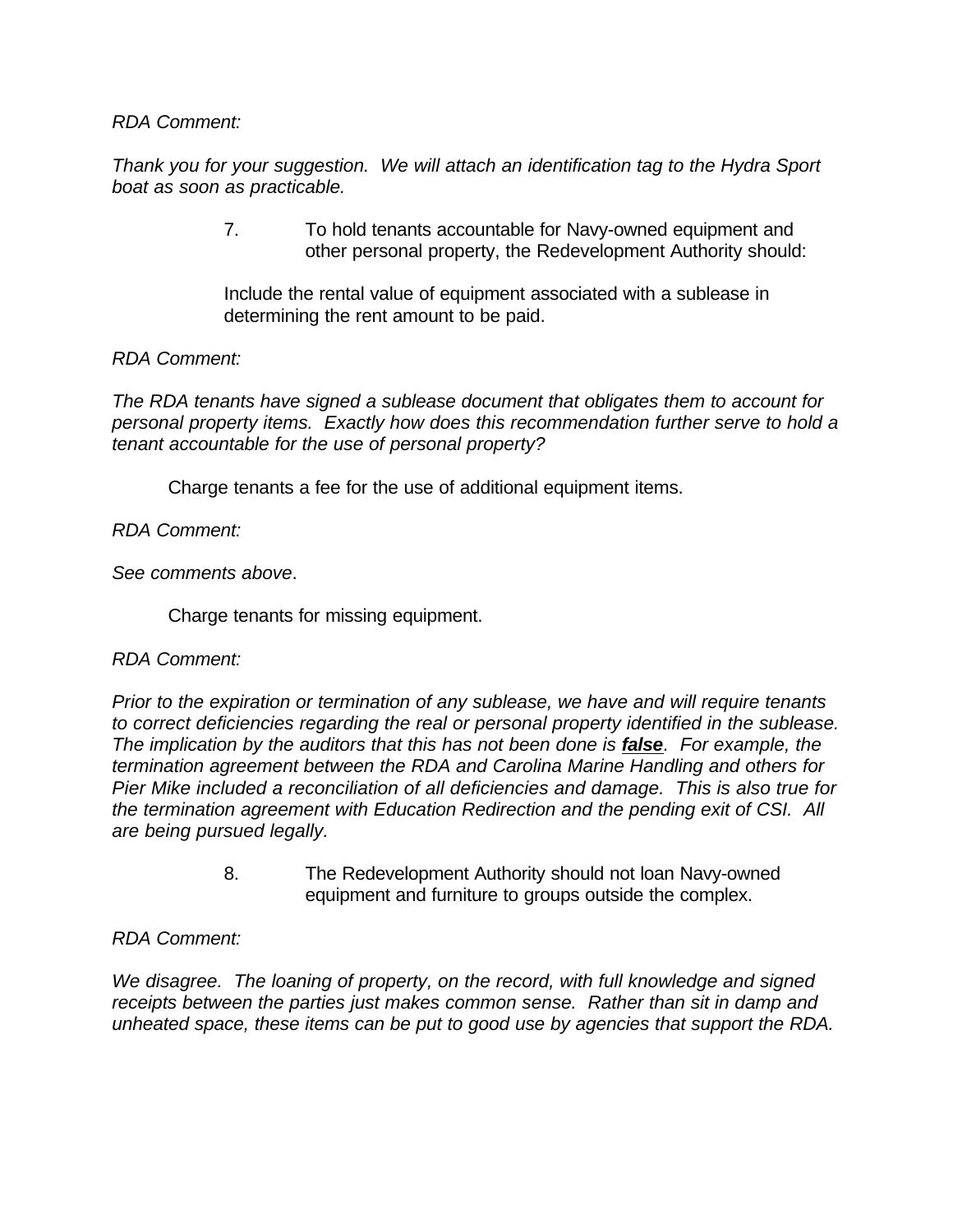9. The Redevelopment Authority should explore alternatives for strengthening both internal and external security.

#### *RDA Comment:*

*This is a good recommendation and the RDA is currently exploring these alternatives.* 

#### Page 21 – Possible Conflicts of Interest

*While reviewing the RDA's sublease with the State Ports Authority, we found a possible conflict of interest involving the employment of a former SPA official by a private company.*

#### *RDA Comment:*

*To assist the reader, I will repeat my earlier comments. How can your auditors say that the conflict of interest, if one existed, involved the sublease between the RDA and the State Ports Authority? The subject state employee was the chief operating officer for the SPA and was fully empowered to execute the sublease between the RDA and the State Ports Authority with no possible conflict of interest. The possible conflict of interest would only be associated with the secondary sublease between the State Ports Authority and CIP. The RDA was not a party to this secondary sublease. Your auditors continue to make reckless statements. These statements should be corrected immediately.* 

#### Page 28 - Recommendation

10. The General Assembly should consider amending S.C. Code 8-13-760 to prohibit employment of a public official by an organization or a person who has benefited from a recent procurement in which the public official directly participated. The General Assembly should consider prohibiting such employment for a specified period of time after the procurement.

#### *RDA Comment:*

*This recommendation reveals the bias and/or confusion of the LAC auditors. We have no problem with the concept of the recommendation in that it may prevent the abuse, or the appearance of abuse, by companies or individuals doing business with the state. However, this language is incorrect in that the leasing activities of the RDA are not procurement and state leasing, in general, is no longer a part of the procurement code*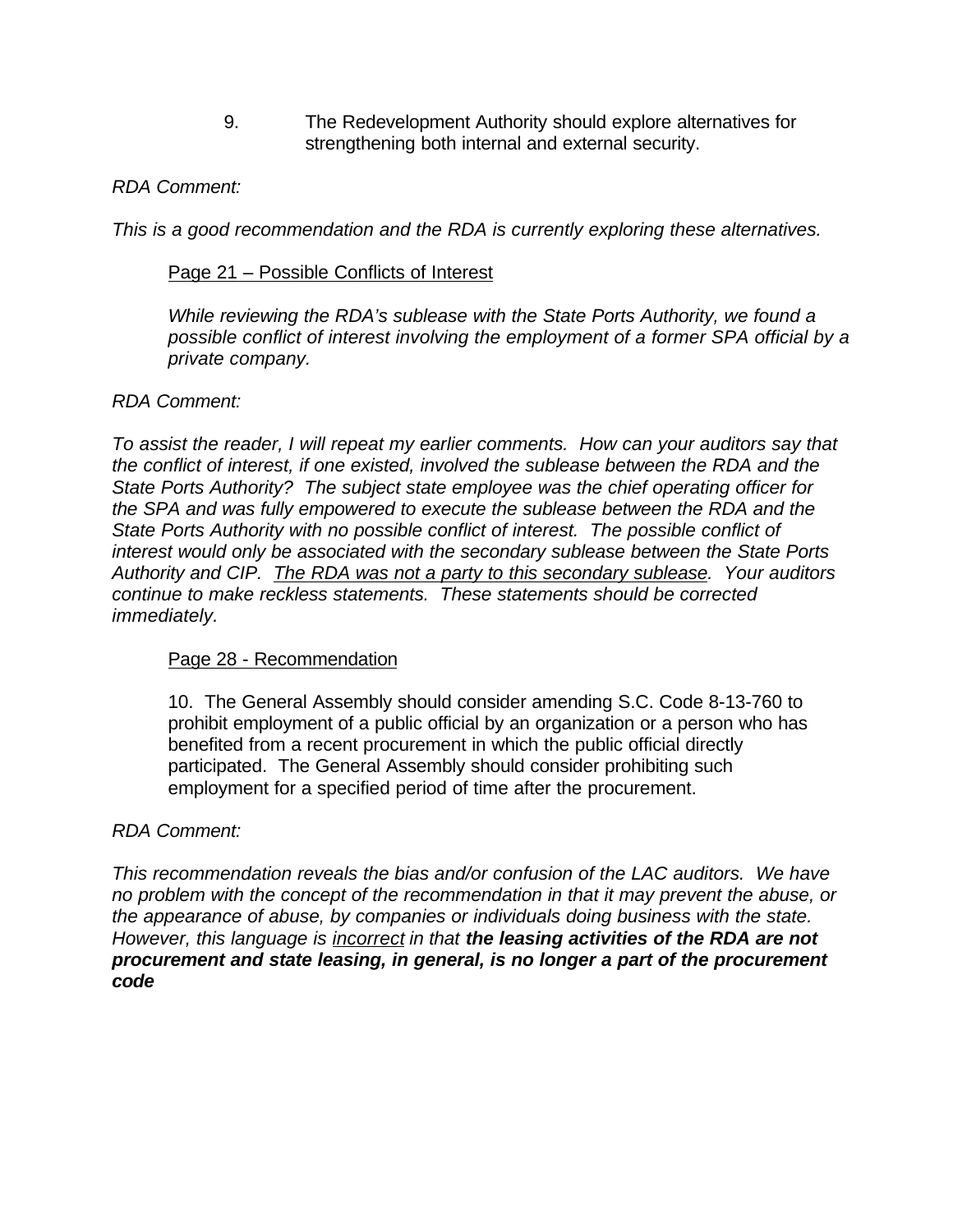*Also, for the convenience of readers, I will repeat my earlier comments. We are the RDA, not the SPA. Please explain how this "finding" relates to a Management Review of the Charleston Naval Complex Redevelopment Authority. The RDA was unaware of any of these actions that occurred following the execution of the contracts and certainly played no part in them. This irrelevant "finding" implies that the RDA officials were being "bought" or unduly influenced. I requested that your senior auditor insert, at a minimum, a statement that the LAC was not implying any participation or guilt by the RDA. Your failure to insert this statement leads me to assume that you are accusing the RDA of a wrongdoing.* 

#### Page 29 - RDA Board Member

In the course of reviewing minutes for board meetings, we noted that one RDA board member is a partner in an accounting firm which has provided financial services to several tenants, including CMMC, the RDA's largest tenant, and to the owner of CIP. This member abstains from voting when the board votes on subleases and other matters having to do with these tenants. . . . .The Governor's Office has a procedure for screening nominees to state boards. Part of this procedure consists of a two-page application form, which contains the following questions: "Do you have any interest in any business that has, is, or will do business with the State of South Carolina or the entity for which you are applying?" This board member answered "no" to that question when he applied for re-nomination to the board in 1999. Under state ethics law [S.C. Code 8-13- 700(B)(4)], public officials must be excused from voting on matters in which the potential conflict of interest exists. This board member may be less than effective since he cannot participate in board decisions involving major subleases.

#### *RDA Comment:*

*These astonishing comments from the LAC auditors lead me to believe that they either do not understand the concept of "business interest" or they simply are intent on making a malicious attack on this RDA board member. In either situation, I hope that the General Assembly will question the LAC in regard to this statement. Any dictionary will define "interest" as "the right, title, or legal share in something." This member has never had any right, title, or legal share in any business that has, or will do business with the State of South Carolina or the RDA. His answer to the application was correct. The comment that he may be "less than effective" is totally without merit or support. The auditors never even considered how many of his abstentions occurred during unanimous or majority votes. Further, this member has served two terms with the RDA and has spent hundreds of unpaid hours away from his business to contribute to our success. This section of your report should be deleted in full with an apology from the LAC board to this hard-working volunteer for the State of South Carolina.*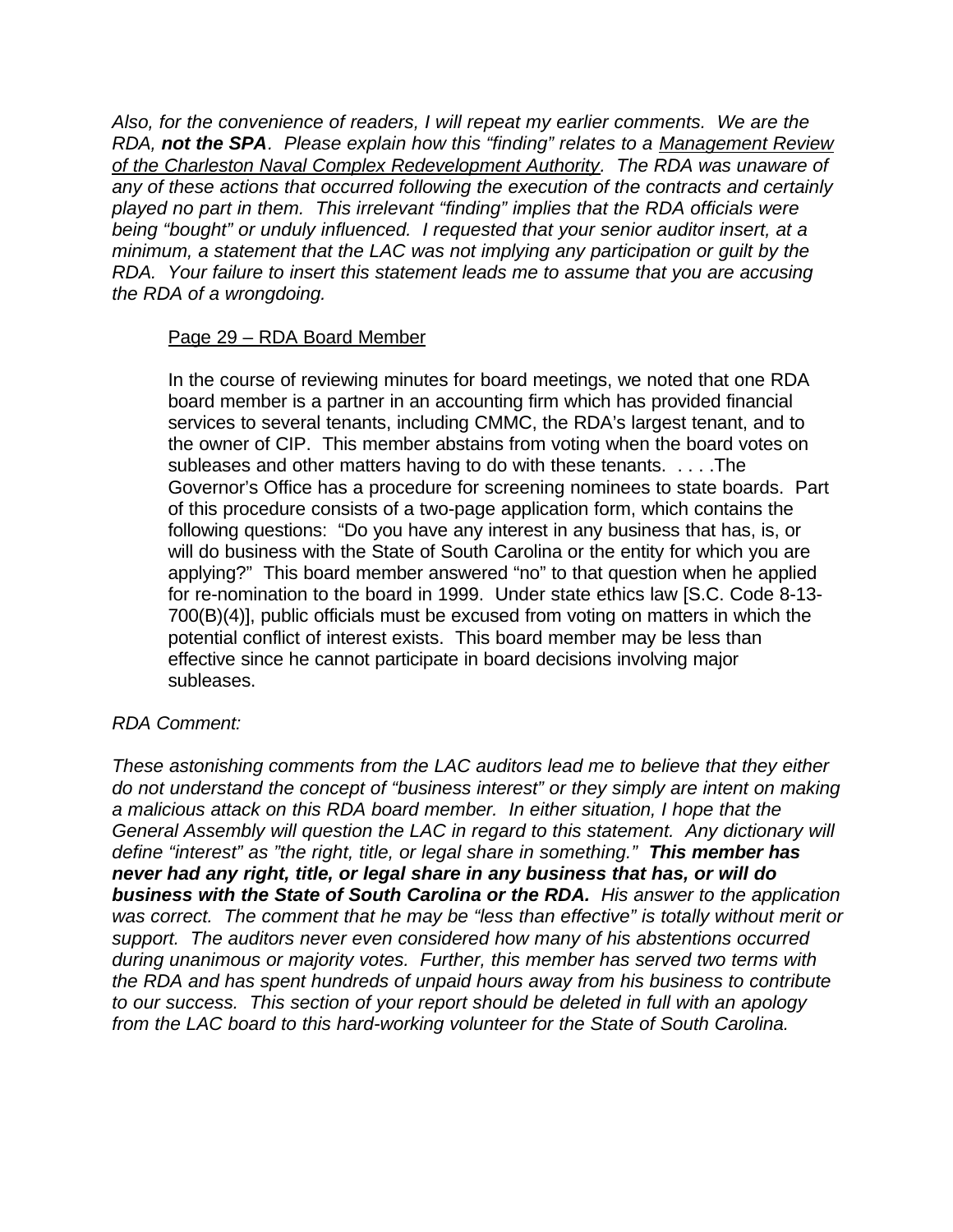#### Page 30 – Negotiations With the State Ports Authority

The RDA allowed no inadequate time for public review or comment before it announced it would sublease the central area of the complex to the SPA

#### *RDA Comment:*

*Once again, after earlier findings were proven to be false, the auditors simply modified their finding rather than withdrawing it. The above statement is purely subjective and has no supporting evidence. Negotiations preceding a contract are not subject to the FOIA. I am not aware of any requirement of the FOIA that mandates public forums on pending activities of a state agency that are legal and proper. Are we to announce every economic development project in advance to get a consensus? The appropriate contacts were made to ensure that the "swap" involving the SPA would be acceptable to the community.* 

There may have been interest by other businesses in obtaining subleases of the former CSI properties, and also possible community opposition to any lease between the RDA and the SPA.

#### *RDA Comment:*

*Once again these comments seem to be formed around the accusations of other businesses rather than actual facts. It is the responsibility of the RDA to make the hard decisions regarding the most appropriate use of naval complex facilities. The majority of the seventy commercial tenants at the Naval Complex are small businesses. Our reasons for dealing with the SC Ports Authority are well documented. Any alternative uses or "interests" would have been piecemeal and therefore a less-productive use of the property. Perhaps the auditors would like to produce the documents supporting this "community opposition" to the sublease between the parties and state why this "community opposition" should outweigh the blessing of the deal by the City Council of the City of North Charleston.* 

#### Page 32 – Recommendations

11. Whenever possible, the Redevelopment Authority should discuss leases in public session, especially leases with other public agencies such as the South Carolina State Ports Authority.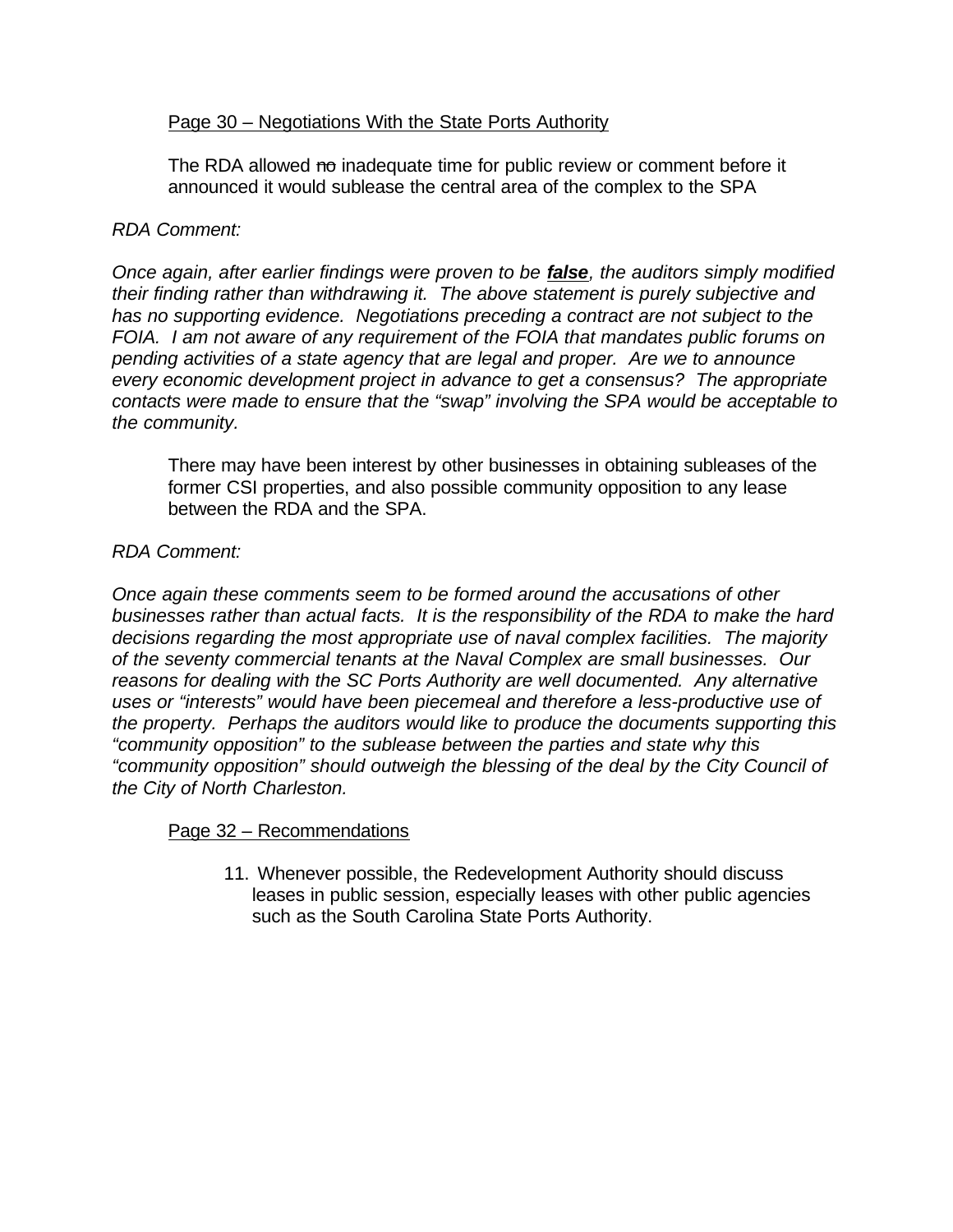*We agree with the recommendation and the RDA has made a strong effort to do so in the past two years.*

> *12.In compliance with the FOIA, the Redevelopment Authority should ensure that it responds to written requests within 15 work days as to the public availability of the documents requested.*

*RDA Comment:*

*I agree with the recommendation and the RDA shall make every effort to comply.*

Sincerely,

Jack C. Sprott Exécutive Director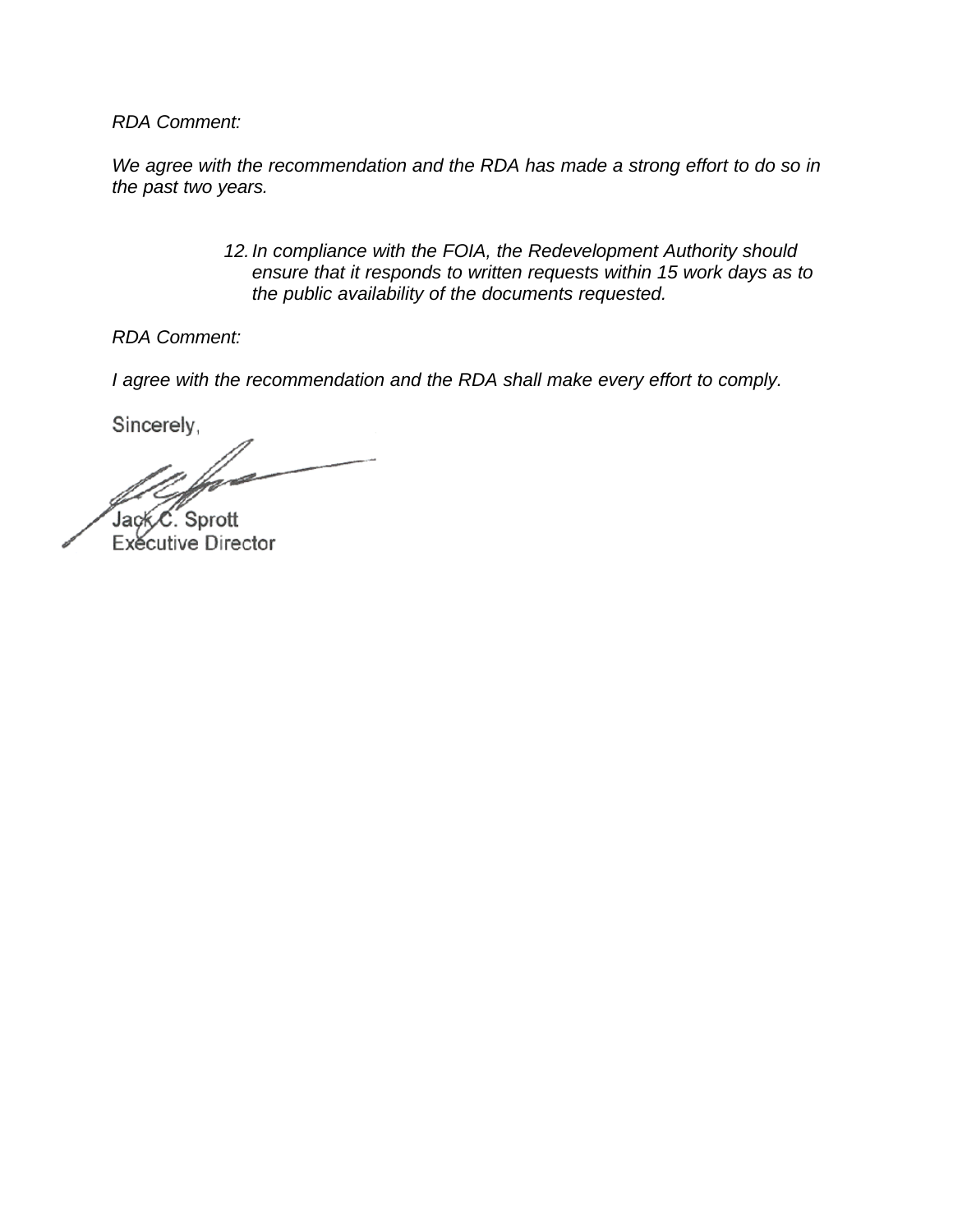#### South Carolina State PORTS AUTHORITY

PETER N. HUGHES, CPA Chief Financial Officer

September 11, 2000

Mr. George L. Schroeder Legislative Audit Council 1331 Elmwood Avenue, Suite 315 Columbia, South Carolina 29201

Dear Mr. Schroeder:

Enclosed please find the South Carolina Ports Authority's comments on your final draft report concerning the Charleston Naval Complex Redevelopment Authority.

If you should have any questions concerning the enclosed comments, you may call me at (843) 577-8140.

Sincerely-

Peter N. Hughes

PNH/gam

Enclosure

P.O. Box 22287 CHARLESTON, S.C. 29413-2287 USA  $(843)$  577-8140 FAx: (843) 577-8626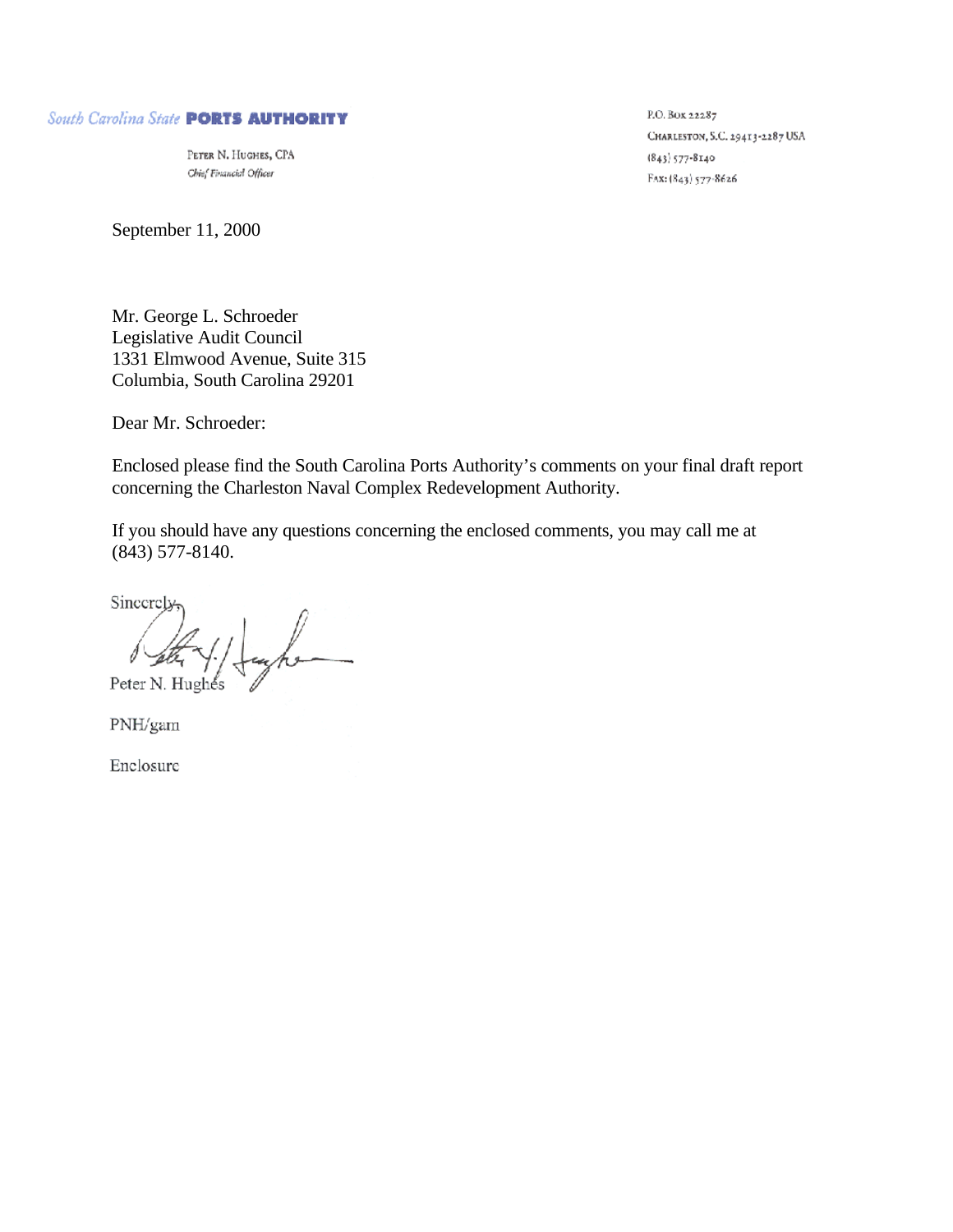#### *Comments of the South Carolina State Ports Authority relating to the report prepared by the Legislative Audit Council "A Management Review of the Charleston Naval Complex Redevelopment Authority" Dated September 2000*

### *Summary Comments*

The South Carolina State Ports Authority is mandated by statute to develop waterborne commerce and facilities. The Ports Authority considers it the mission of the Charleston Naval Base Redevelopment Authority to identify those entities which can provide the highest and best use for the former Naval Complex. This concept of highest and best use includes the economic impact to the State of South Carolina. The portion of the Naval Complex now under lease to the Ports Authority has for sometime been planned as a maritime cargo facility. The RDA has looked to the only state agency in South Carolina with maritime cargo experience to assure the appropriate use of this asset as a public marine cargo facility.

The mission statement of the Ports Authority is as follows:

"The mission of the South Carolina State Ports Authority is to contribute to the economic development of the State of South Carolina by fostering and stimulating waterborne commerce and shipment of freight.

In pursuit of this mission, the Authority will develop, operate and maintain competitive, cost-efficient, highly productive cargo handling facilities in a fiscally responsible manner. The Authority will pursue economic opportunities that support and enhance its core business."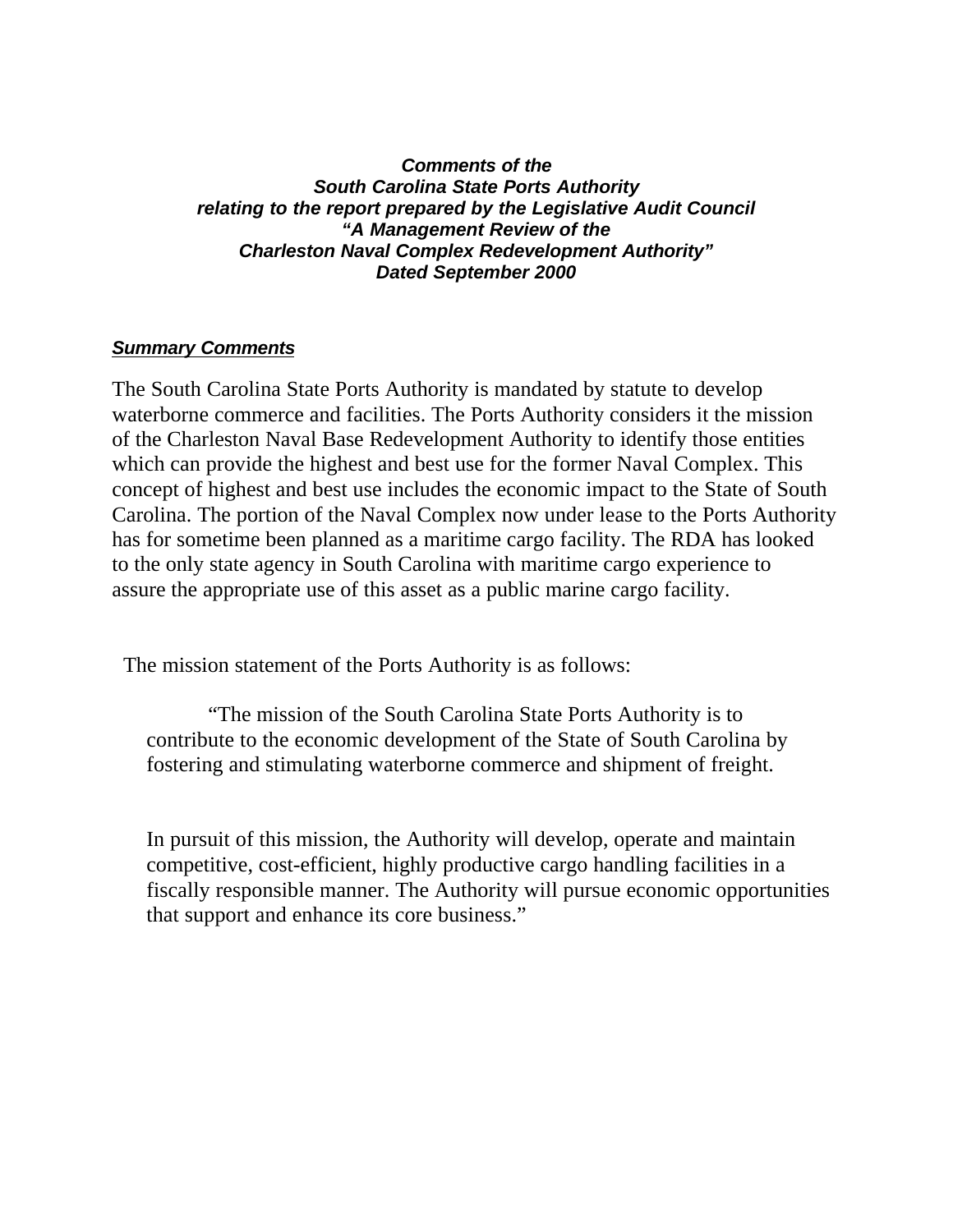By leasing the subject property to the Ports Authority, the RDA has gained assurance that the facility will be used to the economic benefit of South Carolina. The facility, while operated on a daily basis by Charleston International Ports, will be used in the same manner as other Ports Authority facilities. These facilities are for "public use" and are governed by a tariff that is filed with the Federal Maritime Commission. This tariff and its rules provide assurance that common carriers of freight as well as importers and exporters will be treated on a fair and equitable basis. This is in contrast to private shipping terminals where facilities are used to transport limited types of commodities and are not open for public use.

Therefore, the Ports Authority believes the RDA had the economic welfare of South Carolina in mind when it agreed to lease the property to the Ports Authority.

# **Other areas of comment**

# •**Relationship between the RDA and the State Ports Authority**

The Legislative Audit Council "noted some areas in which the Ports Authority received preferential treatment from the RDA. In other aspects, however, the RDA has treated the Ports Authority the same as most other tenants at the complex." The Ports Authority is not aware that it was shown any improper preference.

The LAC report states in part that the RDA took action that favored the Ports Authority over other tenants. In particular, the report on page 26 states that " six companies will not be permitted to renew their secondary subleases and will have to leave the property". The Ports Authority is not aware of any promises made to the businesses by the RDA that would require options to stay for a period longer than the initial term of the leases. It should also be noted that these properties constitute a very small part of the complex under lease to the Ports Authority and none of the leases were canceled in order to effect the Ports Authority's lease.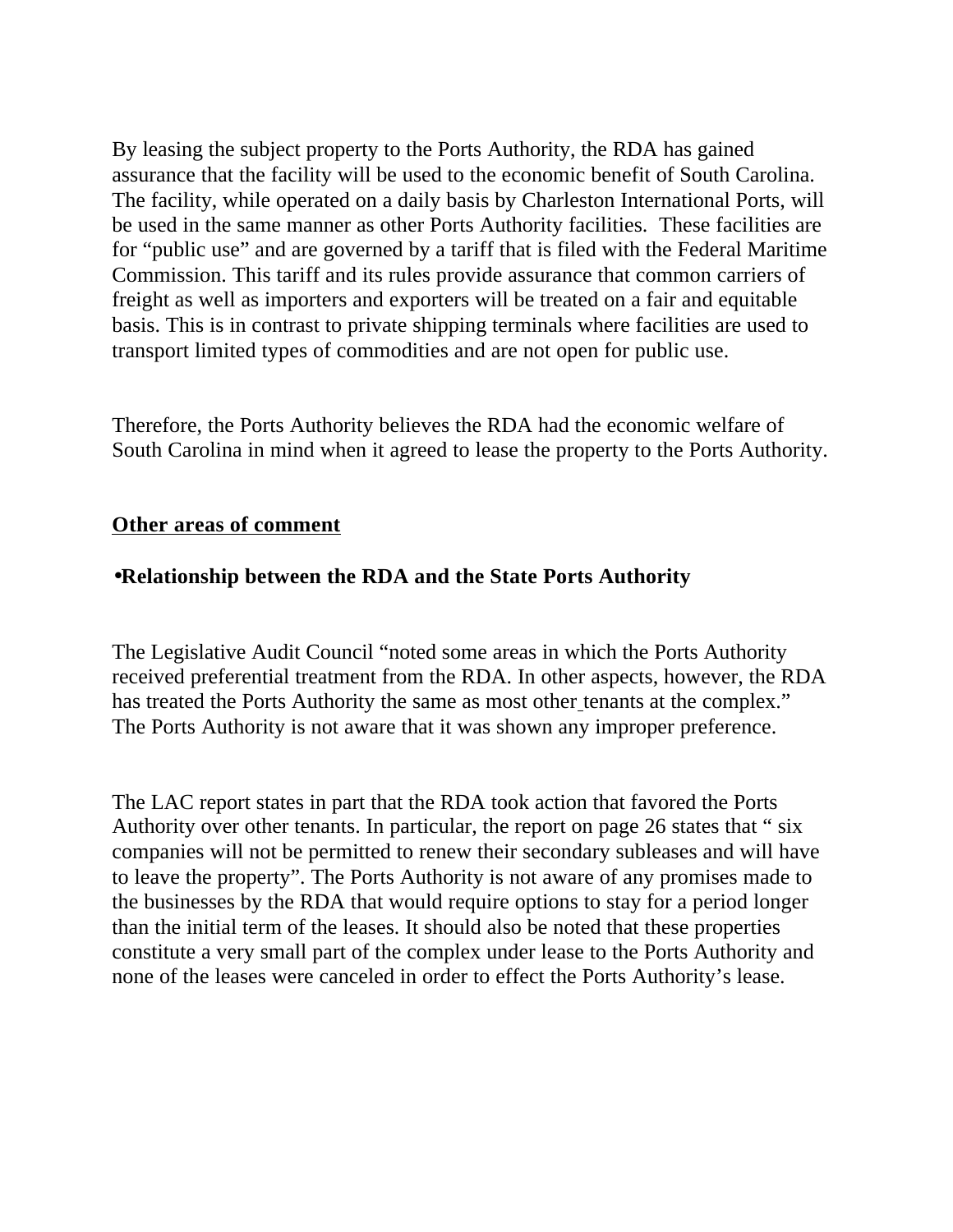Lease negotiations with the RDA were conducted in good faith and in compliance with FOIA requirements. The applicable provisions of the FOIA are fully appropriate for contract negotiations and serve the best interest of the public. As noted in the report, a public hearing was held prior to final approval.

# •**Agreement between Charleston International Ports (CIP) and the Ports Authority**

CIP approached the Ports Authority with a concept to develop a public cargo facility complementary to existing facilities of the Ports Authority. CIP was prepared to provide the significant capital funds necessary to establish the facility as a public cargo handling facility with the Ports Authority providing oversight as well as marketing services.

The license agreement between the Ports Authority and CIP satisfies the requirements of shippers by providing a public import and export cargo facility. This added facility will have the capability to handle cargoes which otherwise could not have been accommodated at the Port of Charleston. Had the agreement not been acted upon, many shippers may have been faced with using out-of-state facilities to move their cargo because of the unique nature of and land requirements imposed by the cargo. The use and development of this facility by the Ports Authority, through its agreement with CIP, will ultimately inure to the benefit of the citizens of South Carolina.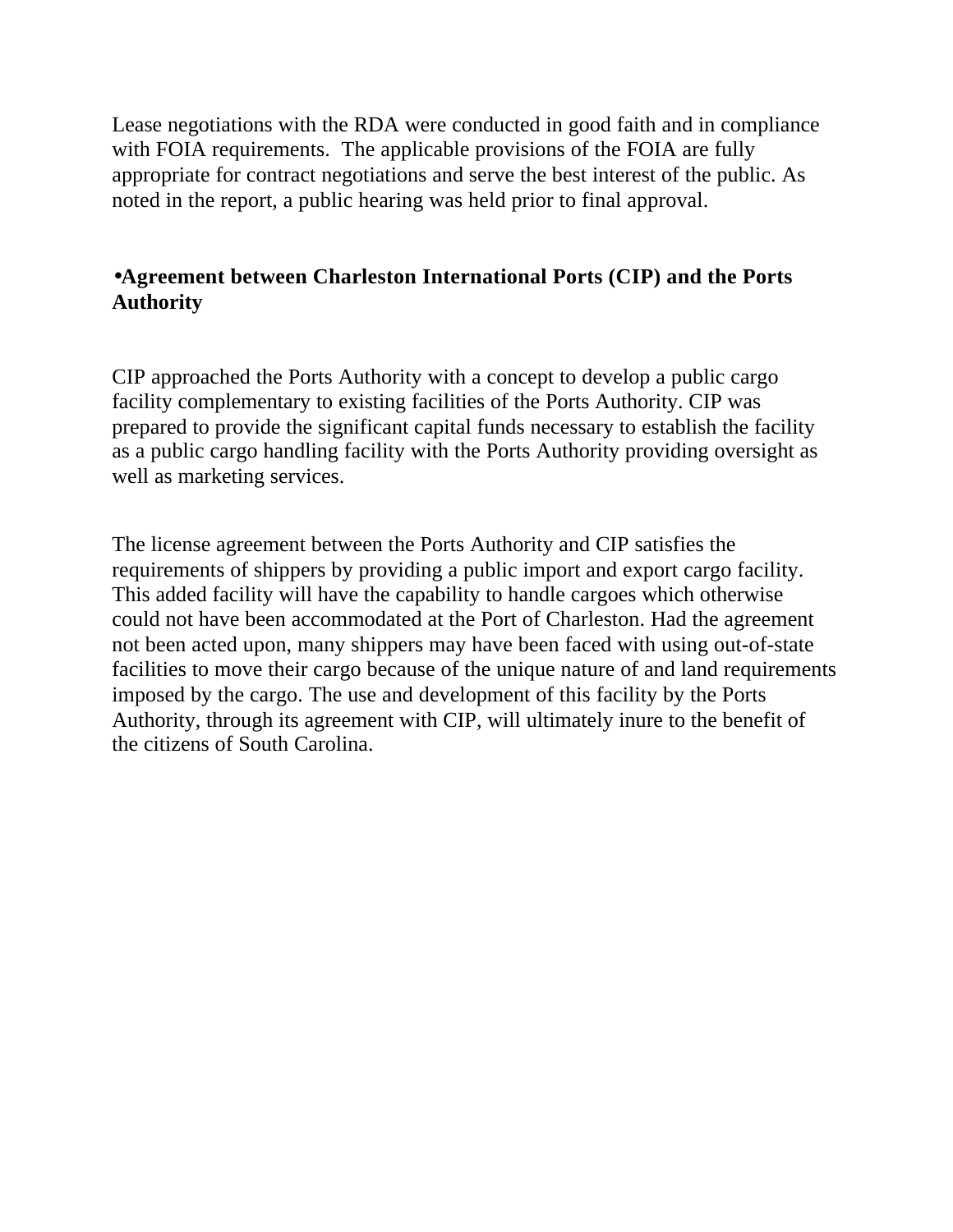This report was published for a total cost of \$598.92; 200 bound copies were printed at a cost of \$2.99 per unit.